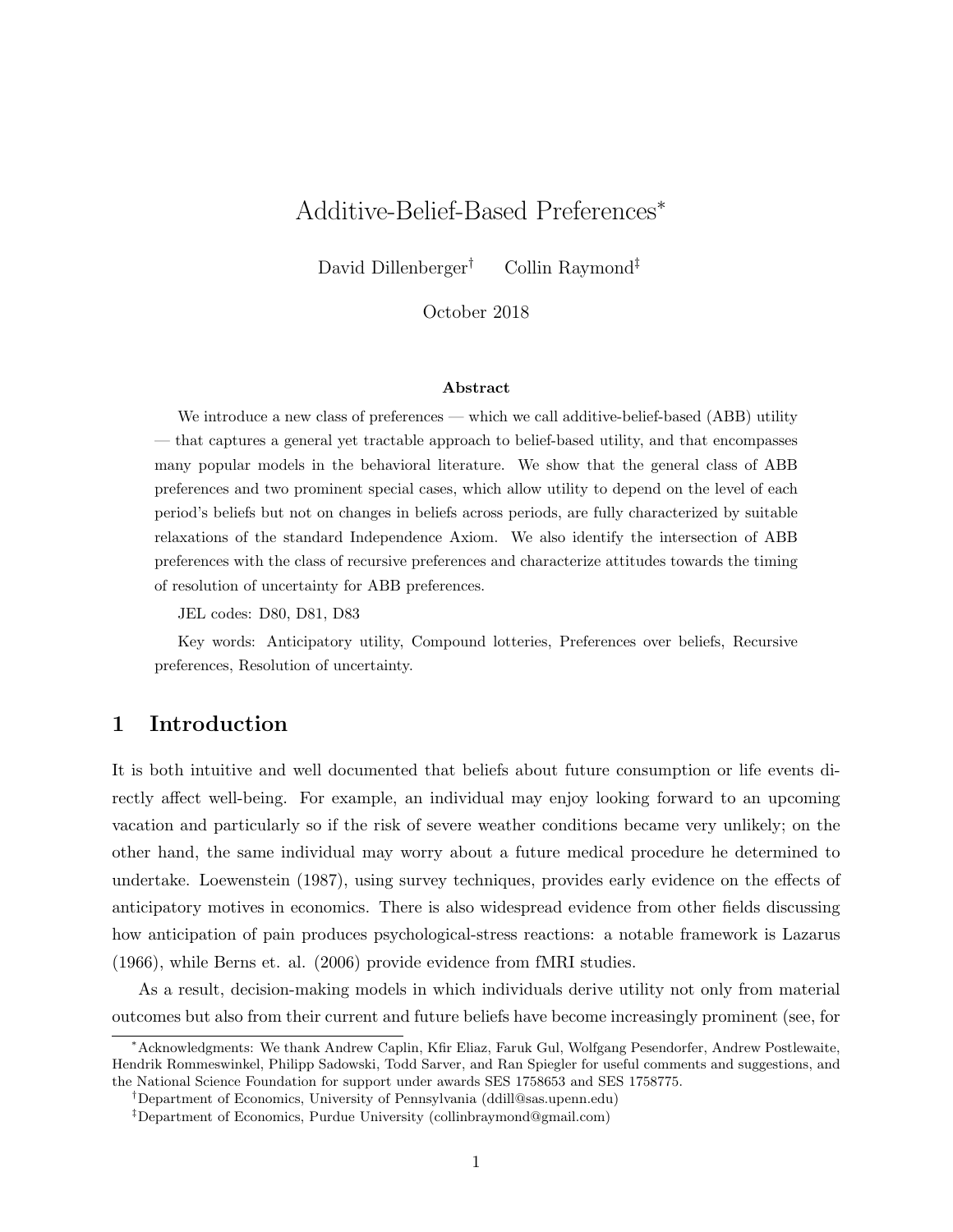example, Caplin and Leahy, 2001; Kőszegi and Rabin, 2009; and Ely, Frankel, and Kamenica, 2015). Models of this kind have proved useful in explaining intuitive behavioral phenomena that are hard to reconcile with the standard "consequentialist" model, and that are related to intrinsic attitudes towards information and selective choices of information sources. For example, belief-based models can rationalize asset pricing "puzzles" (Caplin and Leahy, 2001; Pagel, 2016 ), portfolio allocation decisions (Pagel, 2016), and patterns of over-consumption in the face of income shocks (Kőszegi and Rabin, 2009). In addition, they have implications for the optimal revelation of positive or negative news; the design of medical tests is explicitly studied in Caplin and Eliaz (2003), Caplin and Leahy (2004), K˝oszegi (2003), and Schweizer and Szech (2016). In most of these models, overall utility is additively separable between material payoffs and beliefs.

In this paper we suggest a unified framework for these models and provide their testable implications. In particular, we introduce and analyze a new class of utility functions — which we call *additive-belief-based*  $(ABB)$  utility — that captures a general additively separable approach to belief-based utility. Our main results show that both the general class and two of its special subsets are fully characterized by simple relaxations of the familiar Independence axiom of expected utility, applied to our setting. Thus, while existing papers have focused on emphasizing some of the behavioral implications of a particular belief-based utility function, we demonstrate what types of behavior, as a general class, these models can potentially accommodate, or must rule out. Furthermore, we demonstrate how functional forms restrictions translate to non-standard behavior, such as intrinsic attitudes towards information, helping lay bare some of the driving mechanisms in this literature.

Existing models usually take one of two forms. The first, as in Caplin and Leahy (2001), allows individuals' utility to depend on the (absolute) level of beliefs; i.e., on how likely it is that certain states/payoffs occur. In line with previous literature, we refer to these set of models as anticipatory utility models. In the second, as in Kőszegi and Rabin (2009), utility depends not on the level of beliefs, but on changes in beliefs in any given period. We refer to this class as *changing beliefs* models. Our ABB representation encompasses both frameworks. Moreover, we point out a useful partition of the class of anticipatory utility models into (i) prior-anticipatory utility models, where utility depends on beliefs at the beginning of the time period, before information has been received; and (ii) posterior-anticipatory utility models, where utility depends on beliefs at the end of the time period, after information has been received. One of our primary contributions is to show what behaviors can serve distinguish these different psychological motivations — for example, a preference for one shot resolution of uncertainty cannot be exhibited by individuals who have only anticipatory motives, but rather requires a concern for changing beliefs.

While individuals in these models gain utility from their beliefs, they cannot directly choose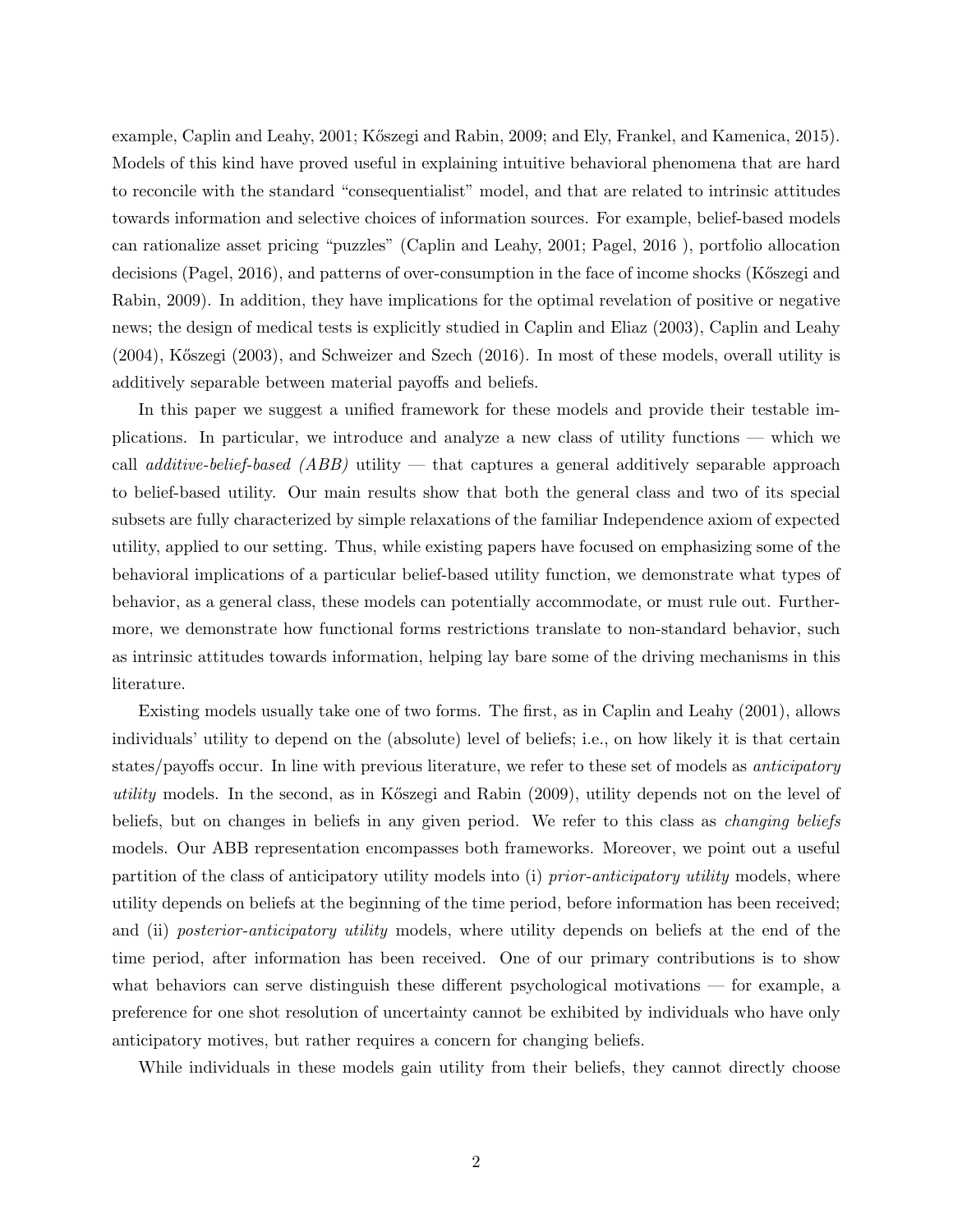them.<sup>1</sup> Rather, individuals hold prior beliefs, receive information, and form interim beliefs by applying Bayes' rule. Therefore, individuals can control their beliefs only by choosing particular information structures. And since individuals gain utility from their beliefs, they may exhibit nondegenerate preferences over information structures even if they cannot react to new information by altering their behavior, that is, even if they do not have actions to take in the interim stage. Indeed, this feature is what distinguishes these models from the standard model, in which individuals would be indifferent between all possible information structures when no actions are available.<sup>2</sup> To tightly link these models to observable behavior, we look at preferences over the combination of information structures and prior beliefs. These can naturally be elicited in experimental and field settings. Formally, taking advantage of the theoretical mapping between information structures and compound lotteries, we take as our domain of preferences the set of two-stage compound lotteries, that is, lotteries whose prizes are different lotteries over final outcomes.<sup>3</sup>

In order to introduce the class of ABB functions, let P be a typical two-stage compound lottery. In period 0 it induces prior beliefs  $\phi(P)$ ; the individual knows that the overall probability to receive  $x_i$  in period 2 is  $\phi(P)(x_i)$ . In period 1, P generates a signal i with probability  $P(p_i)$ . Signal i generates posterior beliefs over outcomes; the individual now knows that in period 2 he will receive  $x_i$  with probability  $p_i(x_i)$ . In period 2, all uncertainty resolves and the individual receives  $x_i$  and has degenerate beliefs centering on this outcome (denoted  $\delta_{x_j}$ ). The total utility of this scenario, denoted  $V_{ABB}(P)$ , is given by:

<sup>&</sup>lt;sup>1</sup>A well known example in which individuals optimally choose their beliefs is Brunnermeier and Parker (2005). Bénabou and Tirole (2016) and Bénabou (2015) survey models where individuals can distort their beliefs.

<sup>2</sup>Extensive experimental work has confirmed that individuals exhibit preferences over information structures even in the absence of being able to conditions actions on information (e.g., Chew and Ho, 1994; Ahlbrecht and Weber, 1997; Arai, 1997; Lovallo and Kahneman, 2000; Eliaz and Schotter, 2010; Von Gaudecker et al., 2011; Brown and Kim, 2014; Kocher, Krawczyk and Van Winden, 2014; Ganguly and Tassoff, 2016; Falk and Zimmerman, 2016; Nielsen, 2017; Masatlioglu, Raymond and Orhun, 2017). Such experiments are often motivated by belief-based preferences and individuals' emotional reactions to their beliefs.

<sup>&</sup>lt;sup>3</sup>In particular, we assume that the individual cannot take intermediate actions that may affect his final payoffs. While many of the models we refer to do allow for such actions, we will omit them from our analysis for several reasons. First, for expository purposes, we focus on the simplest model that still incorporates all variables of interest into the utility function. Second, as we discuss in Section 4, individuals in our model have intrinsic preferences over information. It will be cleanest to characterize such preferences within a framework that rules out any instrumental value of information. Third, allowing for intermediate actions requires us to take a stand about the solution concept that governs how individual's determine which action to take (e.g., backward induction or personal equilibrium), rather than solely focus on the parameters that identify their preferences. The choice of solution concept also requires carefully modeling the timing of actions relative to when beliefs, and belief-based utility, is realized.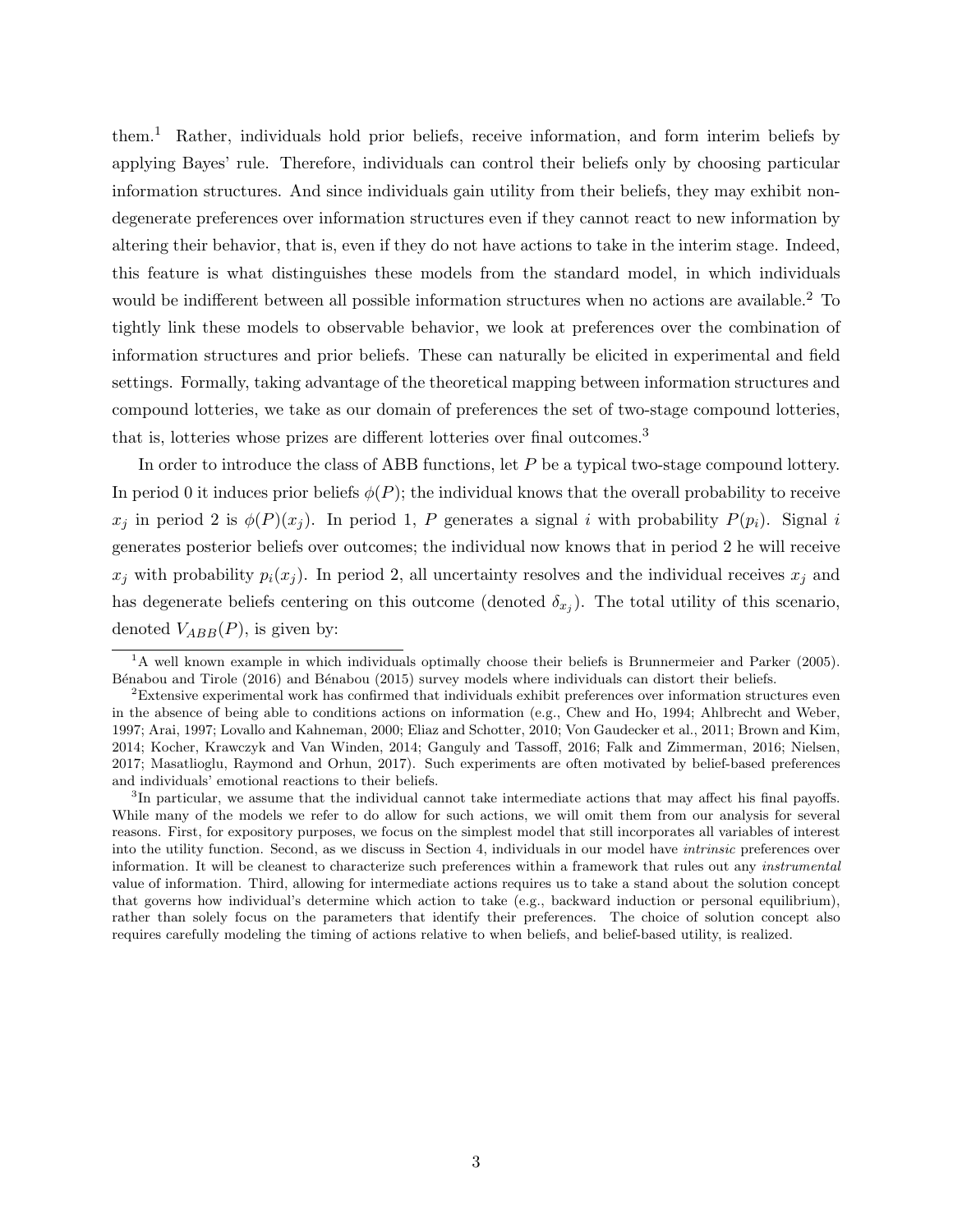$$
V_{ABB}(P) = \underbrace{\sum_{j} \phi(P)(x_j)u(x_j)}_{\text{expected utility from material payoffs}}
$$
  
+ 
$$
\underbrace{\sum_{i} P(p_i)\nu_1(\phi(P), p_i)}_{\text{expected utility from beliefs in periods 0 and 1}}
$$
  
+ 
$$
\underbrace{\sum_{i} P(p_i) \sum_{j} p_i(x_j)\nu_2(p_i, \delta_{x_j})}_{\text{i}}
$$

expected utility from beliefs in periods 1 and 2

The first term represents the expected consumption utility of the two-stage lottery — the expected utility that the individual receives from material outcomes (in period 2). The second term represents period 1's belief-based utility — the individual's expected utility from having interim beliefs  $p_i$  in period 1, conditional on having prior beliefs  $\phi(P)$ . The last term represents period 2's belief-based utility — the individual's expected utility from  $x_j$  being realized in period 2, conditional on having interim beliefs  $p_i$ .

As a concrete example, suppose there are two outcomes,  $H$  (high) and  $L$  (low), so that beliefs are summarized by the probability of  $H$ . Suppose that ex-ante the two outcomes are equally likely. Then the expected Bernoulli utility over material outcomes is  $\frac{1}{2}u(H) + \frac{1}{2}u(L)$ . In period 1, the individual receives a binary signal: half the time its good, and beliefs move to  $\frac{3}{4}$  with corresponding utility  $\nu_1(\frac{1}{2})$  $\frac{1}{2}, \frac{3}{4}$  $\frac{3}{4}$ ); half the time its bad, and beliefs fall to  $\frac{1}{4}$  with corresponding utility  $\nu_1(\frac{1}{2}$  $\frac{1}{2}, \frac{1}{4}$  $\frac{1}{4}$ ). Expected belief-based utility in period 1 is thus  $\frac{1}{2}\nu_1(\frac{1}{2})$  $\frac{1}{2}, \frac{3}{4}$  $\frac{3}{4}) + \frac{1}{2}\nu_1(\frac{1}{2})$  $\frac{1}{2}, \frac{1}{4}$  $\frac{1}{4}$ ). In period 2, the individual learns for sure whether he got H or L. After the good signal utility is either  $\nu_2(\frac{3}{4})$  $\frac{3}{4}, 1)$  or  $\nu_2(\frac{3}{4}$  $\frac{3}{4}$ , 0); and after the bad signal utility is either  $\nu_2(\frac{1}{4})$  $(\frac{1}{4}, 1)$  or  $\nu_2(\frac{1}{4})$  $\frac{1}{4}$ , 0). Expected belief based utility in period 2 is thus  $\frac{1}{2} \left( \frac{3}{4} \right)$  $\frac{3}{4}\nu_2(\frac{3}{4}$  $(\frac{3}{4},1)+\frac{1}{4}\nu_2(\frac{3}{4})$  $(\frac{3}{4},0)+\frac{1}{2}$  $rac{1}{2}(\frac{1}{4})$  $\frac{1}{4}\nu_2(\frac{1}{4}$  $(\frac{1}{4},1)+\frac{3}{4}\nu_2(\frac{1}{4})$  $(\frac{1}{4}, 0)$ ). Overall ABB utility is the sum of these three components.

In Section 2, we first show how the prominent sub-classes of ABB functionals are related to each other, demonstrating that models that allow for changing beliefs nest those of prior anticipatory beliefs, which in turn nest those of posterior anticipatory beliefs. We then provide necessary and sufficient conditions for continuous preferences to be represented with an ABB functional. We show that ABB utility is characterized by two simple properties.

First, Prior Conditional Two Stage Independence (PTI) requires standard independence (in mixing the compound lotteries) to hold only if all compound lotteries involved in the mixing induce the same prior distribution over final outcomes. That is, if  $\phi(P) = \phi(Q) = \phi(R)$ , then P is preferred to Q if and only if the mixture of P and R is preferred to the (same-proportion) mixture of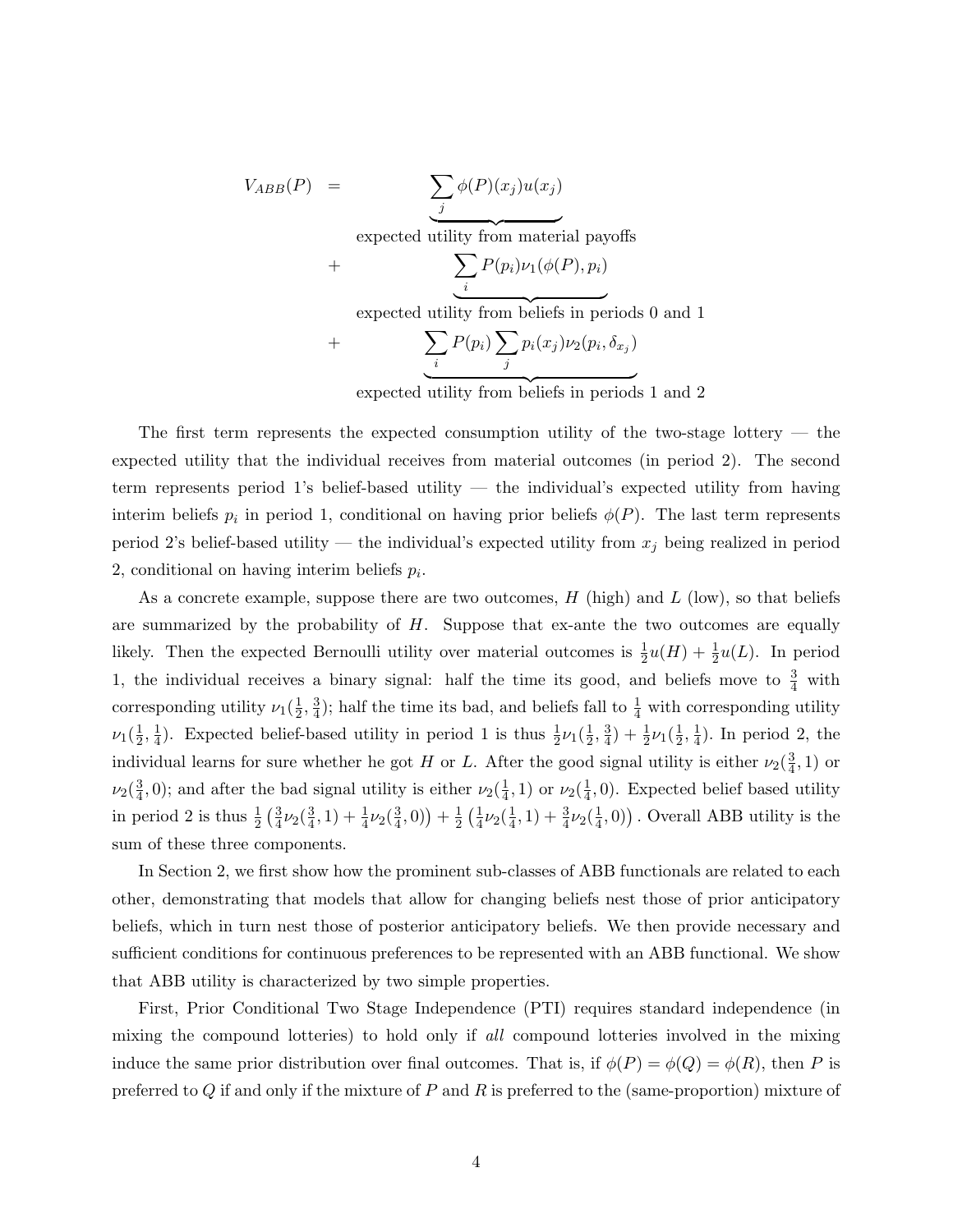Q and R. Second, Cross Sectional Two Stage Independence (CTI) requires consistency/uniformity across priors in the scale used to measure preferences.

We next turn to showing how, in addition to CTI, strengthening PTI allows us to characterize models of prior-anticipatory beliefs. The key behavior that distinguishes utility from changes in beliefs and utility from the level of beliefs is how broadly Independence (again over compound lotteries) holds. If individuals only care about the levels of their beliefs, then Independence should hold whenever the two lotteries involved in the initial comparison, but not necessarily the one they are both mixed with, induce the same prior distribution over outcomes. That is, the Strong Prior-Conditional Two Stage Independence (SPTI) axiom drops from PTI the requirement that  $\phi(R)$  agrees with  $\phi(P) = \phi(Q)$ . We last show that imposing Independence on all mixtures in the first stage (a property that subsumes all requirements above) characterizes posterior-anticipatory beliefs. Thus, our results demonstrate how a simple set of familiar and easily tested conditions in terms of observed behavior allows distinguishing between different types of belief-dependent utility.

ABB preferences are not the only class of preferences that have been developed to explain informational preferences, even in the absence of the ability to condition actions on that information. A different vein of the literature, primarily developed by Kreps and Porteus (1978) and extended by Segal (1990), focuses on recursive preferences over compound lotteries (and information). We show that in the context of two-stage compound lotteries, the intersection of the two models is precisely the class of preferences that admit a posterior-anticipatory beliefs representation.

Lastly, we investigate what types of restrictions on the functional forms are equivalent to wellknown types of intrinsic (i.e., non-instrumental) informational preferences, such as preferences for early resolution of uncertainty (Kreps and Porteus, 1978) or preferences for one-shot resolution of uncertainty (Dillenberger, 2010). In doing so, we provide characterizations that generalize some earlier results, for example those of Kőszegi and Rabin (2009), which were made in the context of specific functional forms.<sup>4</sup> Our results allow us to determine how different classes of models (recursive and ABB) can, or cannot, accommodate different intrinsic attitudes towards information.

### 2 The Model

### 2.1 Preliminaries

Consider a set of prizes  $X$ , which is assumed to be a closed subset of some metric space. A simple lottery p on X is a probability distribution over X with a finite support. Let  $\Delta(X)$  (or simply  $\Delta$ )

<sup>&</sup>lt;sup>4</sup>The specification of Kőszegi and Rabin (2009) functional form is as follows: given lottery p, let  $c_p(1)$  be the payoff at percentile  $\phi$  of the distribution induced by p. Then  $\nu_1 = \kappa_1 \int \mu(u(c_{\phi(P)}(\theta) - u(c_{p_i}(\theta)))d\theta, \nu_2 = \kappa_2 \int \mu(u(c_{p_i}(\theta)) - u(c_{p_i}(\theta)))d\theta$  $u(c_{\delta_x}(\theta))$ d, where  $\mu$  is a gain-loss utility function that is continuous, strictly increasing, twice differentiable for  $x \neq 0$ with  $\mu''(x) \leq 0$  for  $x > 0$  and  $\mu''(x) \geq 0$  for  $x < 0$ , and satisfying  $\mu(0) = 0$ ,  $\mu(y) + \mu(-y) < \mu(x) + \mu(-x)$  whenever  $y < x \ge 0$ , and  $\frac{\lim_{x \to 0} \mu''(|x|)}{\lim_{x \to 0} \mu''(-|x|)} = \lambda > 1$ .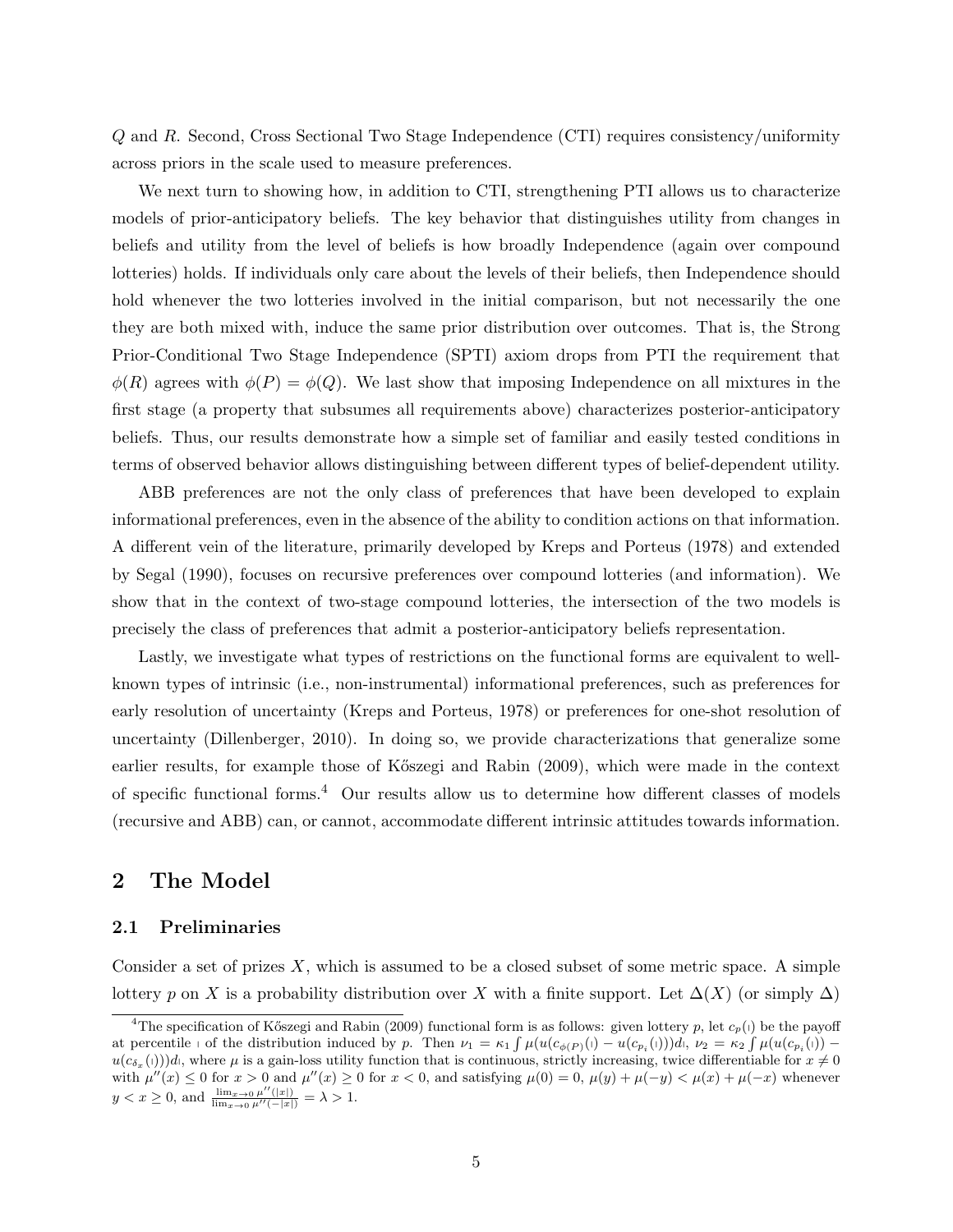be the set of all simple lotteries on X. For any lotteries  $p, q \in \Delta$  and  $\alpha \in (0, 1)$ , we let  $\alpha p + (1 - \alpha)q$ be the lottery that yields prize x with probability  $\alpha p(x) + (1-\alpha)q(x)$ . Denote by  $\delta_x$  the degenerate lottery that yields x with probability 1 and let  $\bar{X} = \{\delta_x : x \in X\}$ ; we will often abuse notation and refer to  $\delta_x$  simply as x. Similarly, denote by  $\Delta(\Delta(X))$  (or simply  $\Delta^2$ ) the set of simple lotteries over  $\Delta$ , that is, compound lotteries. For  $P, Q \in \Delta^2$  and  $\alpha \in (0, 1)$ , denote by  $R = \alpha P + (1 - \alpha)Q$ the lottery that yields simple (one-stage) lottery p with probability  $\alpha P(p) + (1 - \alpha)Q(p)$ . Denote by  $D_p$  the degenerate, in the first stage, compound lottery that yields p with certainty. Define a *reduction operator*  $\phi : \Delta^2 \to \Delta$  that maps compound lotteries to reduced one-stage lotteries by  $\phi(Q) = \sum_{p \in \Delta} Q(p) p^{5}$  We refer to  $\phi(Q)$  as prior beliefs (or simply a prior). When there is no risk of confusion, we sometimes refer to  $\phi$  as the prior itself, without specifying the compound lottery that induced it. Our primitive is a binary relation  $\succsim$  over  $\Delta^2$ .

### 2.2 Functional Forms

We first formally define additive-belief-based utility.

**Definition 1.** An additive-belief-based (ABB) representation is a tuple  $(u, \nu_1, \nu_2)$  consisting of continuous functions  $u: X \to \mathbb{R}$ ,  $\nu_1: \Delta \times \Delta \to \mathbb{R}$ , and  $\nu_2: \Delta \times \overline{X} \to \mathbb{R}$ , such that  $V_{ABB} : \Delta^2 \to \mathbb{R}$ defined as

$$
V_{ABB}(P) = \sum_{j} \phi(P)(x_j)u(x_j) + \sum_{i} P(p_i)\nu_1(\phi(P), p_i) + \sum_{i} P(p_i) \sum_{j} p_i(x_j)\nu_2(p_i, \delta_{x_j})
$$

represents  $\succsim$ .

The general ABB functional form allows utility to depend on changes in beliefs in period 1 and period 2. If utility depends on changes in beliefs, then  $\nu_1$  and  $\nu_2$  are functions of both their arguments. Alternatively, many models in the literature assume that individuals do not care about changes, but rather about the levels of their beliefs. Individuals may care about their beliefs in any given period in one of two ways. The first case supposes that utility depends on beliefs at the beginning of any period, that is,  $\nu_1$  is solely a function of  $\phi(P)$  and  $\nu_2$  is solely a function of  $p_i$ . We call this functional form prior-anticipatory utility and define it as follows.

Definition 2. A prior-anticipatory representation is an ABB representation with the restrictions that  $\nu_1(\phi(P), p_i) = \hat{\nu_1}(\phi(P))$  and  $\nu_2(p_i, \delta_{x_j}) = \hat{\nu_2}(p_i)$ .

In the second case, utility is derived from beliefs at the end of any period (that period's posterior beliefs, after receiving information), that is,  $\nu_1$  is solely a function of  $p_i$  and  $\nu_2$  is solely a function of  $\delta_{x_j}$ . We call this posterior-anticipatory utility and the functional form is given by:

 $5$ Compound lotteries are isomorphic to the set of prior beliefs over outcomes plus a potential information structure. We can associate an information structure with the set of posterior beliefs it induces — the set of second-stage lotteries.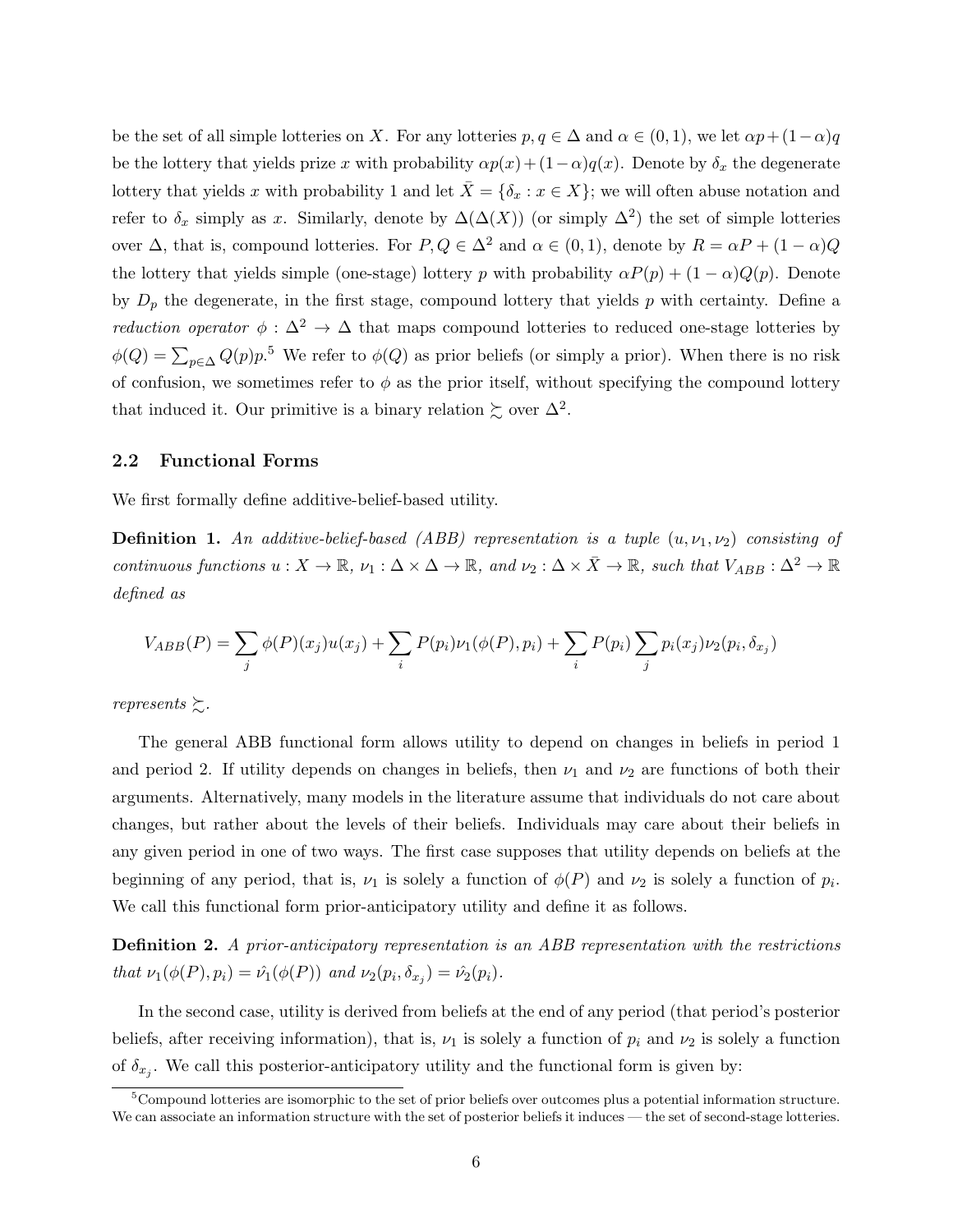Definition 3. A posterior-anticipatory representation is an ABB representation with the restrictions that  $\nu_1(\phi(P), p_i) = \bar{\nu_1}(p_i)$  and  $\nu_2(p_i, \delta_{x_j}) = \bar{\nu_2}(\delta_{x_j}).$ 

Clearly, both anticipatory representations above are subsets of  $V_{ABB}$ . More surprisingly, prioranticipatory representation nests posterior-anticipatory representation.

**Lemma 1.** If  $\succsim$  has a posterior-anticipatory representation, then it has a prior-anticipatory representation.

#### 2.3 Characterization

We now characterize the functionals we have described using the relation  $\succsim$ . As will become apparent, our approach to restrict preferences is to impose Independence-type conditions on particular subsets of  $\Delta^2$ . The first two axioms are standard.

**Weak Order (WO)** The relation  $\sum$  is complete and transitive.

#### **Continuity (C)** The relation  $\sum$  is continuous.

Our key axiom is Prior Conditional Two-Stage Independence (PTI). PTI requires the Independence axiom to hold within the set of compound lotteries which share the same reduced form probabilities over outcomes (that is, the same prior beliefs). Observe that the set  $\mathcal{P}(p) := \{Q \in$  $\Delta^2|\phi(Q) = p$  is convex for any  $p \in \Delta$ . Thus, PTI says that Independence holds along "slices" of the compound lottery space, where all elements of the slice have the same reduced form probabilities.

Prior Conditional Two-Stage Independence (PTI): For any  $P, P', Q \in \Delta^2$  and  $\alpha \in [0,1],$ if  $\phi(P) = \phi(P') = \phi(Q)$ , then  $P \succeq P'$  if and only if  $\alpha P + (1 - \alpha)Q \succeq \alpha P' + (1 - \alpha)Q$ .

Recall that we identify preferences over compound lotteries with preferences with preferences over the combination of information structures and prior beliefs. PTI then requires that within a set of information structures that correspond to the same prior beliefs, the individual is an expected utility maximizer over their posterior beliefs; "non-standard" behavior (i.e. a reversal in the relative ranking of posteriors) may arise only when comparing across underlying prior beliefs.

In addition to PTI, we need to link the evaluations made across different prior beliefs. This is the content of the following axiom, which states that they are performed using the same "measurement rod".<sup>6</sup> CTI ensures that relative preferences of one set of posterior beliefs corresponding to prior  $\phi$ , compared to a second set of posterior beliefs corresponding to prior  $\phi'$ , are not altered by mixing, so long as the mixing preserves the prior associated with each posterior belief.

<sup>&</sup>lt;sup>6</sup>We could more compactly state PTI and CTI as a single axiom, by not requiring  $\phi(Q) \neq \phi(S)$  in the statement of CTI. Note that under this modification, taking  $Q = S$  implies PTI. We have decided to state PTI and CTI as two separate requirements since they are conceptually different and play different roles in deriving the result representation. Indeed, we will see below that fixing CTI, both anticipatory representations are obtained by strengthening PTI.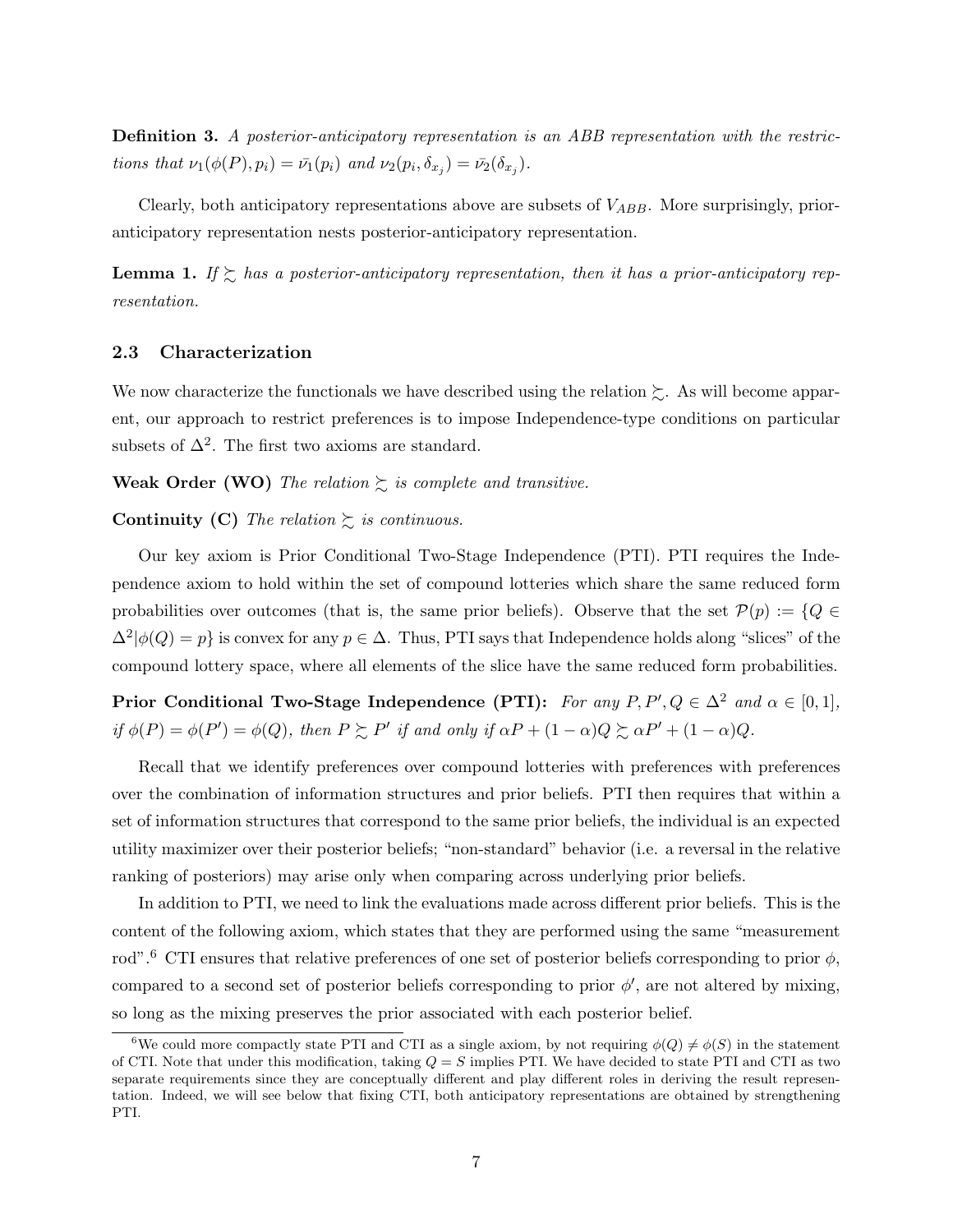Cross Sectional Two-Stage Independence (CTI): For any  $P, Q, R, S \in \Delta^2$  and  $\alpha \in [0, 1]$ , if  $\phi(P) = \phi(Q) \neq \phi(R) = \phi(S), P \succsim R$ , and  $Q \succsim S$ , then  $\alpha P + (1 - \alpha)Q \succsim \alpha R + (1 - \alpha)S$ .

Our first main result shows that PTI and CTI, along with the standard two axioms above, are all we need to characterize preferences that admit an ABB representation.

**Proposition 1.** The relation  $\succsim$  satisfies WO, C, PTI, and CTI, if and only if it has an ABB representation.

All proofs are in Appendix 6.1. To prove Proposition 1, we define a prior-conditional representation  $V_{PC} = \sum_i P(p_i) \nu(\phi(P), p_i)$ , which is an expected utility functional (over the second-stage lotteries  $p_i$ 's) for a fixed prior  $\phi(P)$ . We then show that the relation  $\succeq$  has a prior-conditional representation if and only if it has an ABB representation. By PTI, an immediate application of the Mixture Space Theorem yields that fixing  $\phi$  we have a prior-conditional representation. But while fixing  $\phi$  the rankings within  $\mathcal{P}(\phi)$  will not be affected by any monotone transformation of the prior-conditional utility, the rankings across different slices might. Axiom CTI rules this out: it guarantees that all such transformations are  $\phi$ -independent, and can be taken without loss of generality to be the identity. We will revisit the observation that the general ABB representation can be compactly written as a simple expected utility functional in Section 2.4, when discussing its limited uniqueness properties.

PTI is not very restrictive, as it requires mixing not to reverse rankings only when all lotteries involved in the mixing have the same reduced form probabilities. A natural way to strengthen it is to suppose that only the compound lotteries involved in the original preference comparison need to have the same reduced form probabilities — the common compound lottery that they are mixed with need not. This means that the pair of lotteries which are compared after the mixing will have the same reduced form probabilities as each other, but need not have the same reduced form probabilities as the original pair. The next axiom formalizes this intuition.

Strong Prior Conditional Two-Stage Independence (SPTI): For any  $P, P', Q \in \Delta^2$  and  $\alpha \in [0,1], \text{ if } \phi(P) = \phi(P'), \text{ then } P \succsim P' \text{ if and only if } \alpha P + (1-\alpha)Q \succsim \alpha P' + (1-\alpha)Q.$ 

SPTI rules out complementarity between the prior distribution and the corresponding information systems. That is, irrespectively of the underlying prior beliefs, the individual consistently chooses among information systems based on the expected utility criterion over posterior beliefs; the relative value of posterior beliefs under prior  $\phi$  does not change if we move to prior  $\phi'$ . Thus, violations of expected utility may occur only when the decision maker compares two compound lotteries that do not refine the same prior beliefs.

SPTI clearly implies PTI, but it is logically independent of CTI. Replacing PTI with SPTI yields our second characterization result: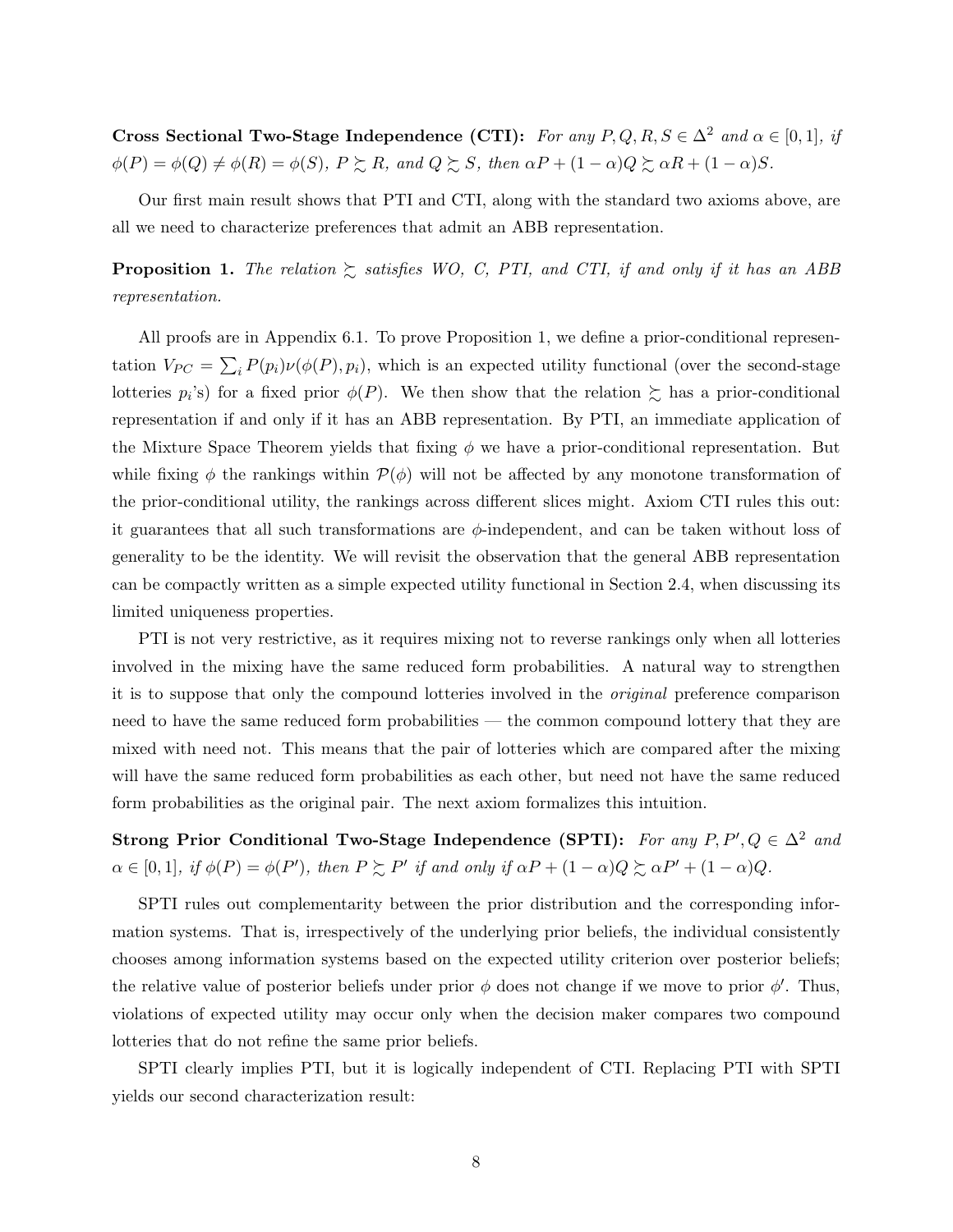**Proposition 2.** The relation  $\geq$  satisfies WO, C, CTI, and SPTI, if and only if it has a prioranticipatory representation.

Similar to the previous proposition, the main step in proving Proposition 2 is showing that  $\succsim$ has a prior-anticipatory representation if and only if it has a (prior-separable) representation of the form  $V_{ps} = \nu_{ps1}(\phi(P)) + \sum_{i} P(p_i)\nu_{ps2}(p_i)$ .

In order to characterize posterior-anticipatory representations, we further strengthen when Independence applies. The next axiom implies both CTI and SPTI, as it requires Independence to hold when mixing *any* two compound lotteries in the first stage.

**Two-Stage Independence (TI):** For any  $P, P', Q \in \Delta^2$  and  $\alpha \in [0, 1], P \succsim P'$  if and only if  $\alpha P + (1 - \alpha)Q \succsim \alpha P' + (1 - \alpha)Q.$ 

TI implies that prior beliefs do not matter when considering preferences over information structures. Our next result shows that it is equivalent to a posterior anticipatory representation.

**Proposition 3.** The relation  $\geq$  satisfies WO, C, and TI, if and only if it has a posterior-anticipatory representation.

#### 2.4 Special Cases and Uniqueness

The functional forms we have previously derived above are quite general. In many cases, we may want to suppose further restrictions on the set of functionals we consider.

One typical assumption within the literature is that, in either stage, the individual receives the same utility (often normalized to 0) from beliefs that do not change. We describe these preferences as belief stationarity invariant (BSI).

**Definition 4.** An ABB representation is belief-stationarity invariant (BSI) if  $\nu_1(p_i, p_i) = \nu_1(q_i, q_i) =$  $\nu_2(\delta_x, \delta_x) = \nu_2(\delta_y, \delta_y) = 0$  for all  $x, y, p_i, q_i$ .

A second type of assumption is that the utility derived from beliefs does not depend on which period those beliefs are realized. We call this belief time invariance (BTI).<sup>7</sup>

**Definition 5.** An ABB representation is belief time invariant (BTI) if  $\nu_1 = \nu_2$  over their relevant shared domain.

In order to relate BSI and BTI to behavior, we discuss a certain restriction on preferences over compound lotteries. The next axiom is due to Segal (1990).

<sup>&</sup>lt;sup>7</sup>BTI rules out situations where individuals may get a stronger or weaker "kick" from beliefs if they occur sooner (for example, via discounting). We can weaken BTI to allow for such considerations, and say that BPS representation is pseudo-belief time invariant (PBTI) if for some scalar  $\kappa > 0$ ,  $\nu_1 = \kappa \nu_2$  over their relevant shared domain. However, in the end of the proof of Proposition 4 we show that PBTI does not restrict preferences alone and, furthermore, that BSI and PBTI in conjunction have no observable implications as well, as long as  $\kappa$  can be chosen arbitrarily (i.e., is not fixed in a given value).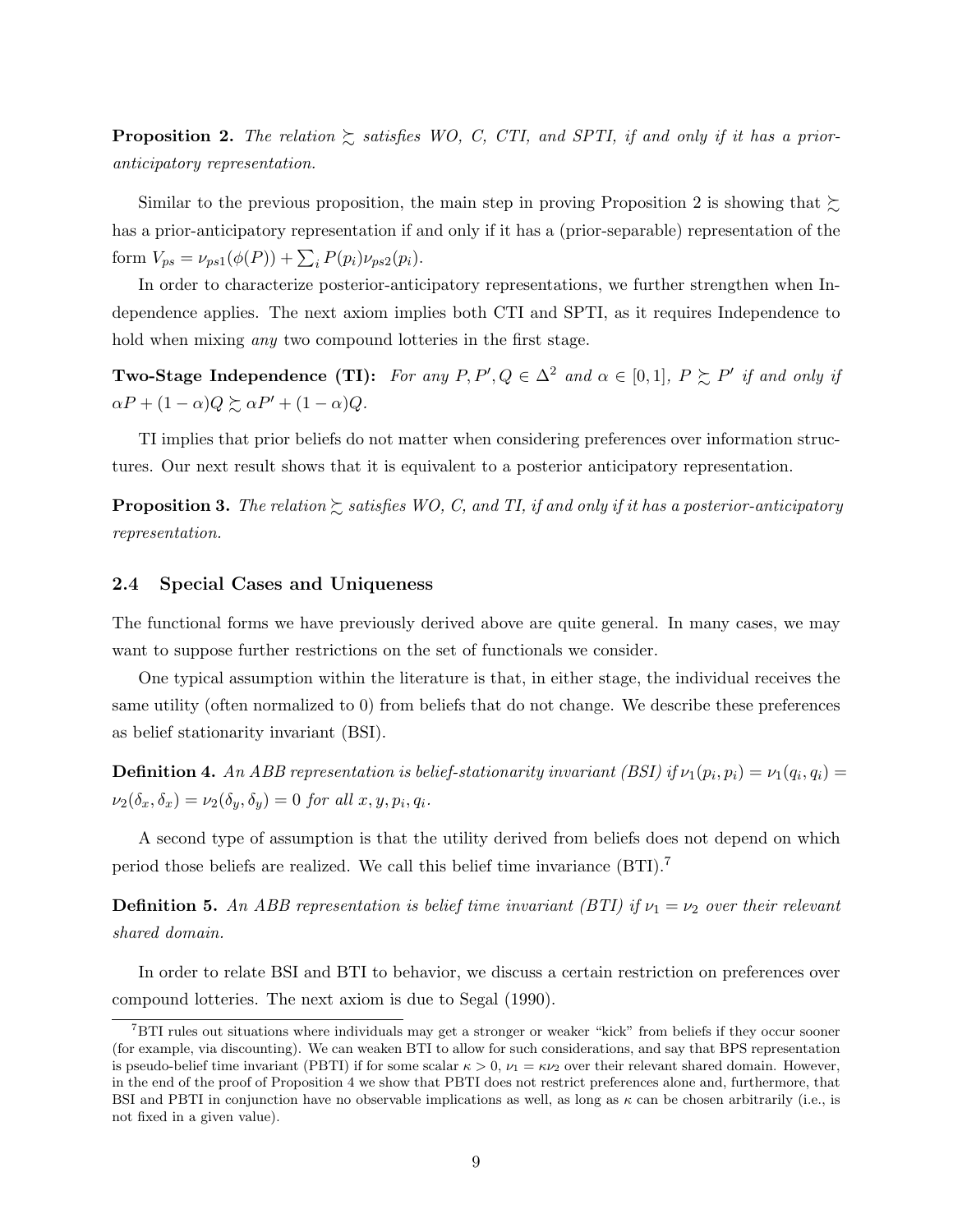Time Neutrality (TN): For any  $p \in \Delta$ , if  $P = D_p$  and  $Q = \sum_i p(x_i) \delta_{x_i}$ , then  $P \sim Q$ .

Time Neutrality supposes that the individual is indifferent between a compound lottery that fully resolves in period 1 and one that resolves only in period 2 (so that the information structure reveals no information in period 1), provided that they both induce the same probability distribution over final outcomes.

Although BSI and BTI do not restrict preferences alone, in conjunction they do.

**Proposition 4.** Suppose  $\succeq$  has an ABB representation. The following statements are true:

- 1. The relation  $\gtrsim$  has a representation which is belief stationarity invariant.
- 2. The relation  $\gtrsim$  has a representation which is belief time invariant.
- 3. The relation  $\gtrsim$  has a representation which is both belief stationarity invariant and belief time invariant, if and only if it satisfies Time Neutrality.

The fact that we can obtain either a BSI or a BTI representation without loss of generality raises the question to what extent are ABB preferences uniquely identified. The uniqueness property can be broken up into two parts: First, an immediate application of the mixture space theorem implies that if  $V$  and  $V'$  are both ABB representations of the same preference relation, then they differ by a positive affine transformation.

**Proposition 5.** Suppose  $\succsim$  has an ABB representation V. The ABB representation V' also represents  $\sum$  if and only if there exist scalars  $\alpha > 0$  and  $\beta$  such that  $V' = \alpha V + \beta$ .

Second, there are individual terms that can be subtracted from one component and absorbed in another, leaving the numerical value intact. In Appendix 6.2 we show that the uniqueness results of the sub-components  $u, \nu_1$ , and  $\nu_2$  are more subtle because any outcome that generates material utility must also appear in the support of the beliefs entering  $\nu_1$  and  $\nu_2$ . Thus, one should expect that, without any further restrictions, there is some freedom to assign utility that is generated by any x appearing in the support of the lottery to either material utility or belief-based utility. In particular, this suggests that attitudes towards risk cannot be uniquely identified — attitudes towards final outcomes can be adjusted across all three functions that compose the representation.

If, instead, we focus on the standard normalization applied in the literature (i.e. the one imposed by BSI), then u is unique up to an affine transformation, while  $\nu_1$  and  $\nu_2$  are unique up to common scaling. Since any ABB preferences have a BSI representation, this uniqueness result is entirely general.<sup>8</sup>

<sup>&</sup>lt;sup>8</sup>We only consider transformations that generate different actual values for all sub-functions involved in the transformation, and do not consider transformations that add an subtract elements to a specific sub-functoinal that leave its own actual value unchanged. For example,  $\sum_x p(x)\gamma_\nu(p,\delta_x) = \sum_x p(x)(\gamma_\nu(p,\delta_x) + \epsilon_p(x))$  whenever  $\sum_x p(x)\epsilon_p(x) = 0$ .  $p(x)\epsilon_p(x)=0.$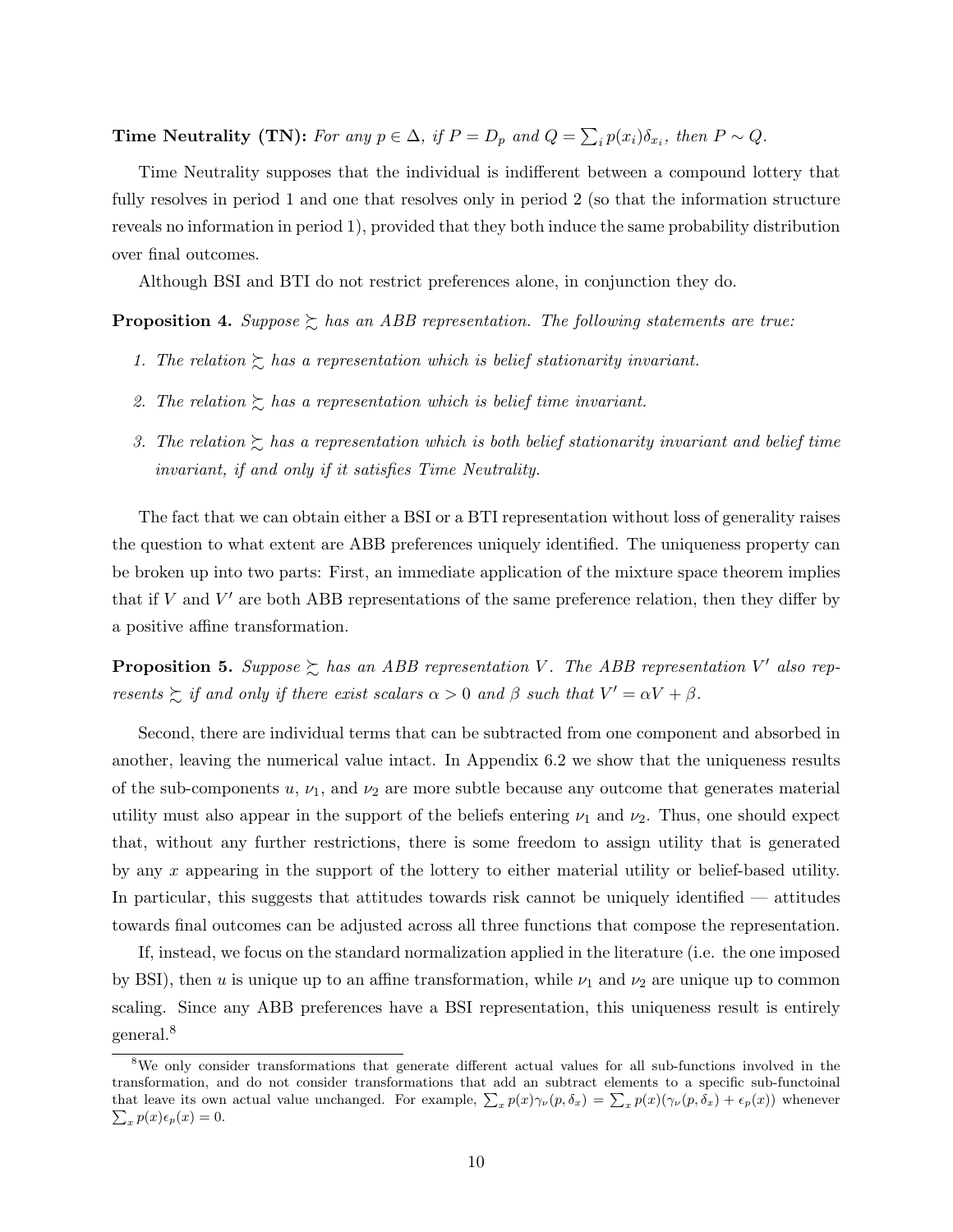**Proposition 6.** Suppose  $\geq$  has an ABB representation  $(u, \nu_1, \nu_2)$  that satisfies BSI. The ABB representation  $(u',\nu'_1,\nu'_2)$  also represents  $\succsim$  and satisfies BSI if and only if there exist scalars  $\alpha > 0$ and  $\beta_u$  such that  $u'(x) = \alpha u + \beta_u$ ;  $\nu'_1(\rho, p) = \alpha \nu_1(\rho, p)$ ; and  $\nu'_2(p, \delta_x) = \alpha \nu_2(p, \delta_x)$ .

# 3 ABB and Recursive Preferences

ABB preferences are not the only preferences used to model decisions over compound risk; an alternative specification is of preferences that are recursive. Recursive preferences have also played an extensive role in a variety of models attempting to capture, among other things, choices over compound lotteries and information (see Kreps and Porteus, 1978; Segal, 1990; Grant, Kajii, and Polak, 1998; Dillenberger, 2010; Dillenberger and Segal (2017); and Sarver, 2018).

Segal (1990) was the first to formally discuss recursive preferences on the domain of compound lotteries. In the definition below,  $\mathbb{CE}_W(p)$  denotes the certainty equivalent of  $p \in \Delta$  corresponding to the real function W on  $\Delta$ , that is,  $W(p) = W(\delta_{\mathbb{CE}_W(p)})$ .<sup>9</sup>

**Definition 6.** Suppose preferences over  $\Delta^2$  can be represented by the functional V. We say that preferences have a recursive representation  $(V_1, V_2)$ , where  $V_i : \Delta \to \mathbb{R}$ , if and only if for all  $P = \sum_i P(p_i) D_{p_i}$ , we have  $V(P) = V_1(\sum_i P(p_i) \delta_{\mathbb{CE}_{V_2}(p_i)})$ .

Segal (1990) provided a behavioral equivalent for these functional forms using a substitution axiom he called Compound Independence, which we refer to as Recursivity.

Recursivity (R): For any  $p, q \in \Delta$ ,  $Q \in \Delta^2$ , and  $\alpha \in [0, 1]$ ,  $D_p \succsim D_q$  if and only if  $\alpha D_p + (1 - \alpha)Q \succsim \alpha D_q + (1 - \alpha)Q.$ 

Similarly to our previous main assumptions, Recursivity applies Independence to a particular "slice" of compound lotteries: the original pair of lotteries being compared must be degenerate in the first stage. This slice is, however, orthogonal to that considered by CTI and PTI (or SPTI). Segal (1990) shows that the relation  $\succsim$  satisfies WO, C, and R, if and only if it admits a recursive representation.

One immediate question is to what extent these two classes of utility, ABB and recursive, are related. Are next result shows that their intersection is exactly those preferences which admit a posterior-anticipatory representation.

Proposition 7. The following are equivalent:

- The relation  $\geq$  satisfies WO, C, PTI, CTI, and R
- The relation  $\sum$  has a posterior-anticipatory representation

<sup>&</sup>lt;sup>9</sup>For the certainty equivalent to be well-defined, we need to impose some order on the set X. It will be the case whenever we take the set of prizes to be an interval  $X \subset \mathbb{R}$  and both functions  $V_i$  in Definition 6 are monotone with respect to first-order stochastic dominance.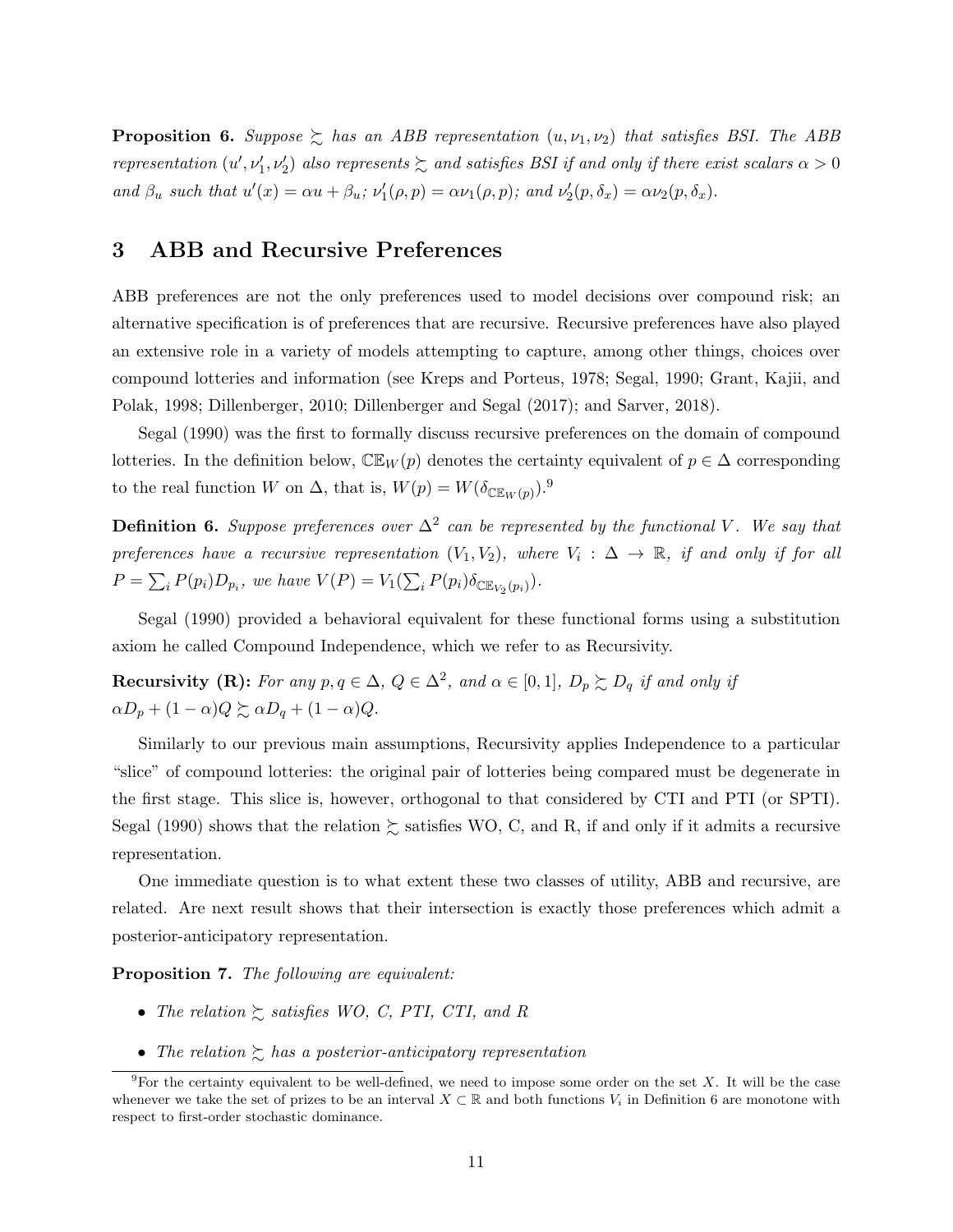

Figure 1: Relationships between models

• The relation  $\sum$  has a recursive representation where  $V_1$  is expected utility

Figure 1 depicts the relationships discussed here and the results of the last section.

In general, ABB models can be directly tested (and falsified) in the natural domain of information preferences given a fixed prior — this is precisely the subdomain where axiom PTI bites. In contrast, recursive preferences, as a general class, have no observable restrictions when the prior is fixed; testing the assumption of Recursivity (Axiom R) requires observing preferences as the prior changes. Proposition 7 then implies that this latter property applies as well to the subclass of preferences that have posterior-anticipatory representation. The proposition further implies that any posterior-anticipatory representation captures individuals who have "emotions over emotions". This is because recursive models transform any two-stage compound lottery into a simple lottery over the second-stage certainty equivalents. Those certainty equivalents capture all second-period utility from beliefs changing in the second stage (e.g., disappointment/elation). Since first-period preferences take the certainty equivalents as the possible outcomes, those anticipated second period emotions are part and parcel of the "material" payoffs of the first-stage preferences. In all ABB models which do not have posterior-anticipatory representation, future changes in beliefs are independent of the effects of previous changes in beliefs. In other words, first period's beliefs-based utility, as captured by  $\nu_1$ , is all about changes in material outcomes and does not depend on second period's belief-based utility,  $\nu_2$ .

In addition to axiom R, Segal (1990) also introduced several other restrictions on preferences over compound lotteries (such as the Reduction of Compound Lotteries axiom and the requirement that Independence holds among both the set of full early resolving lotteries and fully late resolving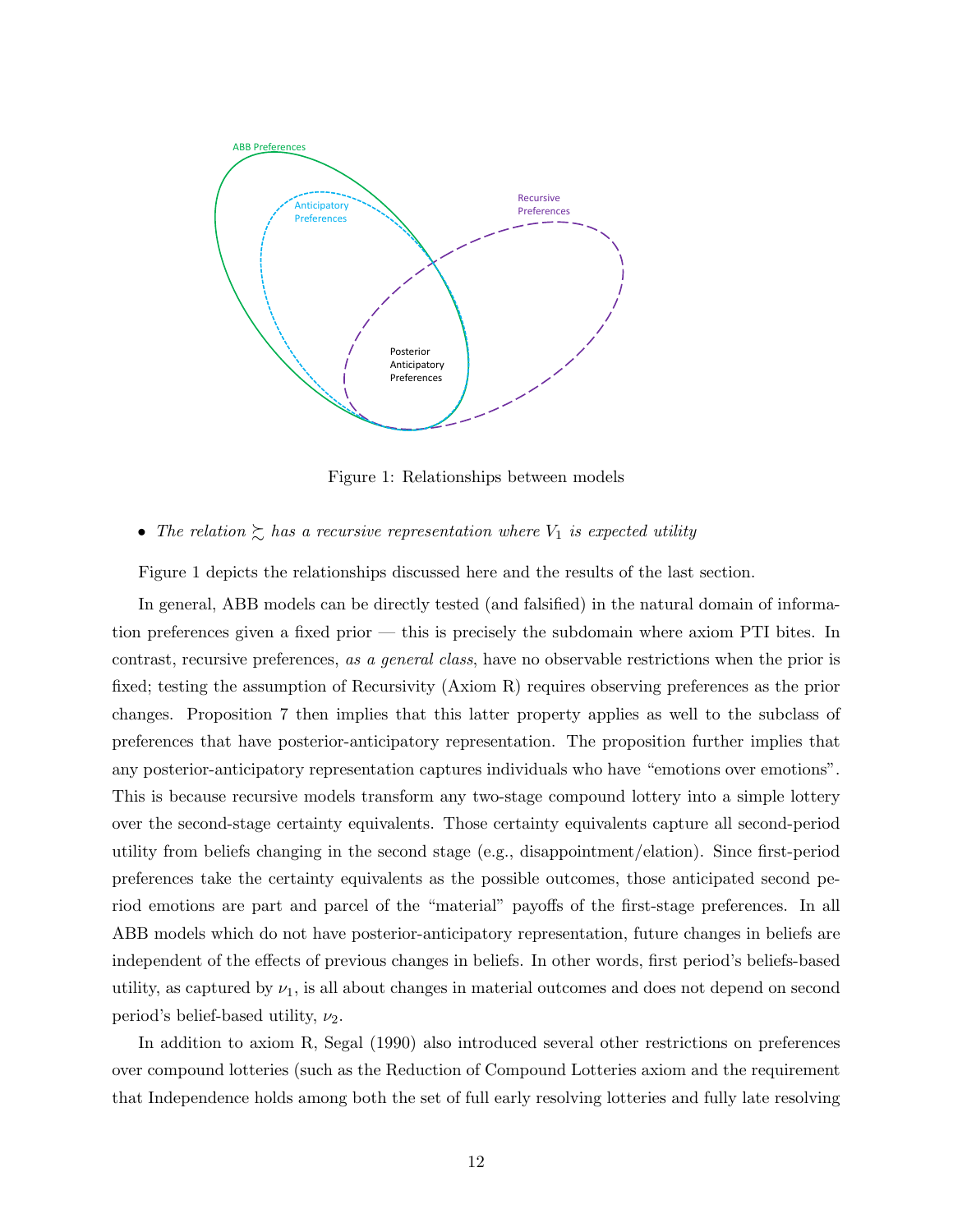lotteries). To complete our analysis, in Appendix 6.3 we establish their relationship with CTI, PTI, SPTI, and TI, and further interpret these connections via the functional forms.

### 4 ABB and the Timing of Uncertainty Resolution

Individuals with ABB utility will have intrinsic preferences over information, that is, they may prefer one information structure to another even in the absence of the ability to condition actions on either of them. Many papers looking at specific examples of ABB functional forms derive results regarding preferences over information, while focusing on two concepts: preferences for early versus late resolution of uncertainty and preferences for one-shot versus gradual resolution of uncertainty. In an analogous vein, characterizations of these informational attitudes have been a major focus of the decision-theoretic literature. However, there do not exist equivalent characterizations for ABB preferences. Our results will allow us to compare how different classes of models (recursive and ABB) can accommodate (or not) different non-instrumental attitudes towards information.

Many authors, such as Kreps and Porteus (1978) and Grant, Kajii, and Polak (1998), conjecture that individuals not only prefer uncertainty to be fully resolved earlier (in period 1 rather than in period 2) but also that they always prefer Blackwell-more-informative signals in period 1, that is, earlier resolution of uncertainty. Drawing on Grant, Kajii, and Polak (1998), we can define a preference for early resolution of uncertainty.

**Definition 7.** The relation  $\sum$  displays a preference for early resolution of uncertainty if

$$
\beta \alpha D_q + (1 - \beta)\alpha D_p + (1 - \alpha)Q \succeq \alpha D_r + (1 - \alpha)Q
$$

for any  $Q \in \Delta^2$  and  $p, q, r \in \Delta$  such that  $r = \beta p + (1 - \beta)q$ .

That is, preference for early resolution of uncertainty implies affinity towards spiting any branch that leads to some posterior beliefs r into several branches, whenever the split consists of a meanpreserving spread of r. Preference for late resolution of uncertainty is analogously defined, by requiring the reverse ranking for the lotteries above.

We now characterize preferences that exhibit preferences for either earlier or later resolved lotteries. Similarly to known results about recursive preferences, attitude towards the resolution of uncertainty is characterized in our model by the curvature of the appropriate components. In the next result we refer to preferences which have a prior-anticipatory representation, but do not have a posterior-anticipatory representation, as having a prior<sup>∗</sup> - anticipatory representation.

Proposition 8. The following statements are true:

1. Suppose  $\gtrsim$  has ABB representation. Then  $\gtrsim$  exhibits a preference for early (resp., late) resolution of uncertainty if and only if  $\nu_1(\rho, \cdot) + \sum_x \nu_2(\cdot, x)$  is convex (resp., concave).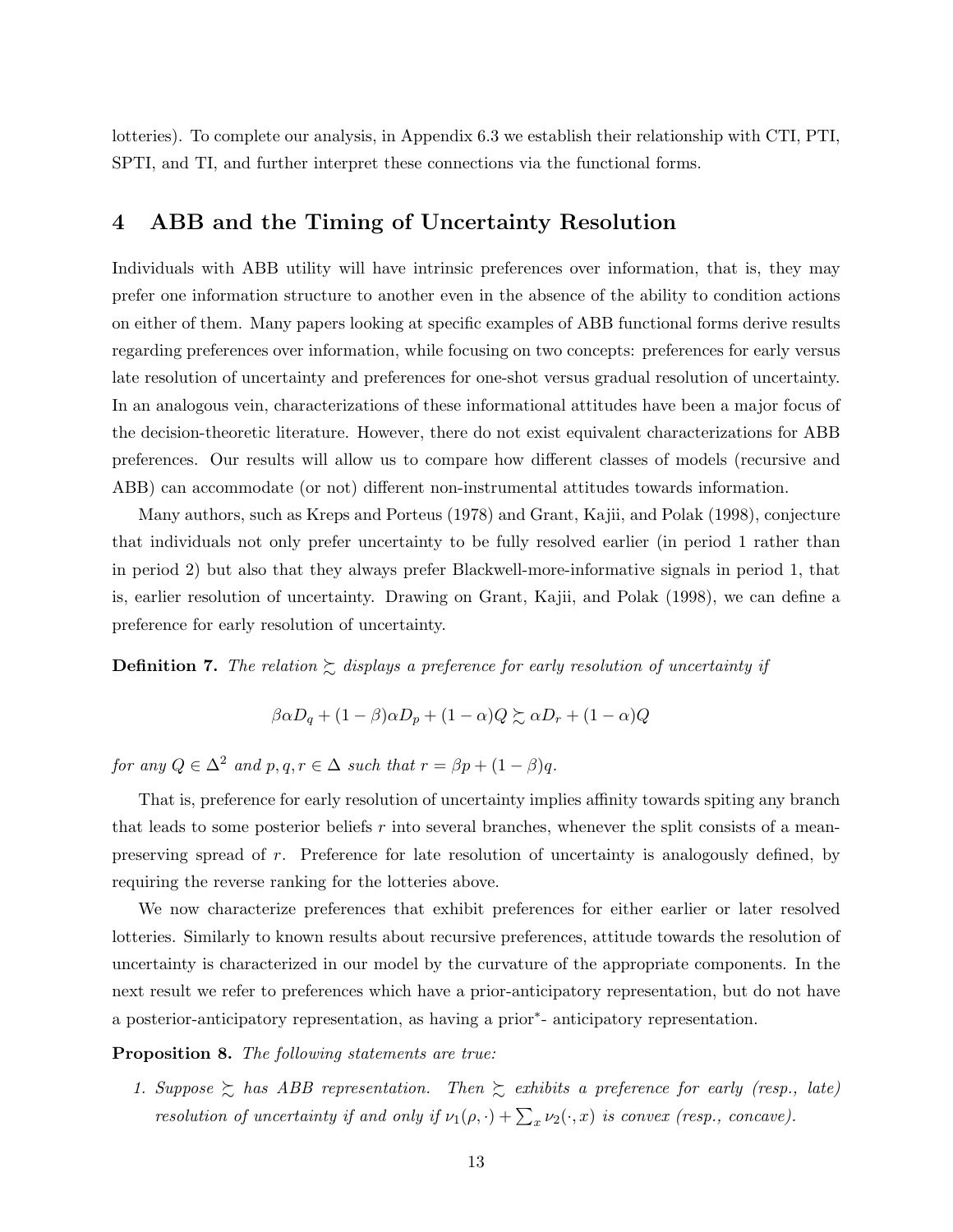- 2. Suppose  $\gtrsim$  has a prior<sup>\*</sup>-anticipatory representation. Then  $\gtrsim$  exhibits a preference for early (resp., late) resolution of uncertainty if and only if  $\hat{\nu}_2$  is convex (resp., concave).
- 3. Suppose  $\succsim$  has a posterior-anticipatory representation. Then  $\succsim$  exhibits a preference for early (resp., late) resolution of uncertainty if and only if  $\bar{\nu_1}$  is convex (resp., concave).

A distinct notion of preferences for resolution of uncertainty is discussed by Dillenberger (2010). He supposes that individuals satisfy Time Neutrality (axiom TN described earlier) and that they prefer either compound lotteries in which all uncertainty is resolved in period 1 or in period 2 to any other compound lotteries which induce the same prior beliefs. He defines this as a preference for one-shot resolution of uncertainty.

**Definition 8.** The relation  $\gtrsim$  exhibits a preference for one-shot resolution of uncertainty (PORU) if for all  $P, Q, R \in \Delta^2$  such that  $\phi(P) = \phi(Q) = \phi(R) = p$ , if  $P = D_p$  and  $Q = \sum_i p(x_i) \delta_{x_i}$ , then  $P \sim Q \succsim R$ .

Proposition 9. The following statements are true:

1. Suppose  $\gtrsim$  has an ABB representation. Then  $\gtrsim$  exhibits a preference for one-shot resolution of uncertainty if and only if

$$
\sum_i P(p_i) \sum_x p_i(x) \nu_1(\phi(P), \delta_x) \ge \sum_i P(p_i) \sum_x p_i(x) \nu_1(\phi(P), p_i) + \sum_i P(p_i) \sum_x p_i(x) \nu_1(p_i, \delta_x)
$$

2. If  $\gtrsim$  has a prior-anticipatory representation, then it can never exhibit strict preference for one-shot resolution of uncertainty.<sup>10</sup>

For item (1), suppose  $\succeq$  has an ABB representation. Observe first that PORU implies TN. Therefore, by Proposition 4, if  $\succsim$  exhibits PORU then it must have an ABB representation that satisfies both BSI and BTI, and in particular  $\nu_1 = \nu_2$ . And since the expected utility from material payoffs is the same in all lotteries compared, the result follows.<sup>11</sup> The intuition behind item (2) derives from Corollary 1 of Appendix 6.3, where we show that if  $\succeq$  has a prior-anticipatory representation, then TN implies that  $\nu_2$  is an expected utility functional, and thus does not generate any anomalous preferences towards information. The rest of the utility functional depends only

<sup>&</sup>lt;sup>10</sup>That is, there are no triple as in Definition 8 for which  $P \sim Q \succ R$ .

<sup>&</sup>lt;sup>11</sup>Note that the inequality in item  $(1)$  has the form of (the opposite of) the triangle inequality, which should hold 'on average'. Indeed, one example of a function that satisfies it is  $\nu_1(\rho, p) = -d(\rho, p)$ , where d is some standard distance measure on the unit simplex; the inequality then holds term by term, and thus also in expectation. In this case, the utility loss from beliefs moving equals the total expected distance traveled by beliefs. Indeed, for such function the inequality holds term by term (this is the negative of the triangle inequality) and thus also in expectation. One interpretation for such functional form would be that the agent is simply averse to any changes in beliefs, presumably due to some hidden costs of adjustments (think of an agent who pre-committed to some belief-contingent action, or someone who placed bets on his intermediate beliefs) that are 'large enough', overwhelming any effect of good news.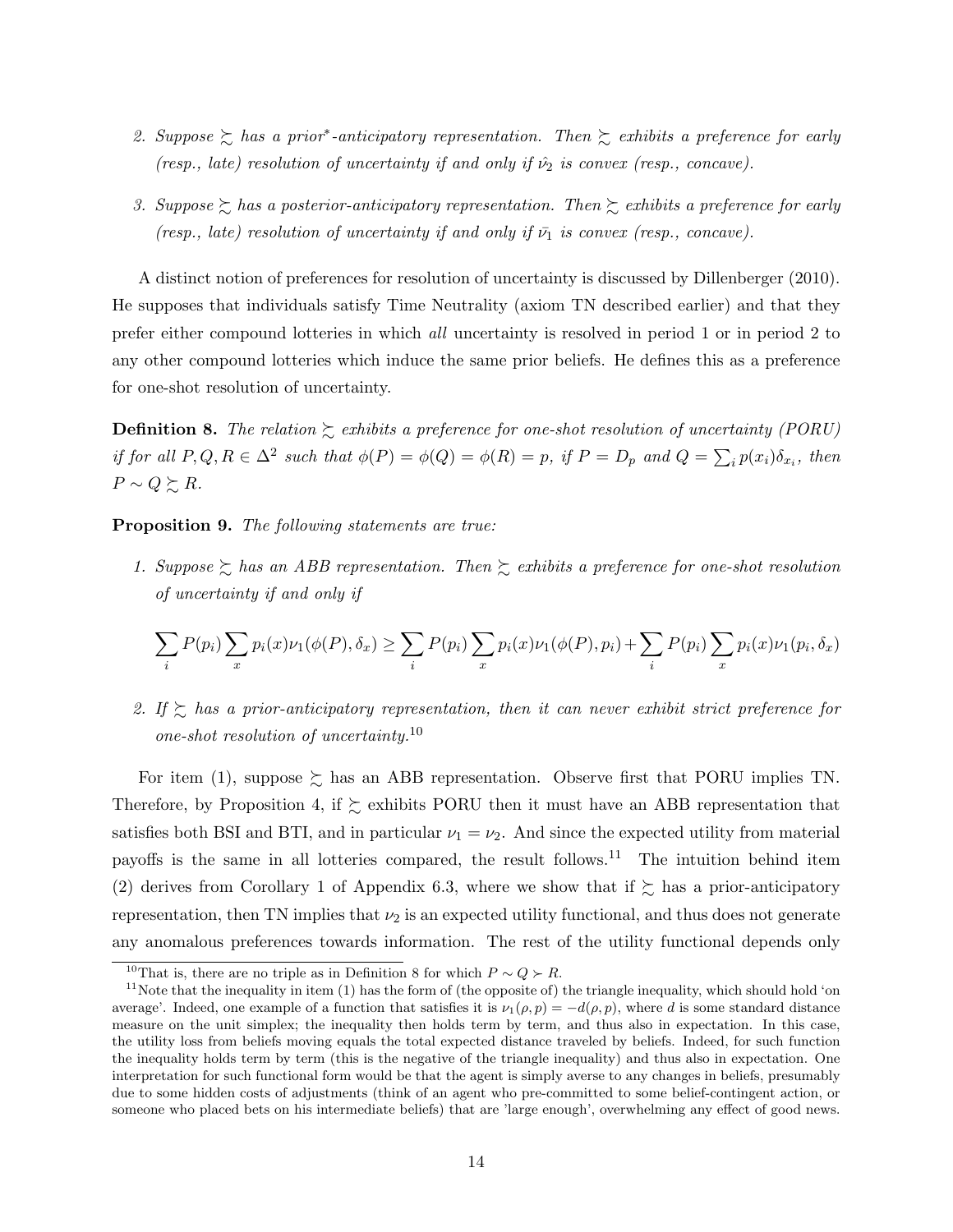| Changing Beliefs                 | Prior*-Anticipatory Utility | Posterior-Anticipatory Utility |
|----------------------------------|-----------------------------|--------------------------------|
| Caplin and Eliaz (2003)          | See text                    | Kreps and Porteus (1979)       |
| Mullainathan and Shleifer (2005) |                             | Epstein and Zin (1989)         |
| Kőszegi and Rabin (2009)         |                             | Caplin and Leahy $(2001)$      |
| Kőszegi (2010)                   |                             | Kőszegi (2003)                 |
| Ely, Frankel and Kamenica (2015) |                             | Caplin and Leahy (2004)        |
| Pagel $(2016)$                   |                             | Kőszegi (2006)                 |
|                                  |                             | Eliaz and Spiegler (2006)      |
|                                  |                             | Eliaz and Schotter $(2010)$    |
|                                  |                             | Szech and Schweitzer (2016)    |

Table 1: Some models nested by ABB

on  $\phi$ , the reduced form probability of the lottery, independently of the pattern of resolution of uncertainty. The result suggests preferences for one-shot resolution of uncertainty as a sufficient condition to rule out anticipatory preferences.

### 5 Discussion

We now discuss how our general framework applies to some specific functional forms used in the literature. In order to provide a sense of the breadth of models that our approach encompasses, Table 1 provides a list of papers which use functional forms nested by ABB. Many of these models also allow individuals to take intermediate actions, so their domain and representation may appear different than that presented in this paper.<sup>12</sup>

Some models in the literature fit into the framework of changing beliefs models — they have an ABB representation, but do not have any anticipatory representation. These include models that are explicitly meant to captures utility derived from changing beliefs, such as Kőszegi and Rabin (2009) and Pagel (2016). Ely, Frankel, and Kamenica (2015) also model individuals who care about changes in their beliefs. Their model of surprise has the same structure as our ABB representation, but is formally not within the class of models we study because it is discontinuous. Their model of suspense is similar in spirit, but formally different from ABB models not only due to it's lack of continuity, but also because of a non-linear transformation that is applied to the expected utility from changes in beliefs. In other models, utility may not be derived from changes in beliefs per se. Rather, utility is derived from levels of beliefs, but the function that determines the levels depends on the prior beliefs. These include the models of Mullainathan and Shleifer (2005), where individuals seek signals that confirm their priors, as well as Caplin and Eliaz (2003), which takes on

 $12\text{As}$  in the previous section, we denote models that have prior-anticipatory but not posterior-anticipatory representation as having prior<sup>\*</sup>-anticipatory utility.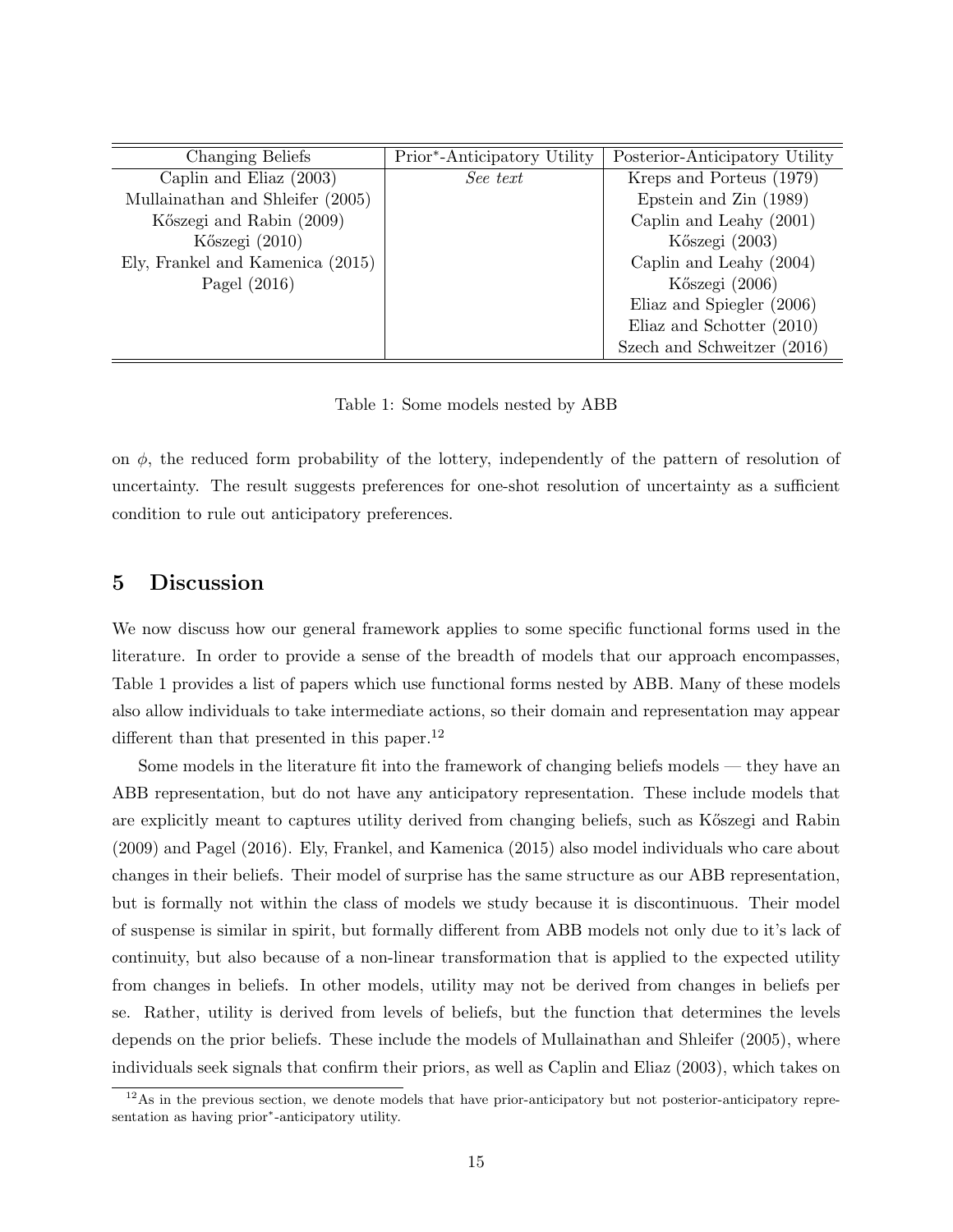the form of a prior-dependent Kreps-Porteus representation. Within our domain, we also capture the model of K˝oszegi (2010), who explicitly models expectations (i.e. beliefs) that interact with material payoffs (although his domain also allows for actions and material payoffs in period 1).

Other models in the literature adhere to the anticipatory-utility framework. In particular, our posterior-anticipatory utility delivers the Caplin and Leahy (2001) representation when applied to our domain, and thus all the models that are based on their framework are capture by our model. These include K˝oszegi (2003), Caplin and Leahy (2004), K˝oszegi (2006), Eliaz and Spiegler (2006), Eliaz and Schotter (2010), and Szech and Schweitzer (2016).

We know of no existing models that explicitly capture pure prior-anticipatory motivations, that is, models that admit a prior-anticipatory, but not posterior-anticipatory, representation. To better understand the gap between the two anticipatory representations, in Proposition 13 of Appendix 6.3 we provide an alternative characterization of posterior-anticipatory representation, which amounts to adding to the axioms underlying the prior-anticipatory representation an additional Independence requirement on the subset of early resolving lotteries (compound lotteries in which all uncertainty is resolved in the first stage). Descriptively, we believe prior-anticipatory motives are important, as they can accommodate a behavior that violates expected utility over early resolving lotteries, in accordance with frequently observed experimental results, such as the Allais paradox. To see that this sub-class is nonempty, let f and g be two arbitrary non-expected utility functionals.<sup>13</sup> In Claim 3 of Appendix 6.1 we establish that the function  $V(P) = f(\phi(P)) + \sum_i P(p_i)g(p_i)$ is a prior<sup>∗</sup> -anticipatory utility.

Our model is related to several axiomatizations which are also distinct from the literature on recursive preferences. As previously discussed, our functional form nests that of Caplin and Leahy (2001). Caplin and Leahy provide an axiomatization of their functional form, but take as their domain the set of "psychological lotteries", which include lotteries not just over material outcomes, but also over psychological states (i.e., beliefs). Thus, their domain includes objects (psychological states) which are explicitly not observable, and not directly choosable. Our approach, which confines attention to preferences over compound lotteries, ensures that all our restrictions are stated solely in terms of preferences over observable objects.

Recently Gul, Natenzon and Pesendorfer (2016) have introduced a model that shares some key features of our model. Although the domain and objects of choice are quite different than ours, there are many key similarities in that both papers consider utility functions where individuals gain utility from beliefs and from material payoffs in a way that is additively separable. However, while we suppose individuals calculate the expectation of a belief-based utility using objective probabilities, Gul, Nautenzon and Pesendorfer (2016) allow for non-additive measures.

The ABB representation is also reminiscent of the functional forms used in the rational inatten-

<sup>13</sup>Prominent examples of non-expected utility models include Rank-Dependent Utility (Quiggin, 1982) and the Betweenness class of preferences (Chew, 1983; Dekel, 1986).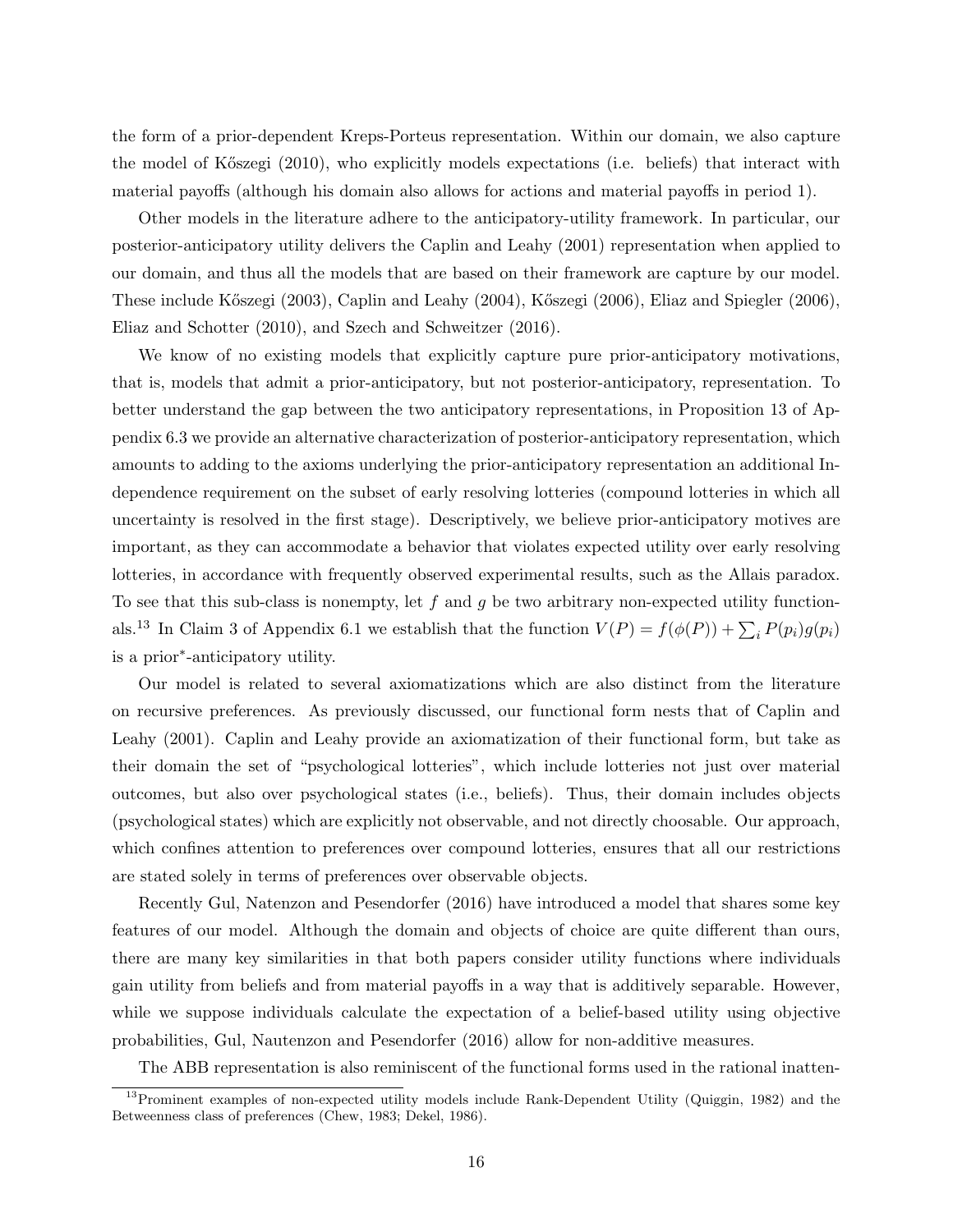tion literature (e.g. Sims, 2003). For example, if we assume  $\nu_2 = 0$ , then we can interpret  $\nu_1$  as the cost of beliefs shifting from the prior to the posterior. There are two caveats to this analogy. First, while in our current framework individuals do not take intermediate actions, in rational inattention models individuals only pay the cost of learning in order to match actions to states.<sup>14</sup> The second difference is more subtle. The rational inattention literature typically supposes that individuals choose information in a way that is unobserved by the analyst — in an extreme case, information is obtained solely by self-reflection. Our domain, on the other hand, specifically supposes we observe individuals choosing between known, objectively given information structures. Therefore, one can interpret the cost of information in our setting as the amount that must be paid conditional on choosing a particular information structure. This is distinct from a rational inattention story, where even in the face of objective information, an individual could avoid paying costs by simply not processing that information.

# 6 Appendix

### 6.1 Proofs

**Proof of Lemma 1:** By Definition 2, a prior-anticipatory representation is given by  $\sum_i P(p_i)$  $\sum_j p_i(x_j)u(x_j) + \nu_1(\phi(P)) + \sum_i P(p_i)\nu_2(p_i)$ . Note that preferences admit such a representation if and only if they can be represented by the functional  $\hat{\nu}_1(\phi(P)) + \sum_i P(p_i)\nu_2(p_i)$ , for some arbitrary non-expected utility functional  $\hat{\nu}_1$ . Similarly, by Definition 3, a posterior-anticipatory representation is given by  $\sum_i P(p_i) \sum_j p_i(x_j)[u(x_j) + \nu_2(x_j)] + \sum_i P(p_i)\nu_1(p_i)$ , which is equivalent to a representation of the form  $\sum_i P(p_i) \sum_j p_i(x_j) \hat{u}(x_j) + \sum_i P(p_i) \nu_1(p_i)$ . Clearly the second representation is a subset of the first.  $\square$ 

**Proof of Proposition 1.** We first define a prior-conditional representation as  $V_{PC} = \sum_i P(p_i) \nu_{PC}(\phi(P), p_i)$ .

**Claim 1.** The relation  $\sum$  has a prior-conditional representation if and only if it has an ABB representation.

Proof of Claim 1. Consider the first two terms in the ABB representation. Observe that the term  $\sum_i P(p_i) \sum_j p_i(x_j) u(x_j) + \sum_i P(p_i) \nu_1(\phi(P), p_i)$  can be rewritten as  $\sum_i P(p_i) \hat{\nu}_1(\phi(P), p_i)$ . Similarly, any  $\sum_i P(p_i) \hat{\nu}_1(\phi(P), p_i)$  can be rewritten as  $\sum_i P(p_i) \sum_j p_i(x_j) u(x_j) + \sum_i P(p_i) \nu_1(\phi(P), p_i)$ .

Consider now the third term in the ABB representation. Note that any  $\sum_i P(p_i) \sum_j p_i(x_j) \nu_2(p_i, \delta_{x_j})$ can be rewritten as  $\sum_i P(p_i)\hat{\nu}_2(p_i)$ , since  $p_i$  embeds all the  $x_js$  in it's support. Moreover, given any  $\sum_i P(p_i)\hat{\nu}_2(p_i)$ , we can rewrite it as  $\sum_i P(p_i) \sum_j p_i(x_j) \nu_2(p_i, \delta_{x_j})$ .

<sup>&</sup>lt;sup>14</sup>This is, however, not a particularly large difference since, as have previously mentioned, we could extend our domain to include such actions.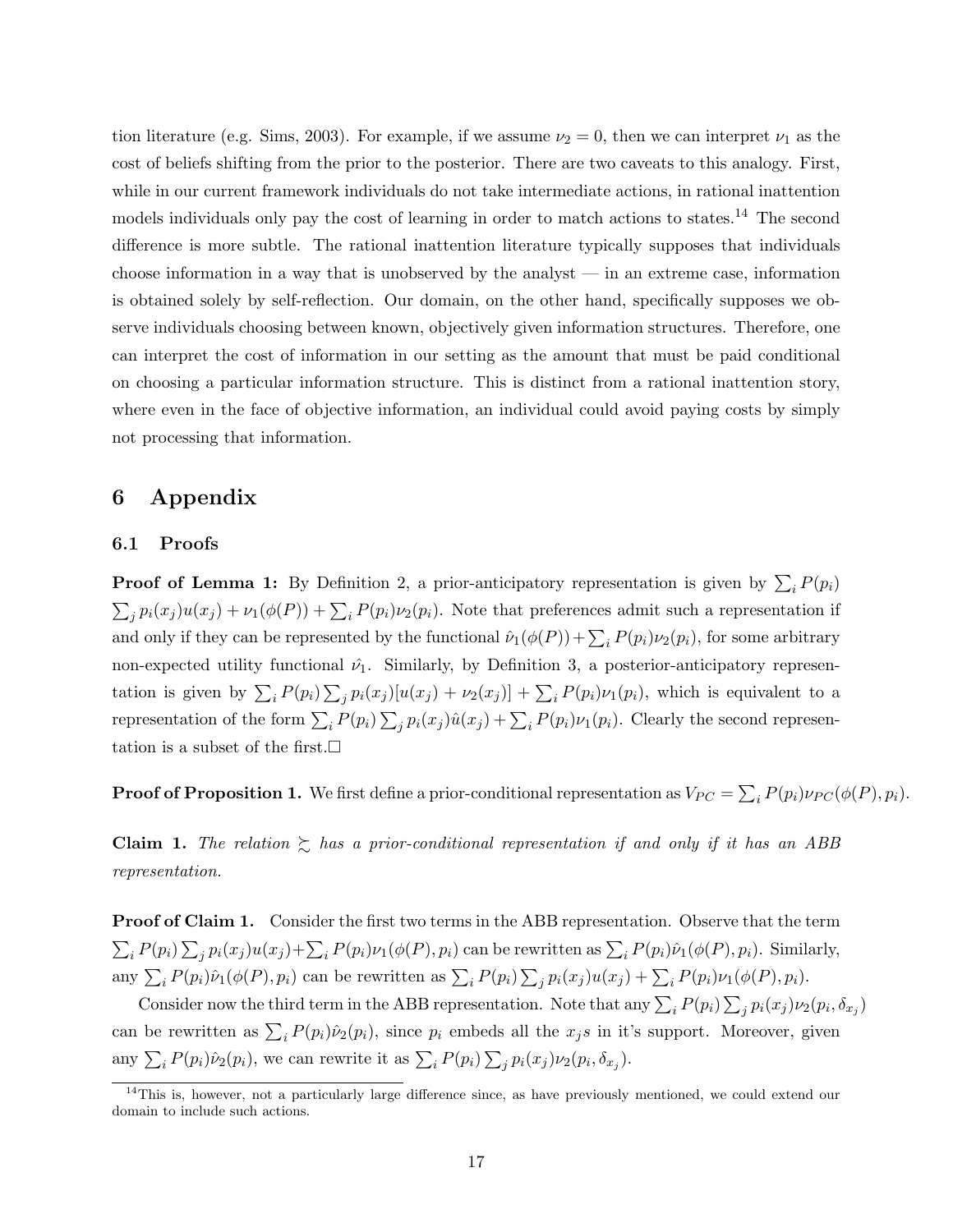Thus preferences have an ABB representation if and only if they can be represented by

$$
\sum_i P(p_i)\hat{\nu}_1(\phi(P), p_i) + \sum_i P(p_i)\hat{\nu}_2(p_i)
$$

Simplifying further, observe that any  $\sum_i P(p_i)\hat{\nu}_1(\phi(P), p_i) + \sum_i P(p_i)\hat{\nu}_2(p_i)$  can be rewritten as  $\sum_i P(p_i) \widetilde{\nu}(\phi(P), p_i)$ ; and any  $\sum_i P(p_i) \widetilde{\nu}(\phi(P), p_i)$  can be rewritten as  $\sum_i P(p_i) \widehat{\nu}_1(\phi(P), p_i)$  +  $\sum_i P(p_i)\hat{\nu}_2(p_i)$ . We have just proved that  $\succsim$  has a representation of the form  $V_{ABB}$  if and only if it has a representation of the form  $\sum_i P(p_i) \widetilde{\nu}(\phi(P), p_i)$ .

We now use our new representation for Claim 2.

Claim 2. The relation  $\gtrsim$  has a prior-conditional representation if and only if it satisfies WO, C, PTI, and CTI.

Proof of Claim 2. Observe that the prior-conditional representation holds if and only if for any fixed  $\phi$  preferences are expected utility, which is known to be equivalent to WO, C, and PTI. Each of these conditional expected utility functionals are ordinally unique up to a monotone transformation  $f_{\phi}$ , which a priori may depend on the reduced form probabilities. We now show that this is impossible, so that f is independent of  $\phi$  and thus can be taken without loss of generality to be affine.

We partition the set of compound lotteries into two types of orthogonal equivalence classes. The first is the set I of equivalence classes induced by  $\succeq$ ; denote an arbitrary class by I (with P,  $Q \in I$ if and only if  $P \sim Q$ , and for any  $P \in \Delta$  let  $I(P) = \{Q : P \sim Q\}$ . The second set includes the equivalence classes induced by  $\phi$ , with a generic element  $\mathcal{P}(\phi) = \{P \in \Delta : \phi(P) = \phi\}.$ <sup>15</sup> Note that if there are disjoint  $I, I' \in \mathcal{I}$  that have nonempty intersection with  $\mathcal{P}(\phi)$ , then all equivalence classes of  $\gtrsim$  that contain an element of  $\mathcal{P}(\phi)$  must form a convex set. To see this, let  $I(\phi) = \{I(P) : P \in \mathcal{P}(\phi)\}\$ and consider any two elements  $I, I' \in I(\phi)$  with corresponding  $P \in I \cap \mathcal{P}(\phi)$  and  $P' \in I' \cap \mathcal{P}(\phi)$ . Since by PTI standard Independence holds on  $\mathcal{P}(\phi)$ , preferences must be continuous over mixtures of P and P' and so for any  $\alpha \in [0,1]$ ,  $\alpha P + (1-\alpha)P'$  must be ranked in terms of  $\gtrsim$  between P and P' (and conversely, for any Q ranked in terms of  $\gtrsim$  between P and P', we can find an  $\alpha \in [0,1]$  such that  $\alpha P + (1 - \alpha P') \sim Q$ .

We next show that for any  $I \in \mathcal{I}$ ,  $f_{\phi}$  is independent of  $\phi$  on I. We do it by dividing the set I into two classes and show that f is independent of  $\phi$  within each class. The classes have non-intersecting interiors, but may overlap at their boundary points.

1. This class includes all  $I \in \mathcal{I}$  such that  $I = \bigcup_{\phi \in \Phi} \mathcal{P}(\phi)$  for some set of priors  $\Phi$ . This means that if a given  $\mathcal{P}(\phi)$  has an element in one such I, then all elements of  $\mathcal{P}(\phi)$  must be in I. We

<sup>&</sup>lt;sup>15</sup>If  $\mathcal{P}(\phi) \subseteq I$  for some I, then, for this  $\phi$ , the decision maker is simply indifferent to the resolution of uncertainty.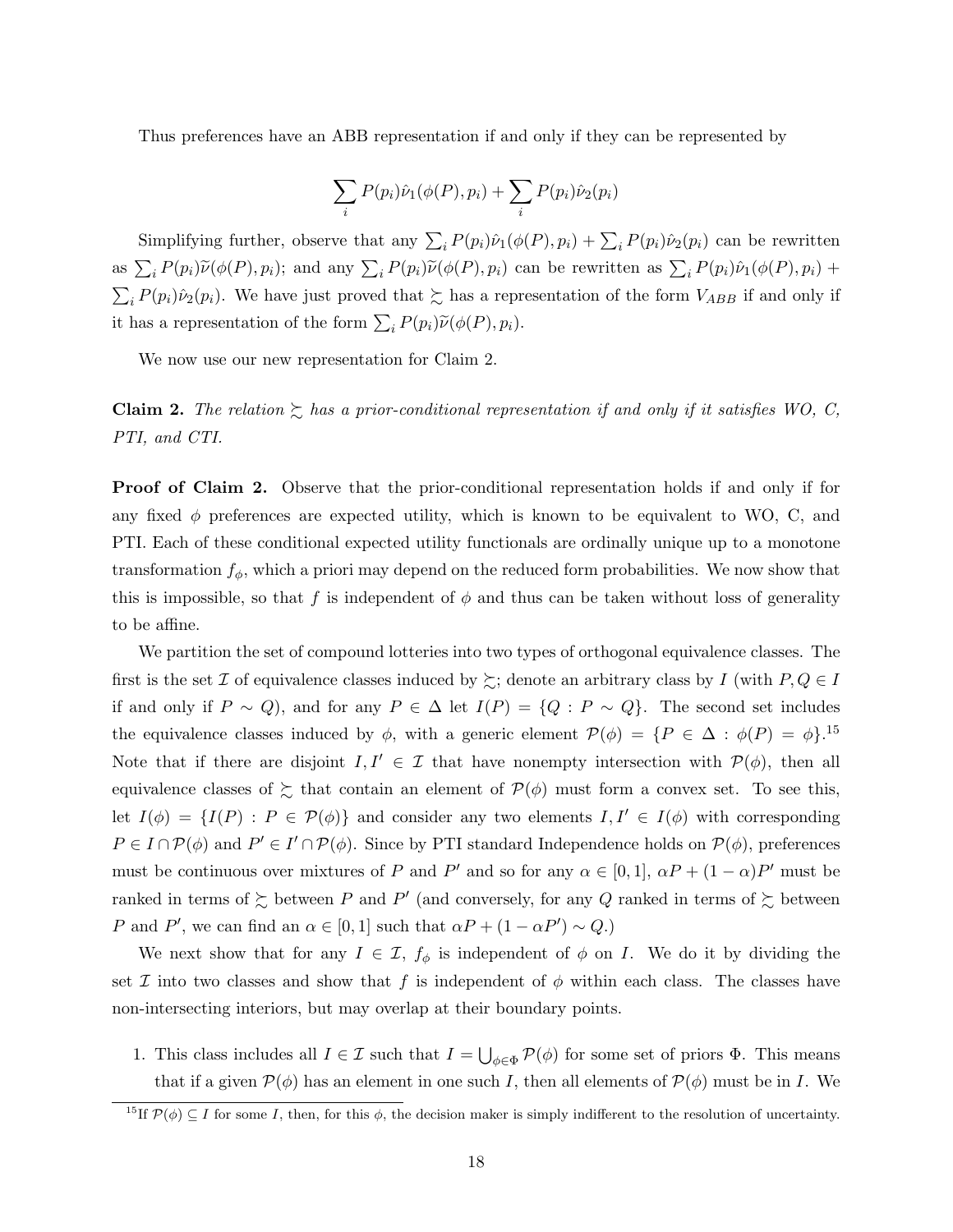can then normalize the utility of all elements of  $\{\mathcal{P}(\phi): \phi \in \Phi\}$  to some constant k. Then f is independent of any  $\phi \in \Phi$  on I (since all  $f_{\phi}$ s take in k as an argument and must output the same number).

2. This class includes all  $I \in \mathcal{I}$  such that there exists a  $\phi$  where both  $I \cap \mathcal{P}(\phi) \neq \emptyset$  and  $(\mathcal{I} \setminus I) \ni J \cap \mathcal{P}(\phi) \neq \emptyset$  hold. Thus, if a given  $\mathcal{P}(\phi)$  has an element in one such I, then another element of  $\mathcal{P}(\phi)$  must be in a different I' (which by construction is also part of this class). Denote the set of these Is as I. Denote the closure of any set  $Z$  as  $cl(Z)$ .

Pick a  $\phi$  such that  $I(\phi) \subseteq cl(\mathbb{I})$  and either (i) there exists a worst  $\succeq$ -equivalence class that a member of  $\mathcal{P}(\phi)$  is in, denoted  $I_{\min}(\phi)$ , and this is is the lowest element of cl(I):  $P \in$  $I_{\text{min}}(\phi) \Longrightarrow Q \succsim P, \forall Q \in I \in \mathbb{I}$ ; or (ii) there exists a sequence of  $P_n \in \mathcal{P}(\phi)$  such that, for each  $n, P_n \in I_n \in \mathbb{I}$  and the sequence  $I_n$  converges to the lowest element of cl(I). In either case we denote by  $I(\phi)$  an element of the greatest lower bound of the set of indifference classes each containing some  $P \in \mathcal{P}(\phi)$ . Thus, we pick out a  $\phi$  such that  $I(\phi)$  is not singleton, and there exists  $I \in \text{cl}(I(\phi))$  that is included in the worst indifference class of I.

Set  $I^1 = \text{cl}(I(\phi))$ . Inductively, set  $I^n = I(\phi)$  for a  $\phi$  such that  $I_{\text{min}}(\phi)$  is the lowest element of  $\text{cl}(\mathbb{I} \setminus \bigcup_{i=1...n-1} I^i)$ . We refer to each  $I^n$  as a sub-class. For any n, we denote by  $\phi^n$  the  $\phi$  that generates  $I^n$ . Note that this construction spans the entire I; that each  $I^i$  is a convex set and is closed (by construction); that given any two  $I^k$  and  $I^j$ , their intersection can only consist of a single equivalence class  $I$ ; and that there must be a countable number of these sub-classes.

Start with  $I^1$ . There are two cases to consider. The first case is where  $I(\phi^1) = I^1$ . In this case, the maximal and minimal  $\succsim$ -equivalence classes of  $I^1$  contain members of  $\mathcal{P}(\phi^1)$ . For any  $I^i$ , let  $\overline{I^i}$  as be a lottery in the  $\succsim$ -maximal  $I \in I^i$ -Similarly, define and  $\underline{I^i}$  as a lottery in the  $\succeq$ -minimal  $I \in I^i$ . Note that by the uniqueness result of the vNM functional on each slice, we can normalize  $\sum_j \overline{I^1}(p_j) \widetilde{\nu}(\phi^1, p_j) = 1$  and  $\sum_j \underline{I^1}(p_j) \widetilde{\nu}(\phi^1, p_j) = 0$ . Using the fact that within a slice Independence is satisfied, for any  $P \in \mathcal{P}(\phi^1)$  we can assign a number  $\lambda(P) \in [0,1]$  such that  $\sum_j P(p_j) \widetilde{\nu}(\phi^1, p_j) = \lambda(P)$ .

In the second case,  $I(\phi^1) \subset I^1$ . In this case, the maximal and minimal  $\succsim$ -equivalence classes of  $I^1$  are reached in the limit by a sequence  $\{I_k\}$  each contains a member of  $\mathcal{P}(\phi^1)$ . Suppose it is the minimal  $\succeq$ -equivalence class (the other case is analogous). Then, as described above, we denote by  $\underline{I}^1$  an element of the greatest lower bound of  $\{I_k\}$  and repeat the normalization process described in the previous case, but where  $\lambda(P)$  is identified as the limit of our mixing operation using  $\overline{I}^i$  and a sequence of elements in  $I_k \cap \mathcal{P}(\phi^1)$ .

We have now completed our normalization for  $I^1$ . We extend the normalization process inductively for any  $I^i$ , where  $i > 1$ , considering three different cases. The proof below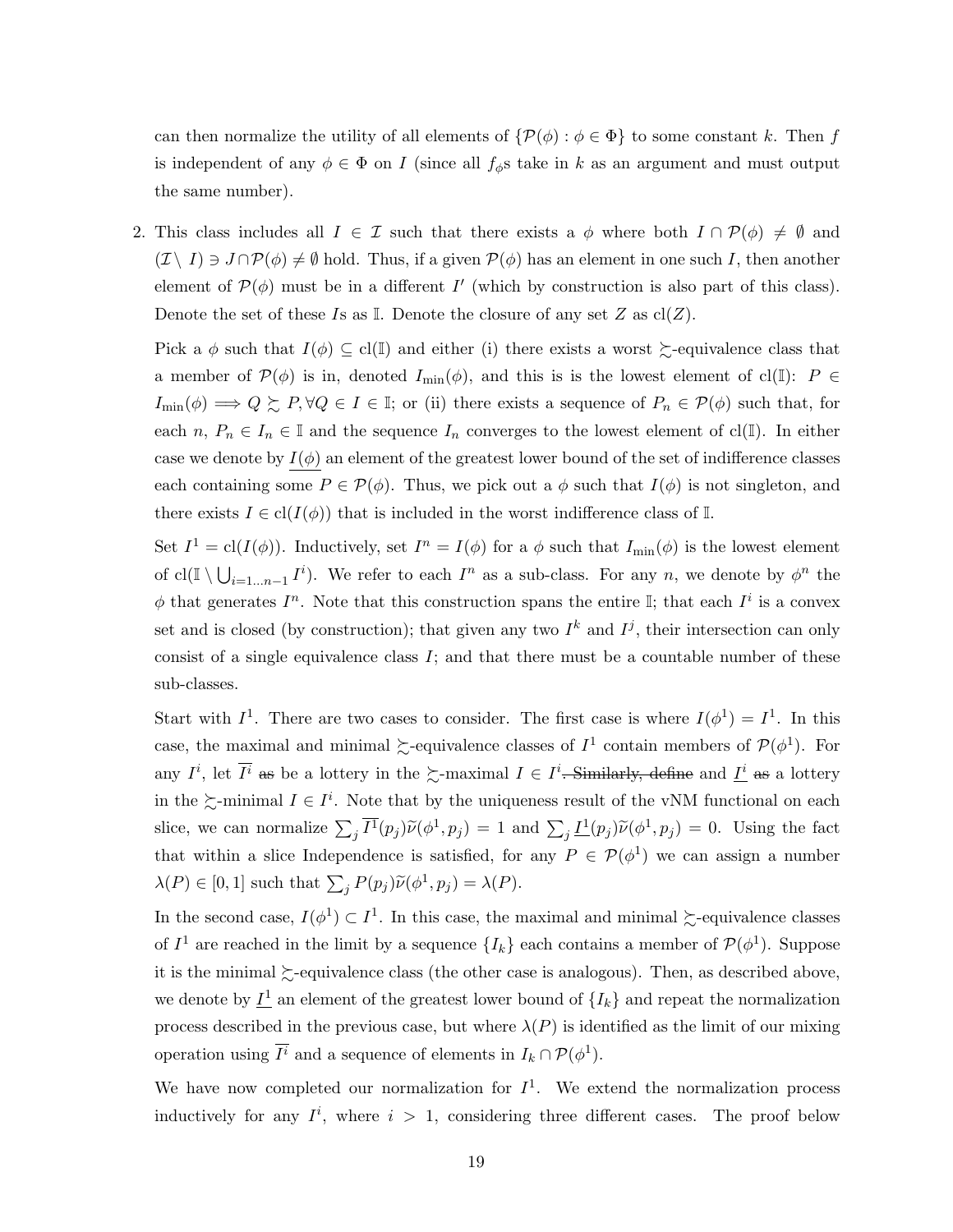supposes that  $I(\phi^i) = I^i$ . When  $I(\phi^i) \subset I^i$  the mixture operation involving  $\overline{I^i}$  and  $\underline{I^i}$  can be interpreted as mixing with a sequence of lotteries and taking the limit.

**Remark 1.** In what follows, we abuse notation and denote by  $I^i \cap \mathcal{P}(\phi)$  a subset of  $\mathcal{P}(\phi)$ , where each of its elements belongs to some  $I \in I^i$ . We also write  $P \in I^i$  rather than " $P \in I \in I^{i}$ ".

- (a) The first case is where  $I^{i-1} \cap I^i = \emptyset$ . In this case, there is a "gap" in the indifference classes between  $I^{i-1}$  and  $I^i$ . Suppose that  $\sum_j \overline{I^{i-1}}(p_j) \widetilde{\nu}(\phi^{i-1}, p_j) = \kappa$ . We fix a  $\delta > 0$ and set  $\sum_j \underline{I^i}(p_j) \widetilde{\nu}(\phi^i, p_j) = \kappa + \delta$  and  $\sum_j \overline{I^i}(p_j) \widetilde{\nu}(\phi^i, p_j) = \kappa + 1 + \delta$ . For any  $P \in \mathcal{P}(\phi^i)$ assign a number  $\lambda(P) \in [\kappa + \delta, \kappa + \delta + 1]$  such that  $\sum_j P(p_j) \widetilde{\nu}(\phi^i, p_j) = \lambda(P)$ . Now consider any  $\phi' \neq \phi^i$  such that  $I^i \cap \mathcal{P}(\phi') \neq \emptyset$ . Let  $R^i(\phi')$  be a  $\succeq$  -minimal element in  $I^i \cap \mathcal{P}(\phi')$ . Similarly, let  $\overline{R^i(\phi')}$  be a  $\succsim$  -maximal element in  $I^i \cap \mathcal{P}(\phi')$ . Find  $P \in I^i \cap \mathcal{P}(\phi^i)$  such that  $P \sim \frac{R^i(\phi')}{\phi^i}$  and set  $\sum_j \frac{R^i(\phi')}{\phi^j}$   $(p_j) \widetilde{\nu}(\phi', p_j) = \lambda(P)$ . Similarly, find  $P' \in I^i \cap \mathcal{P}(\phi^i)$  such that  $P' \sim \overline{R^i(\phi')}$  and set  $\sum_j \overline{R^i(\phi')} (p_j) \widetilde{\nu}(\phi', p_j) = \lambda(P').$
- (b) The second case is where  $I^{i-1} \cap I^i \neq \emptyset$  (recall that by construction these two sets can only overlap at a single indifference class) and there is no  $\tilde{\phi}$  such that both  $\mathcal{P}(\tilde{\phi}) \cap I^{i-1}$ and  $\mathcal{P}(\tilde{\phi}) \cap I^i$  consist of more than a singleton. In this case, there is no "gap" in the indifference classes between  $I^{i-1}$  and  $I^i$  but there is no prior  $\phi$  such that  $I(\phi)$  has nontrivial intersection with both  $I^{i-1}$  and  $I^i$ . Suppose that  $\sum_j \overline{I^{i-1}}(p_j) \widetilde{\nu}(\phi^{i-1}, p_j) = \kappa$ . We set  $\sum_j \underline{I^i}(p_j) \widetilde{\nu}(\phi^i, p_j) = \kappa$  and  $\sum_j \overline{I^i}(p_j) \widetilde{\nu}(\phi^i, p_j) = \kappa + 1$ . For any  $P \in \mathcal{P}(\phi^i)$  assign a number  $\lambda(P) \in [\kappa, \kappa + 1]$  such that  $\sum_j P(p_j) \widetilde{\nu}(\phi^i, p_j) = \lambda(P)$ .

As in the previous case, now consider any  $\phi' \neq \phi^i$  such that  $I^i \cap \mathcal{P}(\phi') \neq \emptyset$ . Let  $R^i(\phi')$  be a  $\sum$  –minimal element in  $I^i \cap \mathcal{P}(\phi')$ . Similarly, let  $\overline{R^i(\phi')}$  be a  $\succsim$  –maximal element in  $I^i \cap$  $\mathcal{P}(\phi')$ . Find  $P \in I^i \cap \mathcal{P}(\phi^i)$  such that  $P \sim \frac{R^i(\phi')}{\phi^i}$  and set  $\sum_j \frac{R^i(\phi')}{\phi^j}$   $\mathcal{P}(\phi', p_j) = \lambda(P)$ . Similarly, find  $P' \in I^i \cap \mathcal{P}(\phi^i)$  such that  $P' \sim \overline{R^i(\phi')}$  and set  $\sum_j \overline{R^i(\phi')} (p_j) \widetilde{\nu}(\phi', p_j) =$  $\lambda(P')$ .

(c) The third case is where  $I^{i-1} \cap I^i \neq \emptyset$  (recall that by construction these two sets can only overlap at a single indifference class) and there exists a  $\tilde{\phi}$  such that both  $\mathcal{P}(\tilde{\phi}) \cap I^{i-1}$ and  $\mathcal{P}(\tilde{\phi}) \cap I^i$  consist of more than a singleton. In this case, there is no "gap" in the indifference classes between  $I^{i-1}$  and  $I^i$  and there is a prior, denoted  $\tilde{\phi}$  below, such that  $I(\tilde{\phi})$  has non-trivial intersection with both  $I^{i-1}$  and  $I^i$ .

Suppose that  $\sum_j \overline{I^{i-1}}(p_j) \widetilde{\nu}(\phi^{i-1}, p_j) = \kappa$ . This implies that there are  $P, P' \in \mathcal{P}(\tilde{\phi})$  such that  $\sum_j P(p_j) \widetilde{\nu}(\widetilde{\phi}, p_j) = \kappa$  and  $\sum_j P'(p_j) \widetilde{\nu}(\widetilde{\phi}, p_j) = \kappa'$  for some  $\kappa' < \kappa$ . Observe that given its cardinal uniqueness, this fully pins down  $\tilde{\nu}(\tilde{\phi}, \cdot)$ . Moreover, observe that there exists a  $P''$  such that  $\sum_j P''(p_j) \widetilde{\nu}(\widetilde{\phi}, p_j) = \kappa'' > \kappa$ .

By construction there exists some  $Q \in \mathcal{P}(\phi^i)$  such that  $Q \sim P''$ . We set  $\sum_j \underline{I}^i(p_j) \widetilde{\nu}(\phi^i, p_j) =$ κ. Moreover, we can find a  $\lambda(Q)$  such that  $\lambda(Q)\underline{I^i} + (1 - \lambda(Q))\overline{I^i} \sim Q$ . Let  $\iota$  solves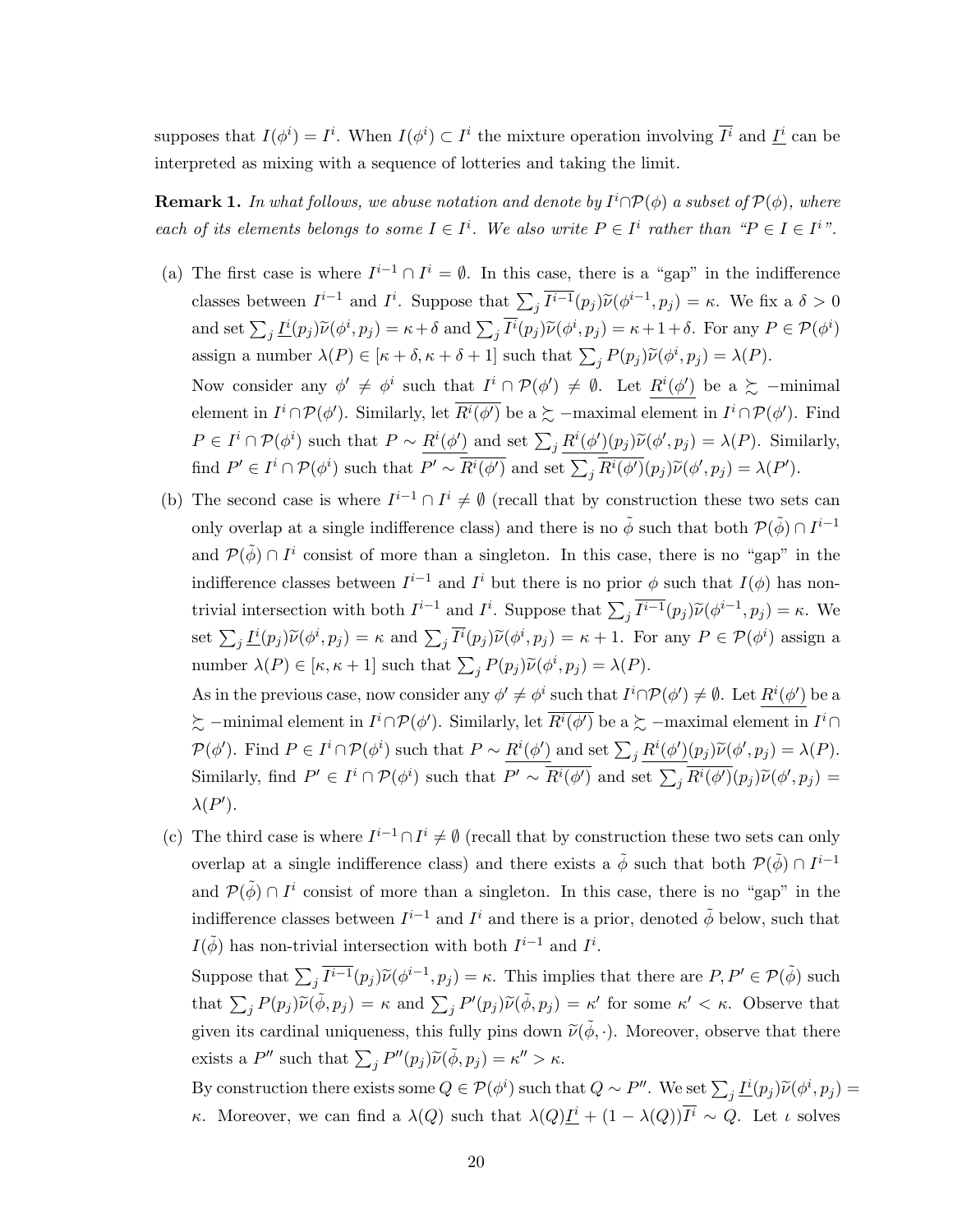$\lambda(Q)\kappa + (1 - \lambda(Q))\iota = \kappa''$  and set  $\sum_j \overline{I^i}(p_j)\widetilde{\nu}(\phi^i, p_j) = \iota$ .

As in the previous cases, now consider any  $\phi' \neq \phi$  such that  $I^i \cap \mathcal{P}(\phi') \neq \emptyset$ . Let  $R^i(\phi')$  be  $a \succsim$  –minimal element in  $I^i \cap \mathcal{P}(\phi')$ . Similarly, let  $\overline{R^i(\phi')}$  be  $a \succsim$  –maximal element in  $I^i \cap$  $\mathcal{P}(\phi')$ . Find  $P \in I^i \cap \mathcal{P}(\phi^i)$  such that  $P \sim \frac{R^i(\phi')}{\phi^i}$  and set  $\sum_j \frac{R^i(\phi')}{\phi^j}$   $(\phi'_j, \phi'_j) = \lambda(P)$ . Similarly, find  $P' \in I^i \cap \mathcal{P}(\phi^i)$  such that  $P' \sim \overline{R^i(\phi')}$  and set  $\sum_j \overline{R^i(\phi')} (p_j) \widetilde{\nu}(\phi', p_j) =$  $\lambda(P')$ .

Note that, by construction, we have  $f_{\phi}(\lambda(P)) = f_{\phi'}(\lambda(P))$  and  $f_{\phi}(\lambda(P')) = f_{\phi'}(\lambda(P'))$ . By CTI, for any  $\alpha \in [0,1], \alpha P + (1-\alpha)P' \sim \alpha R^{i}(\phi') + (1-\alpha)R^{i}(\phi')$  and thus  $f_{\phi}(\alpha \lambda(P) + (1-\alpha)P')$  $\alpha(\lambda(P')) = f_{\phi'}(\alpha\lambda(P) + (1-\alpha)\lambda(P'))$ . This implies that within  $I^i$  we can take, without loss of generality,  $f_{\phi'} = f_{\phi}$ . By repeating this same process over all  $\phi'$ s that have an element in  $I^i$  we can show that for all relevant priors  $\phi'$  we can set  $f_{\phi'} = f_{\phi}$  on  $I^i$ . In other words, on each  $I^i$  we can take f to be independent of the prior.<sup>16</sup>

We now turn to piecing together the entire utility function. First, recall that we have a countable set  $I^1, I^2, \dots$  (ordered in terms of increasing preferences). Take the set  $\mathbb{G}^1 = \mathcal{I}\backslash\mathbb{I}$ . These are the "leftover" equivalence classes that compose the first class we considered. Note that we can also group these together into convex sets. We do so inductively. Pick an  $I$  such that  $I$  is the worst equivalence class in cl( $\mathbb{G}$ ). Then find  $\hat{I} \in \text{cl}(\mathbb{G})$  with the property that for any  $P \in \hat{I}$  there is no  $I' \in \mathbb{I}$  with  $Q \prec P$  for some  $Q \in I'$ . Then denote  $G^1$  as the set of equivalence classes from I to  $\hat{I}$ (inclusive);  $G^1 = \{I''|P \succsim Q \succsim R$  for all  $P \in \hat{I}, Q \in I''$ , and  $R \in I\}$ . Now set  $\mathbb{G}^2 = \mathbb{G}^1 \backslash G^1$ , and find  $G^2$  using the same process, and continue in this fashion to get a collection  $\{G^l\}$ .

We have already shown that f is independent of  $\phi$  on any  $G^l$  or  $I^i$ . On any one of these ranges denote the relevant f as  $f_j$  where  $j \in \{G^l, I^i\}$ . Suppose there is an indifference class I such that I is in two elements of  $\{G^l, I^i\}$ , call them H and H'. Suppose without loss of generality that for some  $P \in I$  with  $\sum_j P(p_j) \widetilde{\nu}(\phi, p_j) = a$ , we have  $f_H(a) \ge f_{H'}(a)$ . Then, since both  $f_H$  and  $f_{H'}$  are strictly increasing, we can simply set  $f^*_{H}(\cdot) = f_{H'}(\cdot) - [f_{H'}(a) - f_{H}(a)]$ , generating continuity at a. Denote the adjusted collection of transformation functions by  $\{h_H\}$ . We can now simply take a single function f defined by  $f = h_H$  on H and performing a monotone transformation to recover our utility function  $V(P) = f^{-1}(f(\sum_j P(p_j)\tilde{v}(\phi(P), p_j))).$ 

This proves the equivalence in the proposition.  $\Box$ 

**Proof of Proposition 2.** First we define a prior-separable representation as  $V_{ps} = \nu_{ps1}(\phi(P))$  +  $\sum_i P(p_i) \nu_{ps2}(p_i)$ 

<sup>&</sup>lt;sup>16</sup>Observe that if we mix two lotteries in  $I^i$  that induce different priors, then their mixed lottery, which induce some prior  $\phi''$  either lives in  $I^i$  and the same calibration exercise can be performed for  $\phi''$ , or outside of  $I^i$ , in which case it should be relegated to the step where we deal with the relevant  $I^j \neq I^i$ .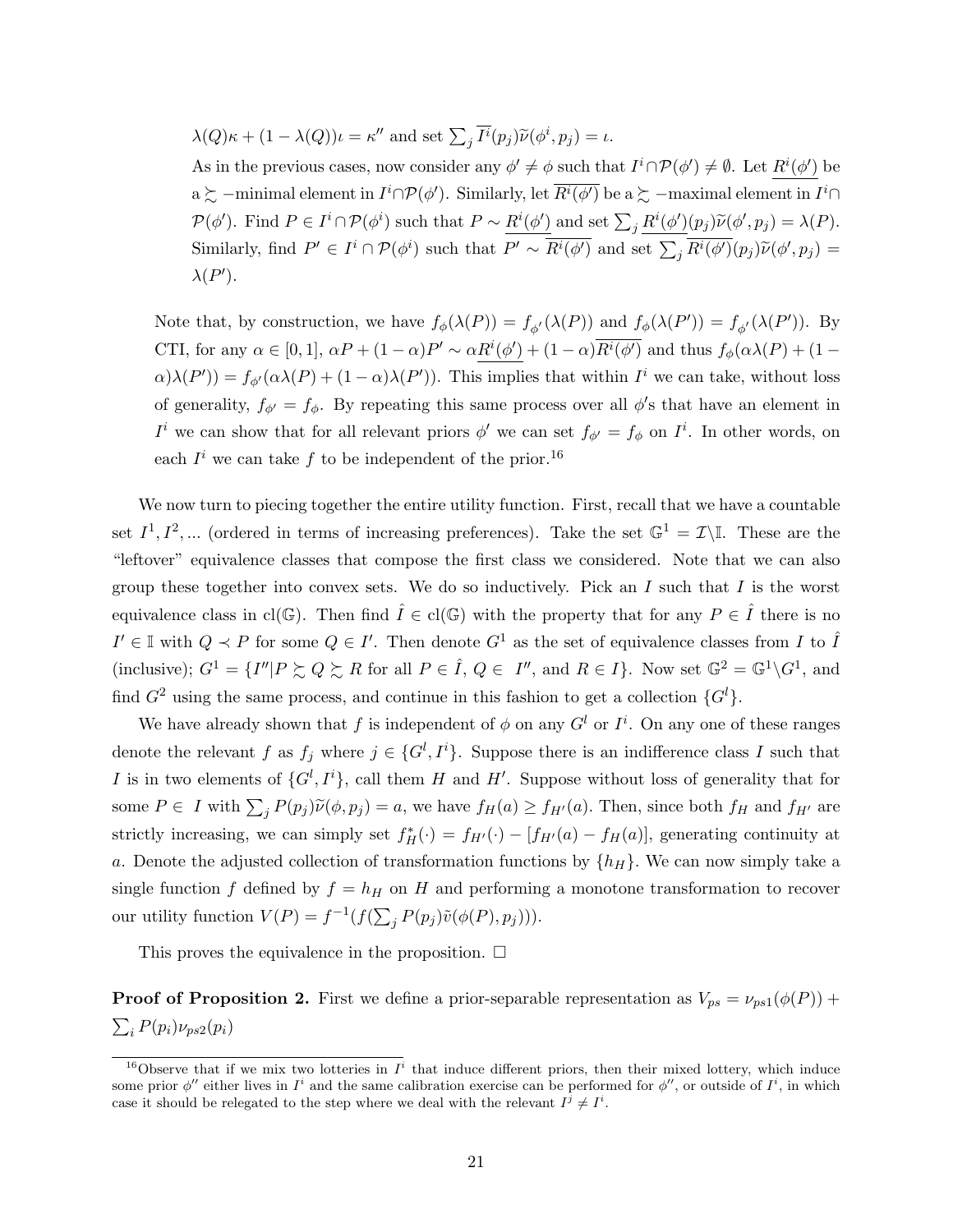**Claim 3.** The relation  $\geq$  has a prior-separable representation if and only if it has a prior-anticipatory representation.

**Proof of Claim 3.** Recall from the proof of Lemma 1 that  $\succeq$  has a prior-anticipatory representation if and only if it has a representation  $\hat{\nu}_1(\phi(P)) + \sum_i P(p_i)\nu_2(p_i)$ . Note that this is simply the sum of a utility function defined over the reduced lottery and a recursive utility that is expected utility in the first stage.

We now use our new representation for Claim 4.

Claim 4. The relation  $\gtrsim$  has a prior-separable representation if and only if it satisfies WO, C, CTI, and SPTI.

Proof of Claim 4. It is easy to check that the axioms are necessary for the representation. For sufficiency, observe that SPTI implies PTI, which, in turns, implies that there exists a representation of the form  $\sum_i P(p_i) \widetilde{\nu}(\phi(P), p_i)$ . Moreover, by SPTI, if  $\sum_i P(p_i) \widetilde{\nu}(\phi(P), p_i) = \sum_i Q(p_i) \widetilde{\nu}(\phi(P), p_i)$ , then  $\sum_i(\alpha P + (1 - \alpha)R)(p_i)\widetilde{\nu}(\phi((\alpha P + (1 - \alpha)R)), p_i) = \sum_i(\alpha Q + (1 - \alpha)R)(p_i)\widetilde{\nu}(\phi((\alpha P + (1 - \alpha)R))$  $\alpha(R), p_i$  for any R, which is true if and only if  $\tilde{\nu}$  is additively separable in it's first argument:  $\sum_i P(p_i) \widetilde{\nu}(\phi(P), p_i) = \widehat{\nu}_1(\phi(P)) + \sum_i P(p_i) \nu_2(p_i)$ . To see this, observe that with n sub-lotteries, the utility function  $V_{ps}$  can be thought of as a function of  $n+1$  arguments — the n sub-lotteries and the prior beliefs. Since the representation is additively separable,conditional on the prior, preferences must satisfy separability (i.e, preferential independence in Debreu, 1960) across the sub-lotteries (and all subsets of the sub-lotteries). Further observe that SCTI implies that all subsets of the sub-lotteries and the prior also satisfy separability (preferential independence). Thus, by Debreu (1960) (see also Wakker, 1993) the representation must be additively separable in all components.

This proves the equivalence in the proposition.  $\Box$ 

Proof of Proposition 3. First we define a prior-separable expected utility representation as  $V_{pseu} = \sum_x \phi(P)(x)\nu_{pseu1}(x) + \sum_i P(p_i)\nu_{pseu2}(p_i).$ 

**Claim 5.** The relation  $\sum$  has a prior-separable expected utility representation if and only if it has a posterior-anticipatory representation.

**Proof of Claim 5.** From Lemma 1,  $\succsim$  has a posterior-anticipatory representation if and only if it has a representation  $\sum_i P(p_i) \sum_j p_i(x_j) \hat{u}(x_j) + \sum_i P(p_i) \nu_1(p_i)$ . This is simply the sum of a an expected utility functional defined over the reduced lottery and a recursive utility that is expected utility in the first stage.

We now use the new representation for Claim 6.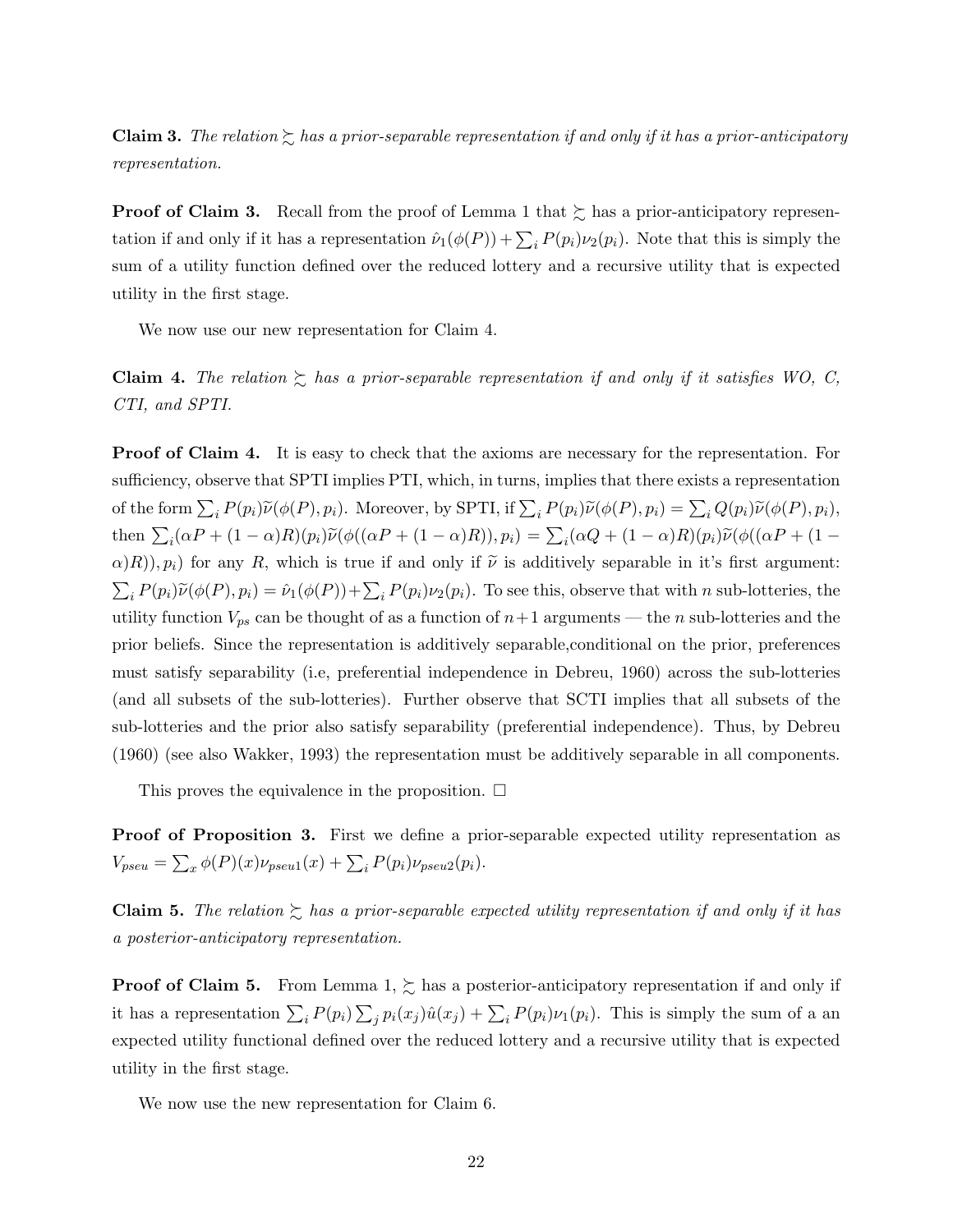**Claim 6.** The relation  $\sum$  has a prior-separable expected utility representation if and only if it satisfies WO, C and TI.

Observe that by the mixture space theorem,  $\gtrsim$  satisfies WO, C, and TI if and only if it can be represented by the functional  $\sum_i P(p_i) \dot{\nu}(p_i)$ . Moreover, if preferences can be represented by  $\sum_i P(p_i) \dot{\nu}(p_i)$  then clearly they have a prior-separable expected utility representation (where  $\nu_{pseu1}(x) = 0$ ). Similarly, any prior anticipatory representation can be written as  $\sum_i P(p_i)\dot{\nu}(p_i)$ where  $\dot{\nu}(p_i) = \nu_{pseu2}(p_i) + \sum_x p_i(x)\nu_{pseu1}(x)$ .

This proves the equivalence in the proposition.  $\Box$ 

Proof of Proposition 4. We prove each of the statements in order.

• We first show that if  $\succsim$  has an ABB representation then it has a BSI representation in a series of two claims.

Claim 7. There exists an equivalent representation  $(u, \hat{\nu}_1, \hat{\nu}_2)$  which satisfies the condition  $\hat{\nu}_1(\rho,\rho) = 0$  for all  $\rho$ .

**Proof of Claim 7.** Denote as  $N(p)$  the number of elements in the support of p and sum up below only amongst those elements with positive probability. Define:  $\hat{v}_1(\rho, p)$  =  $\nu_1(\rho, p) - \nu_1(p, p)$  and  $\hat{\nu}_2(p, \delta_x) = \nu_2(p, \delta_x) + \frac{\nu_1(p, p)}{N(p)p(x)}$ . By construction,  $\hat{\nu}_1(\rho, \rho) = 0$ . Moreover, preferences did not change as the new representation gives utility:

$$
\sum_{x} \rho(x)u(x) + \sum_{p} P(p)\hat{\nu}_1(\rho, p) + \sum_{p} \sum_{x} P(p)p(x)\hat{\nu}_2(p, \delta_x)
$$

or

$$
\sum_{x} \rho(x)u(x) + \sum_{p} P(p)[\nu_1(\rho, p) - \nu_1(p, p)] + \sum_{p} \sum_{x} P(p)p(x)[\nu_2(p, \delta_x) + \frac{\nu_1(p, p)}{N(p)p(x)}]
$$

or

$$
\sum_{x} \rho(x)u(x) + \sum_{p} P(p)\nu_1(\rho, p) - \sum_{p} P(p)\nu_1(p, p) + \sum_{p} \sum_{x} P(p)p(x)\nu_2(p, \delta_x) + \sum_{p} P(p)\nu_1(p, p) \sum_{x} \frac{1}{N(p)}
$$

or

$$
\sum_{x} \rho(x)u(x) + \sum_{p} P(p)\nu_1(\rho, p) - \sum_{p} P(p)\nu_1(p, p) + \sum_{p} P(p)\nu_1(p, p) + \sum_{p} \sum_{x} P(p)p(x)\nu_2(p, \delta_x)
$$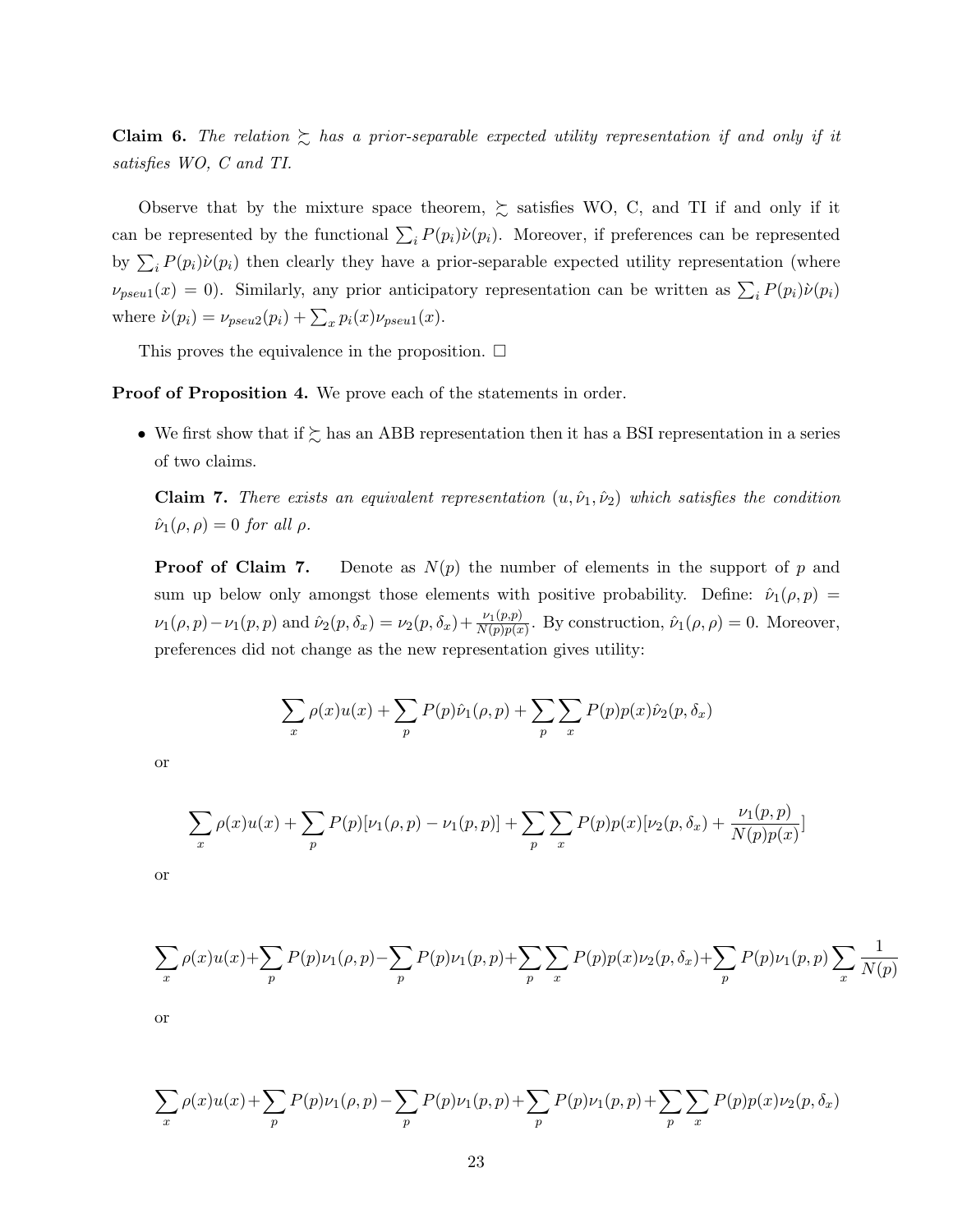which is the original utility function. $\Box$ 

**Claim 8.** There exists an equivalent representation  $(\tilde{u}, \hat{\nu}_1, \tilde{\nu}_2)$ , which satisfies the condition  $\widetilde{\nu}_2(\delta_x, \delta_x) = 0$  for all  $x \in X$ .

**Proof of Claim 8.** Define  $\tilde{\nu}_2(p, \delta_x) = \hat{\nu}_2(p, \delta_x) - \hat{\nu}_2(\delta_x, \delta_x)$  and  $\tilde{u}(x) = u(x) + \hat{\nu}_2(\delta_x, \delta_x)$ . Note that  $\tilde{\nu}_2(\delta_x, \delta_x) = 0$  for all x. Observe that this does not change preferences since utility under this representation is:

$$
\sum_{x} \widetilde{u}(x)\rho(x) + \sum_{p} P(p)\hat{\nu}_1(\rho, p) + \sum_{p} \sum_{x} P(p)p(x)\widetilde{\nu}_2(p, \delta_x)
$$

or

$$
\sum_{x} \rho(x)[u(x) + \hat{\nu}_2(\delta_x, \delta_x)] + \sum_{p} P(p)\hat{\nu}_1(\rho, p) + \sum_{p} P(p)p(x)[\hat{\nu}_2(p, \delta_x) - \hat{\nu}_2(\delta_x, \delta_x)]
$$

or

$$
\sum_{x} \rho(x)u(x) + \sum_{p} P(p)\hat{\nu}_1(\rho, p) + \sum_{p} \sum_{x} P(p)p(x)\hat{\nu}_2(p, \delta_x) + \sum_{x} \rho(x)\hat{\nu}_2(\delta_x, \delta_x) - \sum_{p} \sum_{x} P(p)p(x)\hat{\nu}_2(\delta_x, \delta_x)
$$

which is simply the original utility function.  $\Box$ 

Thus, we have a utility representation  $(\tilde{u}, \hat{\nu}_1, \tilde{\nu}_2)$  which satisfies BSI.

• We next show that  $\succsim$  always has a representation which is belief-time invariant. Take the representation  $(\tilde{u}, \tilde{\nu}_1, \tilde{\nu}_2)$  defined in the previous part. Define

$$
\widetilde{\nu}'_2(p,\delta_x) = \widetilde{\nu}_2(p,\delta_x) + [\hat{\nu}_1(p,\delta_x) - \widetilde{\nu}_2(p,\delta_x)]
$$

and

$$
\hat{\nu}'_1(\rho,p) = \hat{\nu}_1(\rho,p) - \sum_x p(x) [\hat{\nu}_1(p,\delta_x) - \widetilde{\nu}_2(p,\delta_x)]
$$

Observe  $(\tilde{u}, \tilde{\nu}'_1, \tilde{\nu}'_2)$  represents the same preferences. Utility under the second representation is:

$$
\sum_{x} \widetilde{u}(x)\rho(x) + \sum_{p} P(p)\hat{\nu}'_1(\rho, p) + \sum_{p} \sum_{x} P(p)p(x)\widetilde{\nu}'_2(p, \delta_x)
$$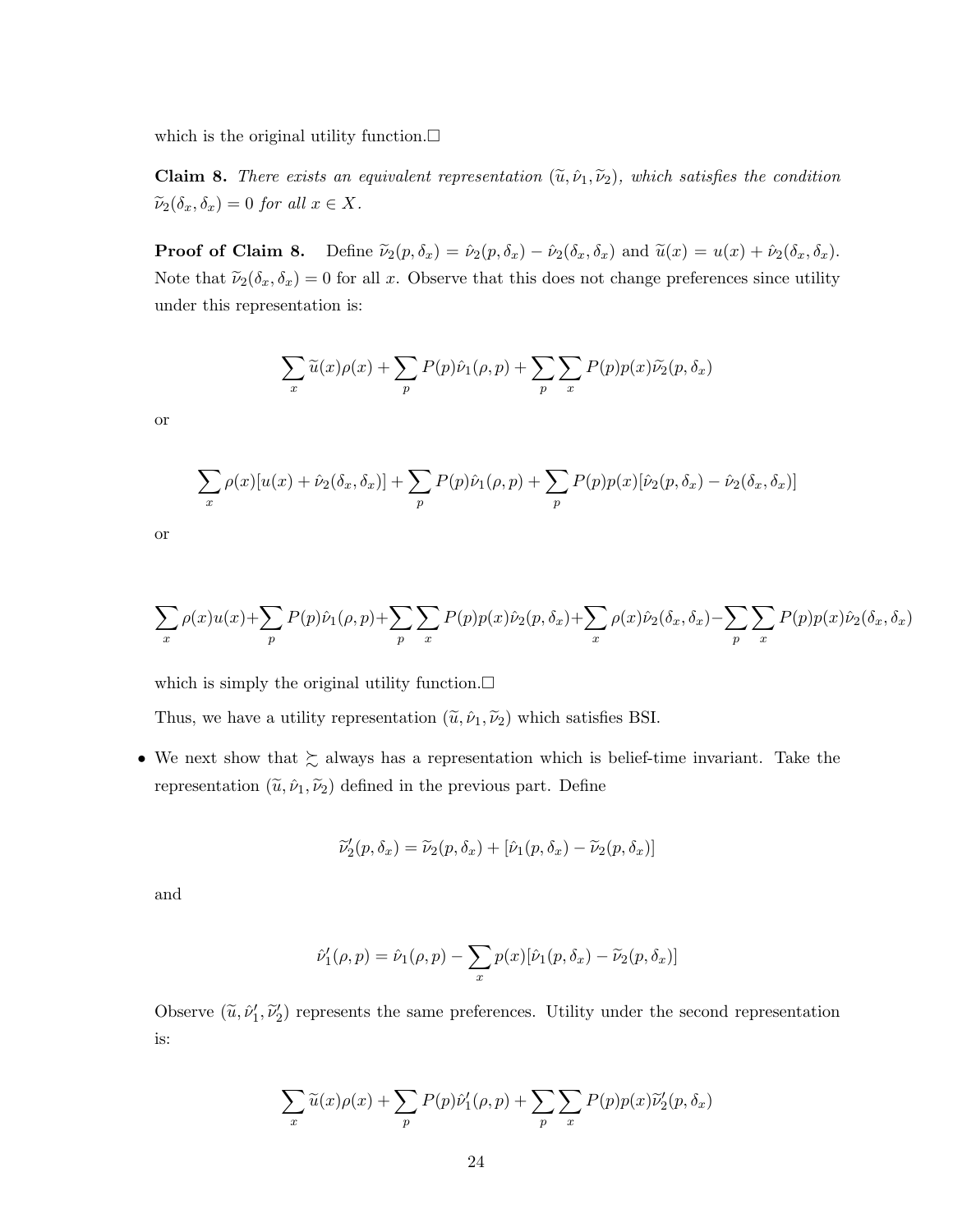$$
\sum_{x} \widetilde{u}(x)\rho(x) + \sum_{p} P(p)[\hat{\nu}_1(\rho, p) - \sum_{x} p(x)[\hat{\nu}_1(p, \delta_x) - \widetilde{\nu}_2(p, \delta_x)]]
$$
  
+ 
$$
\sum_{p} \sum_{x} P(p)p(x)[\widetilde{\nu}_2(p, \delta_x) + [\hat{\nu}_1(p, \delta_x) - \widetilde{\nu}_2(p, \delta_x)]]
$$

or

or

$$
\sum_{x} \widetilde{u}(x)\rho(x) + \sum_{p} P(p)\widehat{\nu}_{1}(\rho, p) - \sum_{p} \sum_{x} P(p)p(x)[\widehat{\nu}_{1}(p, \delta_{x}) - \widetilde{\nu}_{2}(p, \delta_{x})]
$$

$$
+ \sum_{p} \sum_{x} P(p)p(x)\widetilde{\nu}_{2}(p, \delta_{x}) + \sum_{p} \sum_{x} P(p)p(x)[\widehat{\nu}_{1}(p, \delta_{x}) - \widetilde{\nu}_{2}(p, \delta_{x})]
$$

or

$$
\sum_{x} \widetilde{u}(x)\rho(x) + \sum_{p} P(p)\hat{\nu}_1(\rho, p) + \sum_{p} \sum_{x} P(p)p(x)\widetilde{\nu}_2(p, \delta_x)
$$

which are the original preferences.

Moreover, observe that by construction

$$
\hat{\nu}'_1(p, \delta_x) = \hat{\nu}_1(p, \delta_x) - [\hat{\nu}_1(\delta_x, \delta_x) - \tilde{\nu}_2(\delta_x, \delta_x)] = \hat{\nu}_1(p, \delta_x) - [0 - 0]
$$

Also

$$
\widetilde{\nu}'_2(p,\delta_x) = \widetilde{\nu}_2(p,\delta_x) + [\hat{\nu}_1(p,\delta_x) - \widetilde{\nu}_2(p,\delta_x)] = \hat{\nu}_1(p,\delta_x)
$$

Thus we satisfy BTI. However, we no longer satisfy BSI. This is because

$$
\hat{\nu}'_1(\rho,\rho) = \hat{\nu}_1(\rho,\rho) - \sum_x \rho(x) [\hat{\nu}_1(\rho,\delta_x) - \widetilde{\nu}_2(\rho,\delta_x)]
$$

no longer necessarily equals 0.

• We now show that  $\succsim$  has a representation which is both belief-stationary invariant and belieftime invariant if and only if it satisfies TN.

For the only if part, observe that for  ${\cal P} = {\cal D}_p$ 

$$
V_{ABB}(P) = E_p(u) + \nu_1(p, p) + \sum_j p(x_j)\nu_2(p, \delta_{x_j})
$$
  
=  $E_p(u) + \sum_j p(x_j)\nu_2(p, \delta_{x_j})$ 

where the second equality is by BSI.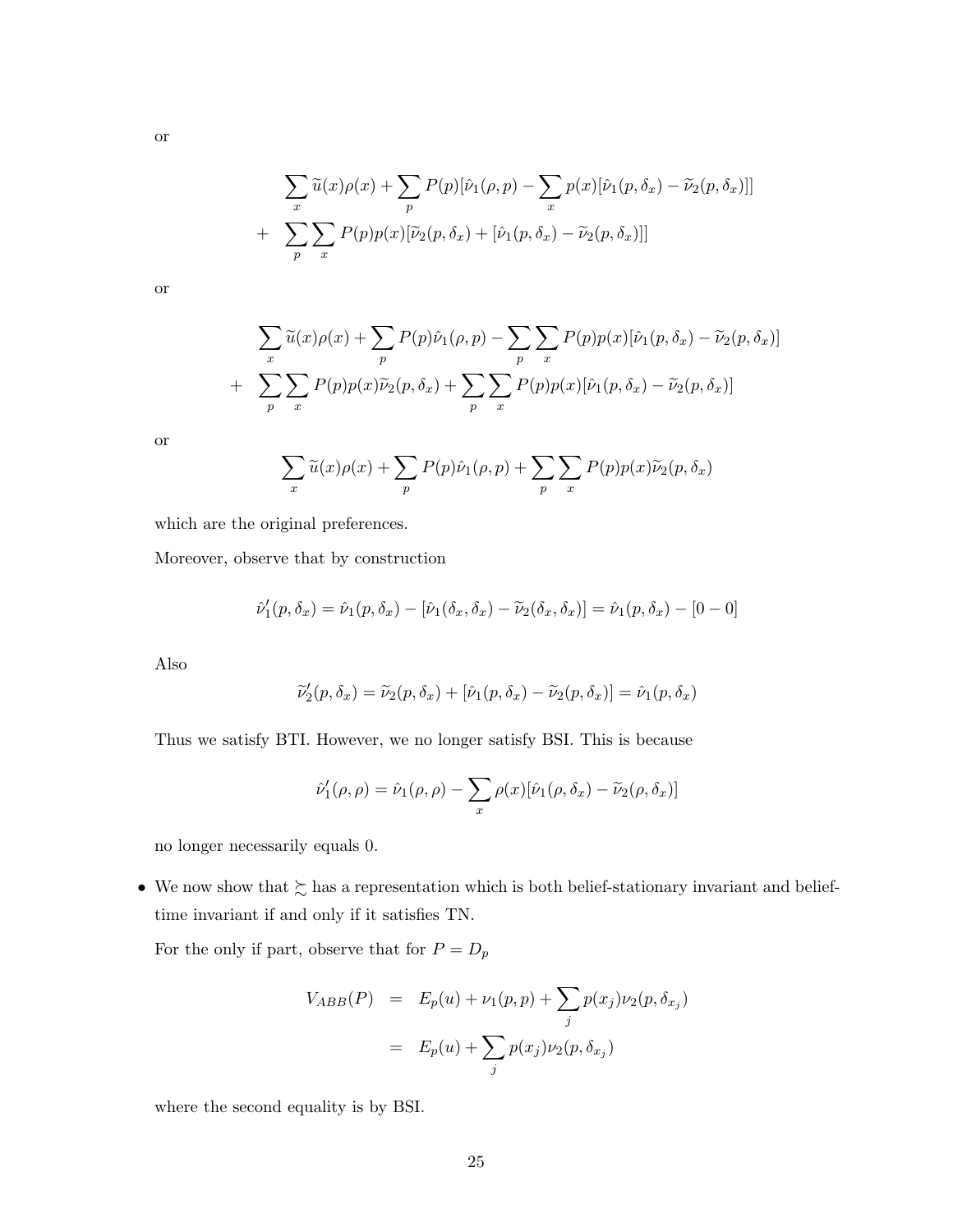For  $Q = \sum_i p(x_i) \delta_{x_i}$  we have

$$
V_{ABB}(Q) = E_p(u) + \sum_j p(x_j) \nu_1(p, \delta_{x_j}) + \sum_j p(x_j) \nu_2(\delta_{x_j}, \delta_{x_j})
$$
  
=  $E_p(u) + \sum_j p(x_j) \nu_1(p, \delta_{x_j})$ 

where the second equality is again by BSI.

By BTI,  $\sum_j p(x_j) \nu_2(p, \delta_{x_j}) = \sum_j p(x_j) \nu_1(p, \delta_{x_j})$ , which implies  $V_{ABB}(P) = V_{ABB}(Q)$ , that is, TN is satisfied.

To prove the other direction, we can simply assume preferences satisfy BSI. Observe that time neutrality implies that

$$
\sum_{x} \widetilde{u}(x)\rho(x) + \widehat{\nu}_1(\rho,\rho) + \sum_{x} \rho(x)\widetilde{\nu}_2(\rho,\delta_x) = \sum_{x} \widetilde{u}(x)\rho(x) + \sum_{x} \rho(x)\widehat{\nu}_1(\rho,\delta_x) + \sum_{x} \rho(x)\widetilde{\nu}_2(\delta_x,\delta_x)
$$

or, taking the fact that BSI holds

$$
\sum_{x} \rho(x)\tilde{\nu_2}(\rho,\delta_x) = \sum_{x} \rho(x)\hat{\nu_1}(\rho,\delta_x)
$$

Observe that  $\hat{\nu}_1(\rho, \delta_x)$  only appears as a term as part of the sum  $\sum_x \rho(x)\hat{\nu}_1(\rho, \delta_x)$ . Thus, we cannot separately identify the individual parts of  $\sum_{x} \rho(x)\hat{\nu}_1(\rho, \delta_x)$ . Since  $\sum_{x} \rho(x)\tilde{\nu}_2(\rho, \delta_x)$  =  $\sum_x \rho(x)\hat{\nu}_1(\rho, \delta_x)$  we can simply suppose without loss of generality that  $\rho(x)\tilde{\nu}_2(\rho, \delta_x) = \rho(x)\hat{\nu}_1(\rho, \delta_x)$ term by term.

• Lastly, as we mention in Footnote 2.4, we show that if  $\succsim$  has an ABB representation, then it has a representation which is both belief-stationary invariant and pseudo-belief-time invariant.<sup>17</sup> First, normalize the representation using claims 7 and 8 so that it satisfies BSI. We then normalize the representation so that BTI holds as in the second part of the proof of this proposition. As we have mentioned there,  $\hat{\nu}'_1(\rho,\rho)$  no longer necessarily equals 0. But, since we started with a BSI representation, we already had that  $\hat{\nu}'_1(\delta_x, \delta_x) = \tilde{\nu}'_2(\delta_x, \delta_x) = 0$  so those values do not change.

In order to simplify notation, call the functionals after these two steps  $u, \nu_1$ , and  $\nu_2$  respectively. Thus,  $\nu_1 = \nu_2$  over their shared domain, and  $\nu_2(\delta_x, \delta_x) = 0 = \nu_1(\delta_x, \delta_x)$ .

<sup>&</sup>lt;sup>17</sup>Since  $\succsim$  always has a representation which is belief-time invariant. This immediately implies that there is also a PBTI representation, where  $\kappa = 1$ .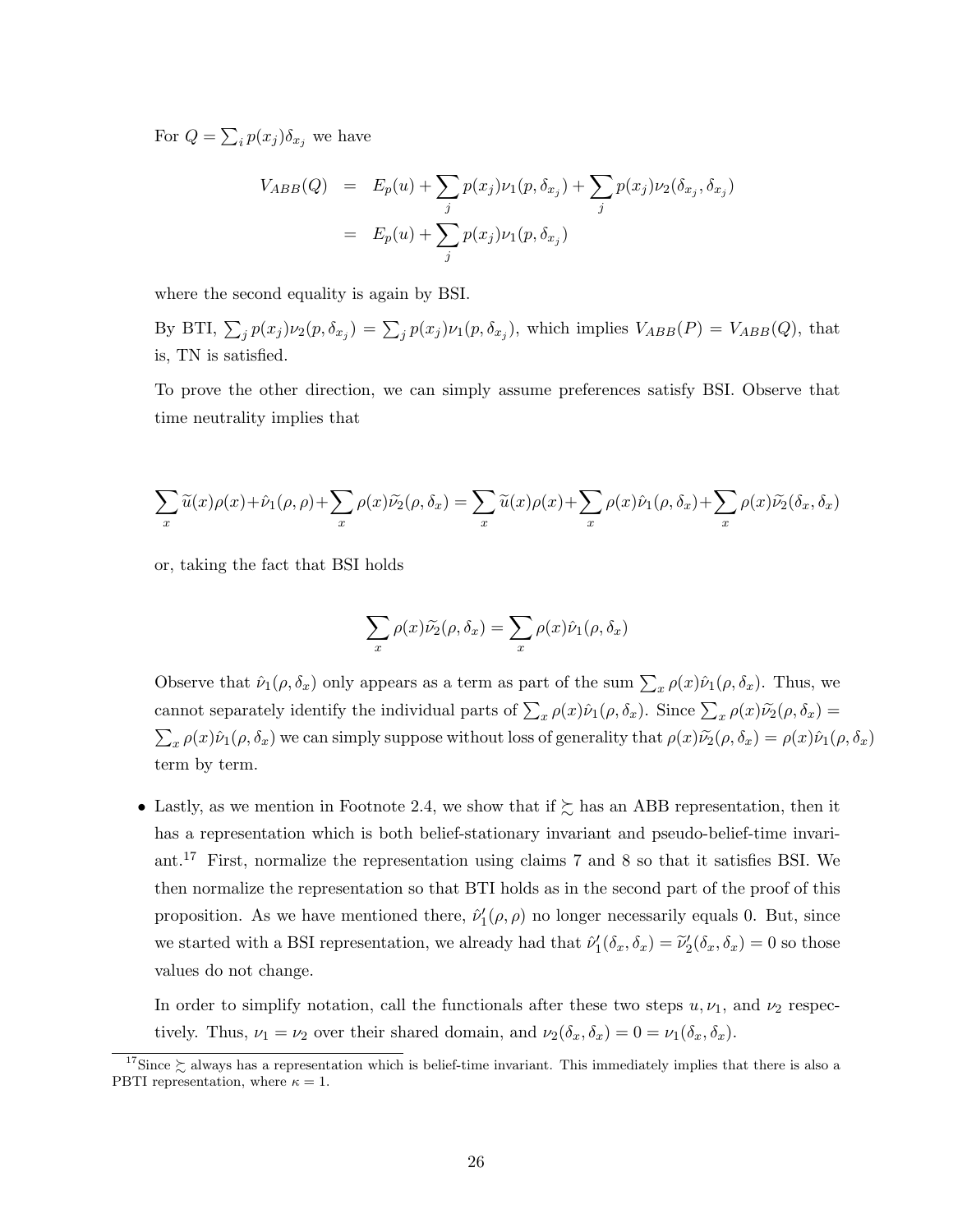Now we will define a representation that satisfies both BSI and PBTI. We do this in a way that mirrors Claim 7. Denote as  $N(p)$  the number of elements with positive probability in p and sum up below only amongst those elements. Define:  $\hat{\nu}_1(\rho, p) = \nu_1(\rho, p) - \nu_1(p, p)$ . Importantly, this redefinition implies  $\hat{\nu}_1(\rho, \delta_x) = \nu_1(\rho, \delta_x) - \nu_1(\delta_x, \delta_x) = \nu_1(\rho, \delta_x)$ .

We then turn to solve for  $\hat{\nu}_2$ . Denote  $z(p) = \nu_1(p, p)$ . For our representation to satisfy PBTI we need that  $\hat{\nu}_2(p, \delta_x) = \kappa \hat{\nu}_1(p, \delta_x) = \kappa \nu_1(p, \delta_x) = \kappa \nu_2(p, \delta_x)$  for some  $\kappa$ . If p has  $N(p)$ outcomes in its support, then these are  $N(p)$  equations and  $N(p)+1$  unknowns. We also need it to be the case that  $\sum p(x)\hat{\nu_2}(p,\delta_x) = z(p)$ . Substituting in we get  $\kappa \sum p(x)\nu_2(p,\delta_x) = z(p)$ or  $\kappa = \frac{z(p)}{\sum p(x)\nu_2(p,\delta_x)}$ . Observe that this uniquely pins down  $\kappa$  and so uniquely pins down  $\hat{\nu}_2$ for each p. Thus, PBTI is satisfied. Moreover, observe that by construction  $\hat{\nu}_2(\delta_x, \delta_x) = 0$ still and  $\hat{\nu}_1(\rho, \rho) = 0$ , and so BSI is satisfied as well.  $\Box$ 

**Proof of Proposition 5.** From Claim 1 we know that we can confine attention to a priorconditional representation of  $\gtrsim$ . Observe that fixing  $\phi(P)$ ,  $\sum_i P(p_i)\nu_{PC}(\phi(P), p_i)$  is an expected utility functional, and so possesses the same uniqueness results; i.e. it is unique up to affine transformations of scalars  $\alpha_P > 0$  and  $\beta_P$ . But, since  $\sum_i P(p_i)\nu_{PC}(\phi(P), p_i) \ge \sum_i Q(q_i)\nu_{PC}(\phi(Q), q_i)$  if and only if  $\beta_P + \alpha_P \sum_i P(p_i) \nu_{PC}(\phi(P), p_i) \ge \beta_Q + \alpha_Q \sum_i Q(q_i) \nu_{PC}(\phi(Q), q_i)$ , it must be the case that  $\beta_P = \beta_Q$  and  $\alpha_P = \alpha_Q$ .  $\Box$ 

**Proof of Proposition 6.** To see the result for a BSI representation, first take the uniqueness result for general ABB preferences (Proposition 10 in Appendix 6.2). Suppose that  $(u, \nu_1, \nu_2)$  is a BSI representation. We first show that any transformation where  $\gamma_1(x) \neq 0$  for some x cannot generate a BSI representation. Suppose that there is some  $x_i$  such that  $\gamma_1(x_i) \neq 0$ . Consider the two-stage lottery  $D_{\delta_{x_i}}$ . Then  $\nu'_1(\delta_{x_i}, \delta_{x_i}) = 0 - \gamma_1(x_i) \neq 0$  so this cannot be a BSI representation. Next we show that any transformation where  $\gamma_u(x) \neq 0$  for some x cannot generate a BSI representation. Suppose that there is some  $x_i$  such that  $\gamma_u(x_i) \neq 0$ . Consider the two-stage lottery  $D_{\delta_{x_i}}$ . Then  $\nu'_2(\delta_{x_i}, \delta_{x_i}) = 0 - \gamma_u(x_i) \neq 0$  so this cannot be a BSI representation. For similar resasons  $\beta_1 = \beta_2 = 0$ . Lastly, we show that any transformation where  $\gamma_\nu(p, \delta_x) \neq 0$  for some p and x cannot generate a BSI representation. If there were  $p_i$  and  $x_j$  such that  $\gamma_\nu(p_i, \delta_{x_j}) \neq 0$ , then  $\nu'_1(p,p) = 0 + p(x)\gamma_\nu(p_i, \delta_{x_j}) \neq 0$ , violating a BSI representation.  $\Box$ 

**Proof of Proposition 7.** We first show that  $\geq$  has a posterior-separable expected utility representation (i.e. it satisfies WO, C, and TI) if and only if it satisfies WO, C, PTI, CTI, and R.

Necessity is immediate. To show sufficiency, note that  $\gtrsim$  has a representation of the form  $V_{PC} = \sum_i P(p_i) \nu_{PC}(\phi(P), p_i)$  if it satisfies WO, C, PTI and CTI. If R is satisfied, then it must be the case that  $\nu_{PC}$  is independent of the first argument. Thus we have a representation of the form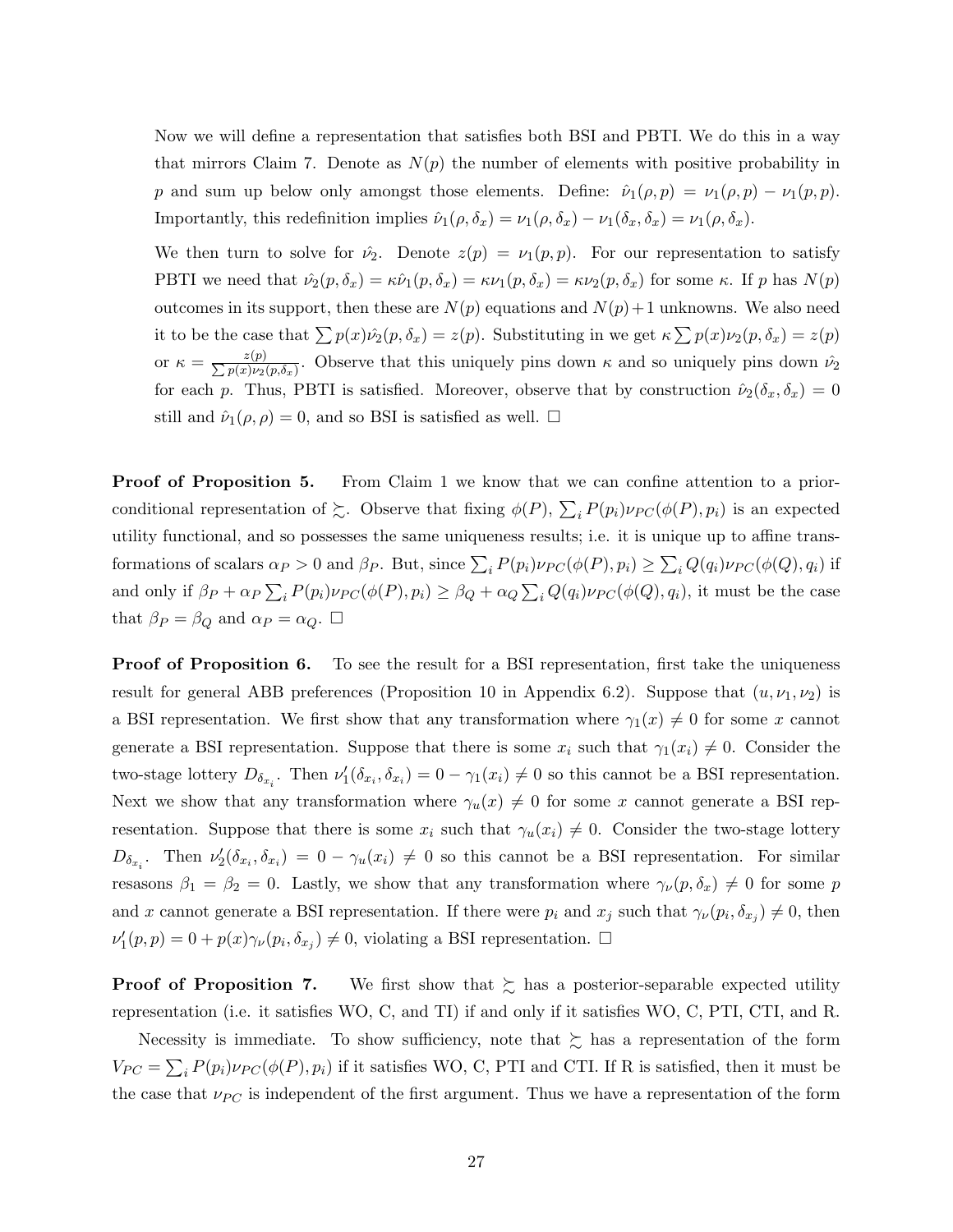$\sum_i P(p_i) \hat{\nu}_{PC}(p_i)$ , which is equivalent to the following representation:  $\sum_i P(p_i) \sum_j p_i(x_j) \hat{u}(x_j)$  +  $\sum_i P(p_i)\nu_1(p_i).$ 

Recall that  $\gtrsim$  has a posterior-anticipatory representation if and only if it has a representation  $\sum_i P(p_i) \dot{\nu}(p_i)$ . By Segal (1990), this is a recursive representation where  $V_1$  is expected utility. This representation clearly satisfies WO, C, and TI.  $\Box$ 

**Proof of Proposition 8.** For item (1), observe that we can ignore the first term of the ABB representation, as it is the same under any two compound lotteries with the same reduced form probabilities. Suppose then that  $\nu_1(\rho, \cdot) + \sum_x \nu_2(\cdot, x)$  is convex. Then, by Grant, Kajii and Polak (1998) the individual must exhibit a preference for early resolution of uncertainty. Conversely, if the term above is not convex, then it must be concave in a local neighborhood of some  $p_i$ . We can replicate the argument in Grant, Kajii and Polak (1998). Take some compound lottery that delivers as one sub-lottery  $p_i$ , and take a linear bifurcation of  $p_i$  so that the new sub-lotteries are arbitrarily close to  $p_i$ . Then by Grant, Kajii and Polak (1998) the individual must be worse off (since locally the utility function is concave).

For item  $(2)$ , take any P and Q as specified in the statement of the proposition. Observe that  $\phi(P) = \phi(Q)$ . Direct calculations then show that  $P \succsim Q$  if and only if  $\beta \hat{\nu_2}(p_1) + (1 - \beta)\hat{\nu_2}(p_2) \ge$  $\hat{\nu}_2(\beta p_1 + (1 - \beta)p_2)$ . And since the triple  $p_1, p_2$ , and  $\beta$  were arbitrary, the inequality holds if and only if  $\hat{\nu}_2$  is convex. Similarly, the inequality is reversed if and only if  $\hat{\nu}_2$  is concave.

For item (3), simply replace in the entire paragraph above  $\hat{\nu}_2$  with  $\bar{\nu}_1$ .  $\Box$ 

**Proof of Proposition 9.** For item (i), note that by Definition 7, PORU implies TN. By Proposition 4, the representation satisfies both BSI and BTI. We now use these functional form restrictions when calculating the values of the lotteries in question. We have  $V(D_p) = V(\sum_i p(x_i)\delta_{x_i}) =$  $\sum_j \phi(P)(x_j)u(x_j) + \sum_x \phi(P)(x)\nu_1(\phi(P), \delta_x)$ , which is the left hand side of the inequality in (i) in addition to the expected utility from material payoffs. PORU implies that these two compound lotteries are better than any other P with the same reduced probabilities  $\phi(P)$ . Indeed, the value of any such P is  $V(p) = \sum_{j} \phi(P)(x_j)u(x_j) + \sum_{i} P(p_i)\nu_1(\phi(P), p_i) + \sum_{p_i} P(p_i) \sum_{x} p_i(x)\nu_1(p_i, \delta_x),$ which is the right hand side of the inequality in addition to the same expected utility from material payoffs.

For item (ii), first recall that if  $\succsim$  has a prior-anticipatory representation, then it can also be represented by the functional  $\hat{\nu}_1(\phi(P)) + \sum_i P(p_i)\nu_2(p_i)$ . Corollary 1 below shows that in this case TN implies that  $\nu_2$  is an expected utility functional, and thus the second term does not generate any anomalous preferences towards information. Clearly the first term  $\hat{\nu}_1(\phi(P))$  depends only on the prior beliefs, independently of the pattern of resolution of uncertainty. The individual is thus indifferent among all lotteries that induce the same prior beliefs, and in particular cannot display strict PORU.  $\square$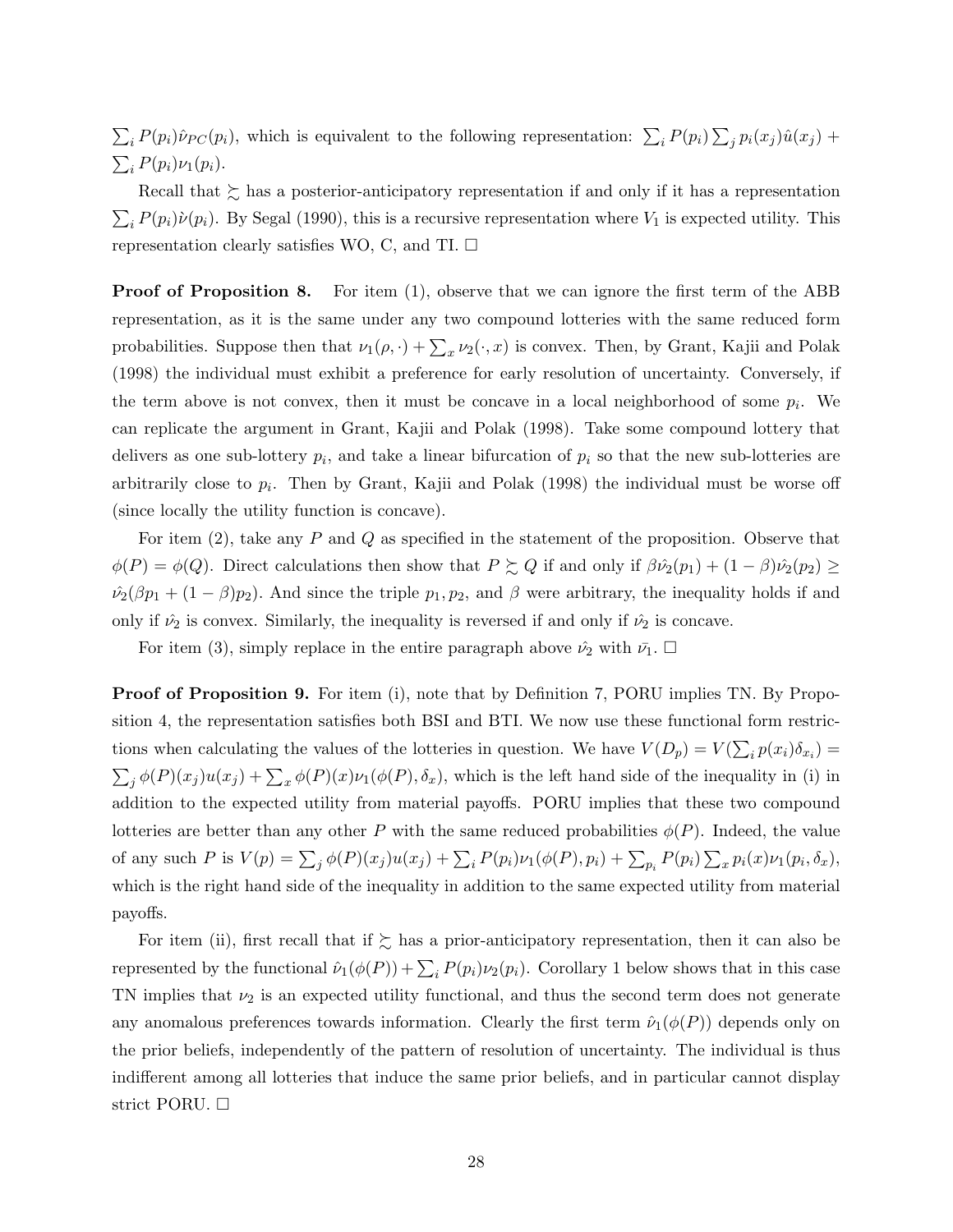#### 6.2 Uniqueness of ABB representations

In this section we present more detailed uniqueness results.

**Proposition 10.** Suppose  $\geq$  has an ABB representation  $(u, \nu_1, \nu_2)$ . The ABB representation  $(u',\nu'_1,\nu'_2)$  also represents  $\succsim$  if and only if there exists scalars  $\alpha > 0, \beta_u, \beta_1, \beta_2$ , and continuous functions  $\gamma_u : X \to \mathbb{R}$ ,  $\gamma_1 : X \to \mathbb{R}$ , and  $\gamma_v : \Delta \times X \to \mathbb{R}$  such that

- $u'(x) = \alpha u(x) + \beta_u + \gamma_u(x) + \gamma_1(x)$
- $\nu'_1(\rho, p) = \alpha \nu_1(\rho, p) + \beta_1 + \sum_x p(x) \gamma_\nu(p, \delta_x) \sum_x \rho(x) \gamma_1(x)$
- $\nu'_2(p, \delta_x) = \alpha \nu_2(p, \delta_x) + \beta_2 \gamma_\nu(p, \delta_x) \gamma_u(x)$

Proof of Proposition 10. We first show that if

- $u'(x) = \alpha u + \beta_u + \gamma_u(x) + \gamma_1(x)$
- $\nu'_1(\rho, p) = \alpha \nu_1(\rho, p) + \beta_1 + \sum_x p(x) \gamma_\nu(p, \delta_x) \sum_x \rho(x) \gamma_1(x)$
- $\nu'_2(p, \delta_x) = \alpha \nu_2(p, \delta_x) + \beta_2 \gamma_\nu(p, \delta_x) \gamma_u(x)$

then  $(u', \nu'_1, \nu'_2)$  represents the same preferences as  $(u, \nu_1, \nu_2)$ . Consider the utility function generated by the former representation.

$$
\sum_{x} u' \rho(x) + \sum_{p} P(p) \nu'_1(\rho, p) + \sum_{p} \sum_{x} P(p) p(x) \nu'_2(p, \delta_x)
$$

or

$$
\sum_{x} \rho(x)[\alpha u + \beta_u + \gamma_u(x) + \gamma_1(x)]
$$
  
+ 
$$
\sum_{p} P(p)[\alpha \nu_1(\rho, p) + \beta_1 + \sum_{x} p(x)\gamma_\nu(p, \delta_x) - \sum_{x} \rho(x)\gamma_1(x)]
$$
  
+ 
$$
\sum_{p} \sum_{x} P(p)p(x)[\alpha \nu_2(p, \delta_x) + \beta_2 - \gamma_\nu(p, \delta_x) - \gamma_u(x)]
$$

or

$$
\alpha \sum_{x} \rho(x)u + \beta_u + \sum_{x} \rho(x)\gamma_u(x) + \sum_{x} \rho(x)\gamma_1(x)
$$
  
+ 
$$
\alpha \sum_{p} P(p)\nu_1(\rho, p) + \beta_1 + \sum_{p} \sum_{x} P(p)p(x)\gamma_\nu(p, \delta_x) - \sum_{p} P(p) \sum_{x} \rho(x)\gamma_1(x)
$$
  
+ 
$$
\alpha \sum_{p} \sum_{x} P(p)p(x)\nu_2(p, \delta_x) + \beta_2 - \sum_{p} \sum_{x} P(p)p(x)\gamma_\nu(p, \delta_x) - \sum_{p} \sum_{x} P(p)p(x)\gamma_u(x)
$$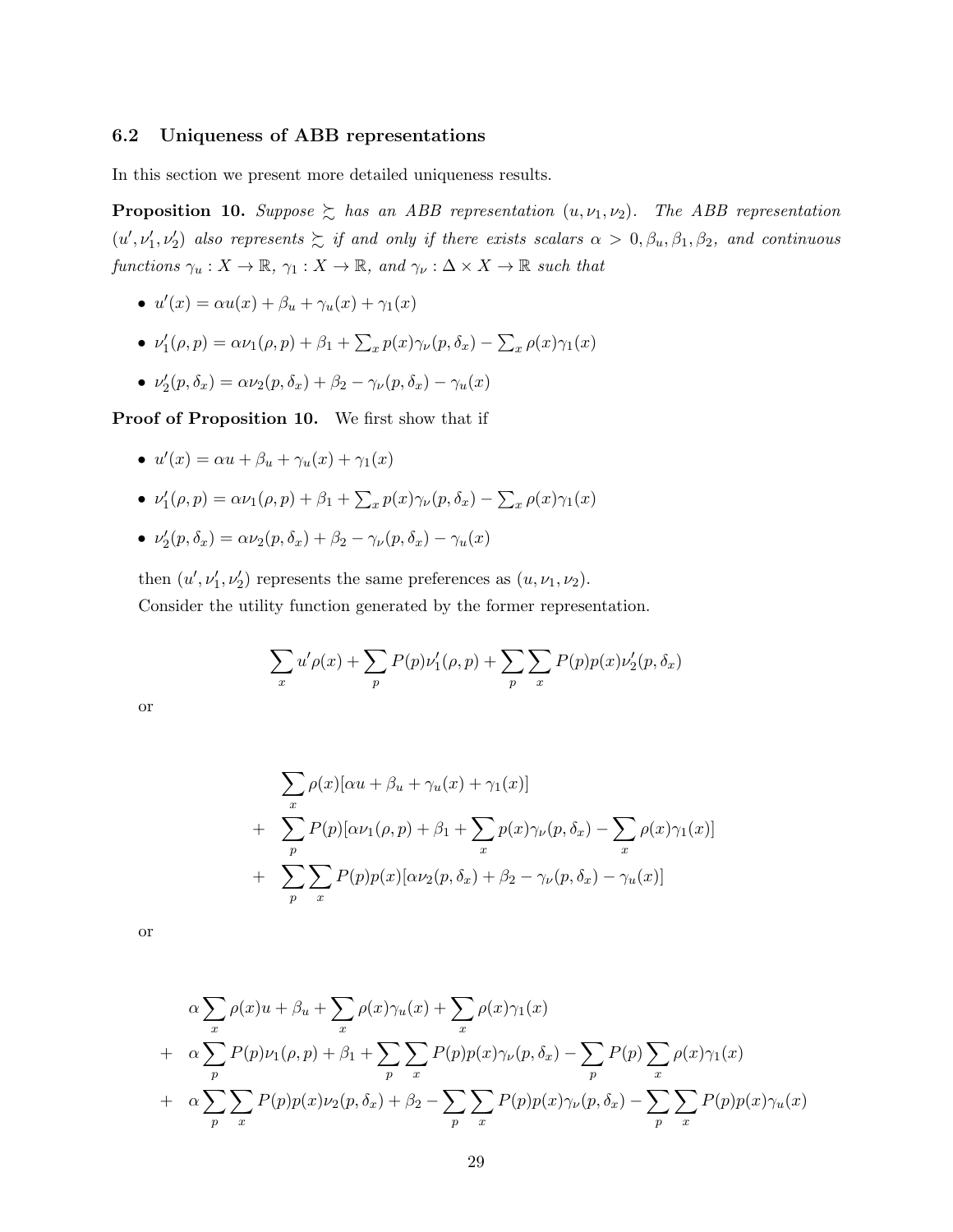Denoting  $\beta = \beta_u + \beta_1 + \beta_2$  and recalling that  $\sum_p \sum_x P(p)p(x) = \sum_x \rho(x)$  we get

$$
\alpha \left[ \sum_{x} \rho(x) u + \sum_{p} P(p) \nu_1(\rho, p) + \sum_{p} \sum_{x} P(p) p(x) \nu_2(p, \delta_x) \right] + \beta
$$
  
+ 
$$
\sum_{x} \rho(x) \gamma_u(x) + \sum_{p} \sum_{x} P(p) p(x) \gamma_\nu(p, \delta_x) + \sum_{x} \rho(x) \gamma_1(x)
$$
  
- 
$$
\sum_{p} \sum_{x} P(p) p(x) \gamma_\nu(p, \delta_x) - \sum_{x} \rho(x) \gamma_u(x) - \sum_{x} \rho(x) \gamma_1(x)
$$

or

$$
\alpha[\sum_{x} \rho(x)u + \sum_{p} P(p)\nu_1(\rho, p) + \sum_{p} \sum_{x} P(p)p(x)\nu_2(p, \delta_x)] + \beta
$$

which clearly are the same preferences as  $(u, \nu_1, \nu_2)$ .

To prove the other direction, suppose that  $(u, \nu_1, \nu_2)$  and  $(u', \nu'_1, \nu'_2)$  represent the same preferences.

Define  $\hat{u}(x) = u(x) - u(x)$ ;  $\hat{\nu}_2(p, \delta_x) = \nu_2(p, \delta_x) - \nu_2(p, \delta_x)$ ; and  $\hat{\nu}_1(p, p) = \nu_1(p, p) + \sum_x \rho(x)u(x) +$  $\sum_{x} p(x) \nu_2(p, \delta_x)$ . These represent the same preferences as  $(u, \nu_1, \nu_2)$  but we can write  $V(P)$  $\sum_p P(p)\hat{\nu}_1(\phi(P), p).$ 

Now define  $\hat{u}'(x) = u'(x) - u'(x)$ ;  $\hat{\nu}'_2(p, \delta_x) = \nu'_2(p, \delta_x) - \nu'_2(p, \delta_x)$ ; and  $\hat{\nu}'_1(\rho, p) = \nu'_1(\rho, p) +$  $\sum_{x} \rho(x) u'(x) + \sum_{x} p(x) \nu_2'(p, \delta_x)$ . These represent the same preferences as  $(u', \nu_1', \nu_2')$  but we can write  $V'(P) = \sum_p P(p)\hat{\nu}'_1(\phi(P), p).$ 

Since  $V(P) = \sum_p P(p)\hat{\nu}_1(\phi(P), p)$  and  $V'(P) = \sum_p P(p)\hat{\nu}'_1(\phi(P), p)$  we know that  $\hat{\nu}'_1(\phi(P), p)$ must be an affine transformation of  $\hat{\nu}_1(\phi(P), p)$ ; so that  $\hat{\nu}'_1(\phi(P), p) = \alpha \hat{\nu}_1(\phi(P), p) + \beta$ . Thus  $V'(P) = \sum_p P(p) \alpha \hat{\nu}_1(\phi(P), p) + \beta$ . Clearly,  $\sum_p \alpha P(p) \hat{\nu}_1(\phi(P), p) + \beta$  has an ABB representation  $(\alpha u + \beta_u, \alpha \nu_1 + \beta_1, \alpha \nu_2 + \beta_2)$ , where  $\beta_u + \beta_1 + \beta_2 = \beta$ .

By construction  $\alpha \hat{u} = \hat{u}' = 0$  and  $\alpha \hat{\nu}_2 = \hat{\nu}'_2 = 0$ . Thus we can say  $u'(x) = u'(x) - \alpha u(x) + \alpha u(x)$ ;  $\nu'_2(p,\delta_x) = \nu'_2(p,\delta_x) - \alpha \nu_2(p,\delta_x) + \alpha \nu_2(p,\delta_x)$ ; and  $\nu'_1(\phi(P),p) = \alpha \nu_1(\phi(P),p) - \sum_x \rho(x)[u'(x) \alpha u(x)$ ] –  $\sum_x p(x) \left[ \nu'_2(p, \delta_x) - \alpha \nu_2(p, \delta_x) \right] + \beta$ . Moreover, it is easy to verify that we can arbitrarily divide  $\beta$  among the terms.

Define  $\gamma_u(x) = 0$ ;  $\gamma_1(x) = u'(x) - \alpha u(x)$ ; and  $\gamma_\nu(p, \delta_x) = -[\nu'_2(p, \delta_x) - \alpha \nu_2(p, \delta_x)]$ . Then  $u'(x) = \alpha u(x) + \gamma_u(x) + \gamma_1(x)\beta_u$ ;  $\nu'_2(p, \delta_x) = \alpha \nu_2(p, \delta_x) - \gamma_\nu(p, \delta_x) - \gamma_u(x) + \beta_1$  and  $\nu'_1(\phi(P), p) =$  $\alpha\nu_1(\phi(P), p) + \sum_x p(x)\gamma_\nu(p, \delta_x) - \sum_x \rho(x)\gamma_1(x)$ . Thus we have constructed the transformation.

For completeness, we now show that if we suppose utility depends only on the levels of beliefs, stronger uniqueness results also obtain. In this case, both belief-based functionals are unique up to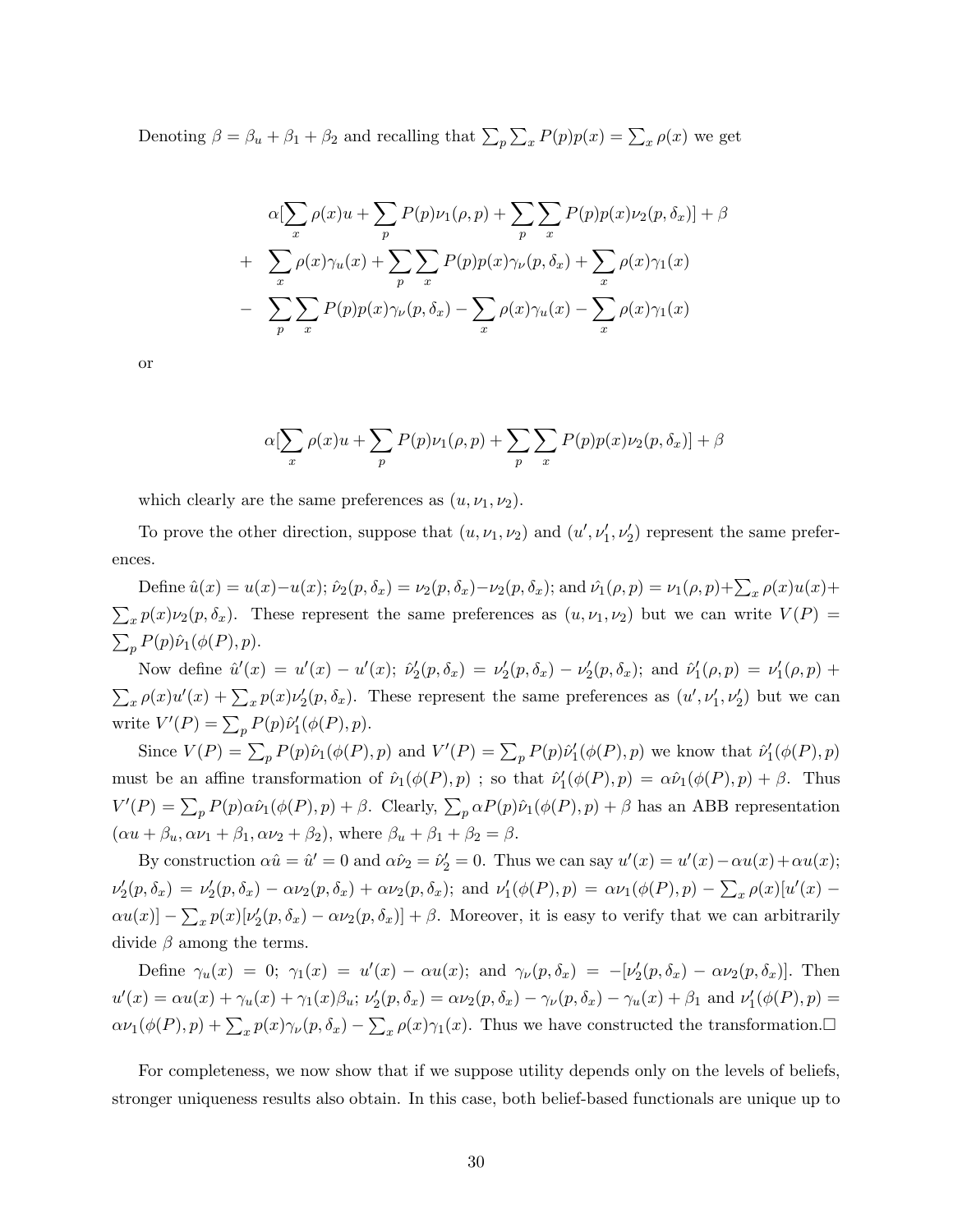expected utility preferences. Thus, the only part of the utility function not uniquely identified (up to standard transformations) are an individual's expected utility attitudes towards final outcomes.

**Proposition 11.** Suppose  $\geq$  has an anticipatory representation  $(u, \nu_1, \nu_2)$ . The ABB representation  $(u',\nu'_1,\nu'_2)$  also represents  $\succsim$  if and only if there are scalars  $\alpha>0, \beta_u, \beta_1, \beta_2$  and continuous functions  $\gamma_u: X \to \mathbb{R}$  and  $\gamma_v: X \to \mathbb{R}$  such that

- $u'(x) = \alpha u + \beta_u + \gamma_u(x) + \gamma_v(x)$
- $\nu'_1(\rho) = \alpha \nu_1(\rho) + \beta_1 \sum_x \rho(x) \gamma_\nu(x)$
- $\nu'_2(p) = \alpha \nu_2(p) + \beta_2 \sum p(x) \gamma_u(x)^{18}$

Proof of Proposition 11. The proof is analogous to the one of Proposition 10. We show necessity for prior anticipatory preferences as an example. Consider the utility function generated by the latter representation.

$$
\sum_{x} u' \rho(x) + \sum_{p} P(p) \nu'_1(\rho) + \sum_{p} \sum_{x} P(p) p(x) \nu'_2(p)
$$

or

$$
\sum_{x} \rho(x)[\alpha u(x) + \beta_u + \gamma_u(x) + \gamma_\nu(x)] + \sum_{p} P(p)[\alpha \nu_1(\rho) + \beta_1 - \sum_{x} \rho(x)\gamma_\nu(\delta_x)]
$$
  
+ 
$$
\sum_{p} \sum_{x} P(p)p(x)[\alpha \nu_2(p) + \beta_2 - \gamma_u(x)]
$$

or

$$
\alpha \sum_{x} \rho(x)u(x) + \beta_u + \sum_{x} \rho(x)\gamma_u(x) + \sum_{x} \rho(x)\gamma_\nu(x) + \alpha \nu_1(\rho) + \beta_1 - \sum_{x} \rho(x)\gamma_\nu(\delta_x)
$$

$$
+ \sum_{p} P(p)\alpha \nu_2(p) + \beta_2 - \sum_{p} \sum_{x} P(p)p(x)\gamma_u(x)
$$

Denoting  $\beta = \beta_u + \beta_1 + \beta_2$  and recalling that  $\sum_p \sum_x P(p)p(x) = \sum_x \rho(x)$  we get

$$
\alpha[\sum_{x} \rho(x)u(x) + \nu_1(\rho) + \sum_{p} P(p)\alpha\nu_2(p)] + \beta
$$

which clearly are the same preferences as  $(u, \nu_1, \nu_2)$ .  $\Box$ 

<sup>&</sup>lt;sup>18</sup>Observe that in a posterior-anticipatory representation  $p$  is a degenerate lottery.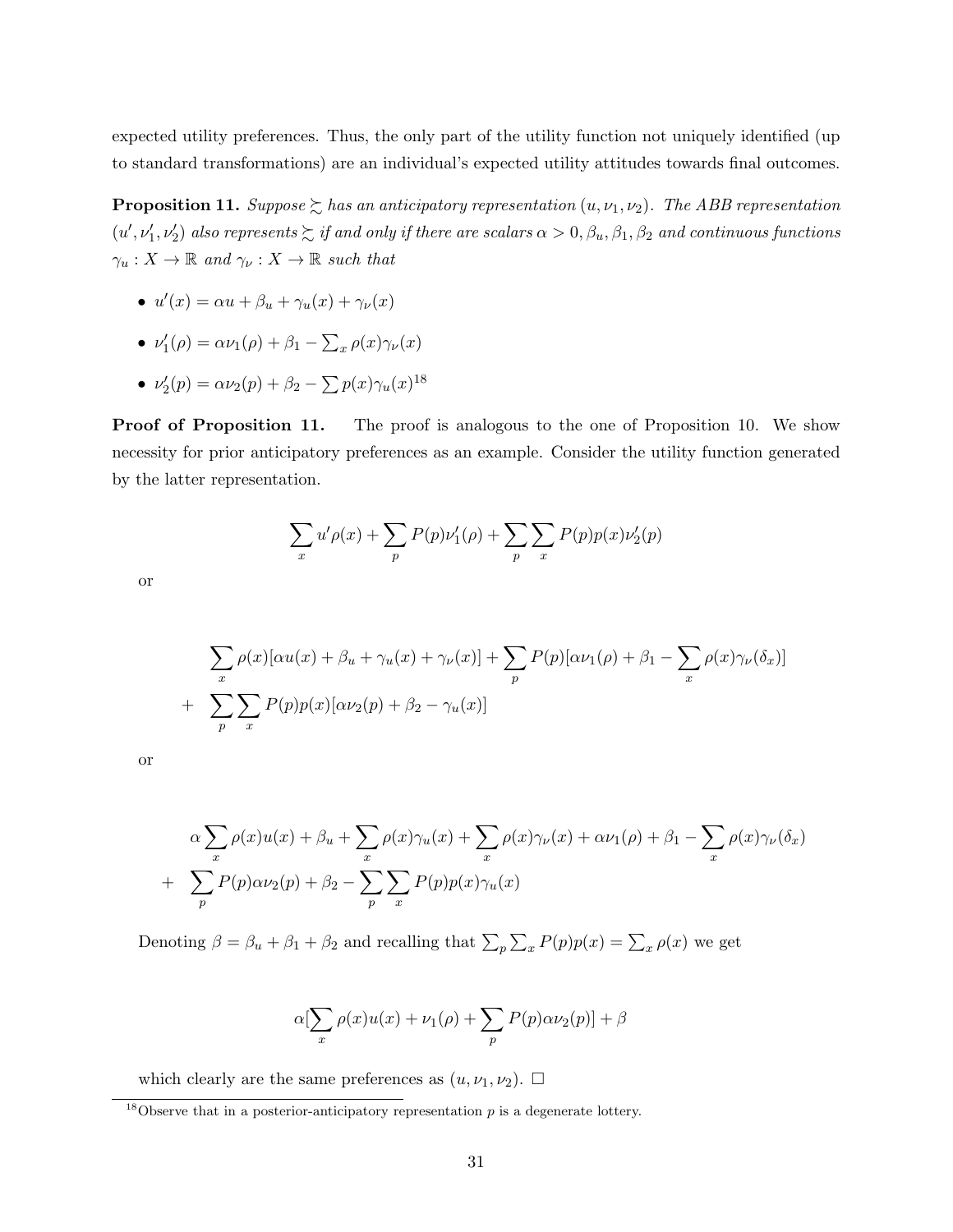#### 6.3 Other Properties

In addition to axiom R, Segal (1990) also introduced several other restrictions on preferences over compound lotteries. We first quickly review them. The strongest assumption is called Reduction of Compound Lotteries (ROCL), which supposes that individuals only care about the reduced form probabilities of any given compound lottery.

### Reduction of Compound Lotteries (ROCL): For all  $P, Q \in \Delta^2$ , if  $\phi(P) = \phi(Q)$  then  $P \sim Q$ .

To introduce the next assumption, we first define two special subsets of  $\Delta^2$ .

- $\Gamma = \{D_p | p \in \Delta\}$ , the set of degenerate lotteries in  $\Delta^2$ .  $\Gamma$  is the set of late resolving lotteries.
- $\Lambda = \{Q \in \Delta^2 | Q(p) > 0 \Rightarrow p = \delta_x \text{ for some } x \in X\},\$  the set of compound lotteries whose outcomes are degenerate in  $\Delta$ . A is the set of early resolving lotteries.

We define the restriction of  $\succsim$  to the subsets  $\Gamma$  and  $\Lambda$  as  $\succsim_{\Gamma}$  and  $\succsim_{\Lambda}$ , respectively.<sup>19</sup> Assumption (I) imposes Independence on these two induced relations.

### **Independence (I):** The relations  $\Sigma_{\Gamma}$  and  $\Sigma_{\Lambda}$  satisfy Independence.

Of course, one could also suppose Independence on either subset of preferences, for example, only  $\gtrsim_{\Lambda}$  (the definition for preferences over late resolving lotteries is analogously defined).

### Independence over Early Resolving Lotteries  $(I_{\Lambda})$ : The relation  $\succsim_{\Lambda}$  satisfies Independence.

The last assumption is Time Neutrality (TN), discussed previously.

Segal (1990), among other things, relates his proposed axioms to one another. In particular, he shows that if  $\succeq$  satisfies WO and C, then (i) ROCL implies TN; (ii) ROCL and R imply I, and ROCL and I imply R; and *(iii)* R, I, and TN, imply ROCL. We can extend Segal's reasoning to include CTI, PTI, SPTI, and TI.<sup>20</sup>

**Proposition 12.** Suppose  $\geq$  satisfies WO and C. The following statements are true.<sup>21</sup>

- 1. (i) ROCL implies SPTI (ii) TI implies SPTI, R, and CTI; (iii) SPTI implies PTI.
- 2. (i) R, CTI, and PTI jointly imply TI (and so SPTI); (ii) CTI, SPTI and TN jointly imply ROCL
- 3. TN, R, CTI, and PTI jointly imply I (and so ROCL).

<sup>&</sup>lt;sup>19</sup>Both Γ and Λ are isomorphic to Δ, and therefore  $\gtrsim$  Γ and  $\gtrsim$  Λ can be interpreted as the the individual's preferences over simple lotteries in the appropriate period.

 $^{20}$ We do not discuss the implications of SPTI and PTI individually, nor CTI individually, although our results can be extended. We do so because of the focus of our analysis is on CTI togerther with at least one of SPTI and PTI holding.

<sup>&</sup>lt;sup>21</sup>Some items have already been established earlier; we add them here for completeness.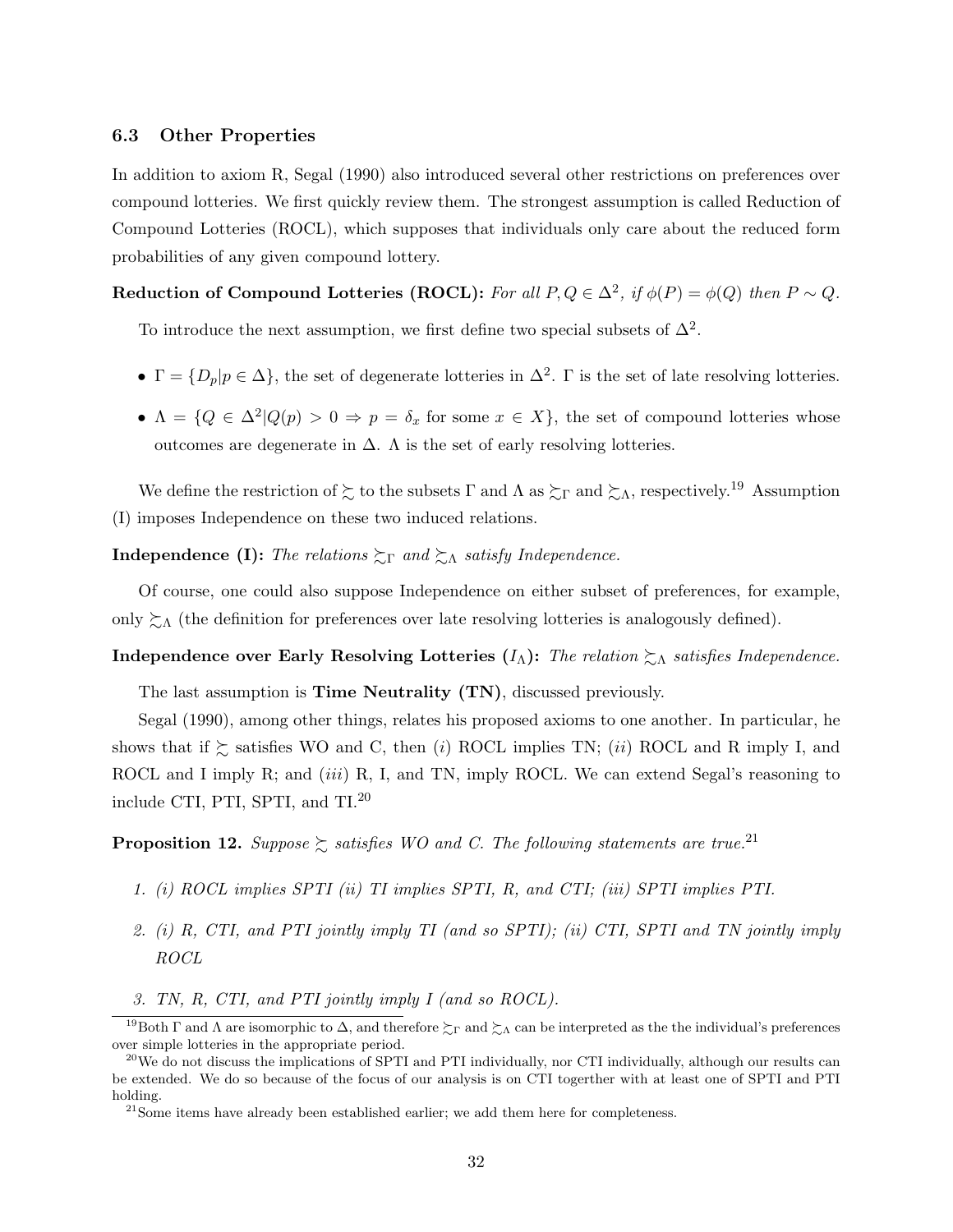#### Proof of Proposition 12. We show each part in turn

- 1. Observe that ROCL implies that all lotteries with the same reduced form probabilities are indifferent, which immediately implies SPTI. It is clear that TI implies SPTI, R and CTI since they are just TI applied to particular subsets of mixtures. We discussed previously that SPTI implies PTI.
- 2. Axioms R, PTI and CTI have been already shown to imply a posterior-anticipatory representation, which implies TI (and so SPTI). CTI and SPTI implies that we have a representation of the form  $\hat{\nu}_1(\phi(P)) + \sum_i P(p_i)\nu_2(p_i)$ . Over early resolving lotteries this takes the structure  $\hat{\nu}_1(\phi(P)) + \sum_i P(\delta_{x_i}) \nu_2(\delta_{x_i})$ , which is simply a non-expected utility functional over the reduced form probabilities. TN implies this must be true also for any lottery with structure  $\hat{\nu}_1(\phi(P)) + \nu_2(\phi(P))$ , and so  $\nu_2(\phi(P)) = \sum_i P(\delta_{x_i})\nu_2(\delta_{x_i})$ , and so  $\nu_2$  satisfies reduction, and so ROCL is satisfied.
- 3. Last, from item (2) R, CTI, and PTI imply SPTI, and we know that CTI, SPTI, and TN imply ROCL.  $\square$

All relationships in Proposition 12 are interpreted via the lens of restrictions on preferences. In the context of our paper, it is perhaps more instructive to interpret them via the functional forms.

**Corollary 1.** Suppose  $\succsim$  has a prior-anticipatory representation. Then (i) TN or ROCL implies that  $\nu_2$  is an expected utility functional; and (ii) R or  $I_\Lambda$  implies that  $\succsim$  has a posterior-anticipatory representation.

If  $\gtrsim$  has a posterior-anticipatory representation and satisfies TN, then it is expected utility.

Proof of Corollary 1: A prior-anticipatory representation implies that SPTI is satisfied. From the previous proof we know that SPTI and TN jointly imply ROCL, and that ROCL alone implies TN. Given the representation  $\hat{\nu}_1(\phi(P)) + \sum_i P(p_i)\nu_2(p_i)$ , TN implies that  $\nu_2(p) = \sum_i p(\delta_{x_i})\nu_2(\delta_{x_i})$ , and so  $\nu_2$  is expected utility. As shown previously, if R is satisfied then a posterior-anticipatory representation is implied. Moreover, Proposition 13 below shows that if  $I_{\Lambda}$  is satisfied, then a posterior-anticipatory representation is implied.

The representation of posterior-anticipatory preferences has the form  $\sum_i P(p_i) \sum_j p_i(x_j) \hat{u}(x_j) +$  $\sum_i P(p_i)\nu_1(p_i)$ . Observe that over  $\Lambda$  these preferences have the structure  $\sum_i P(p_i) \sum_j p_i(x_j)\hat{u}(x_j) +$  $\sum_i P(\delta_{x_i})\nu_1(\delta_{x_i})$ , which is expected utility. Thus, if TN is satisfied, preferences over  $\Gamma$  must also satisfy Independence. Given R, I and TN imply standard expected utility.  $\Box$ 

These results allude to an alternative characterization of posterior-anticipatory preferences.

Proposition 13. The following are equivalent: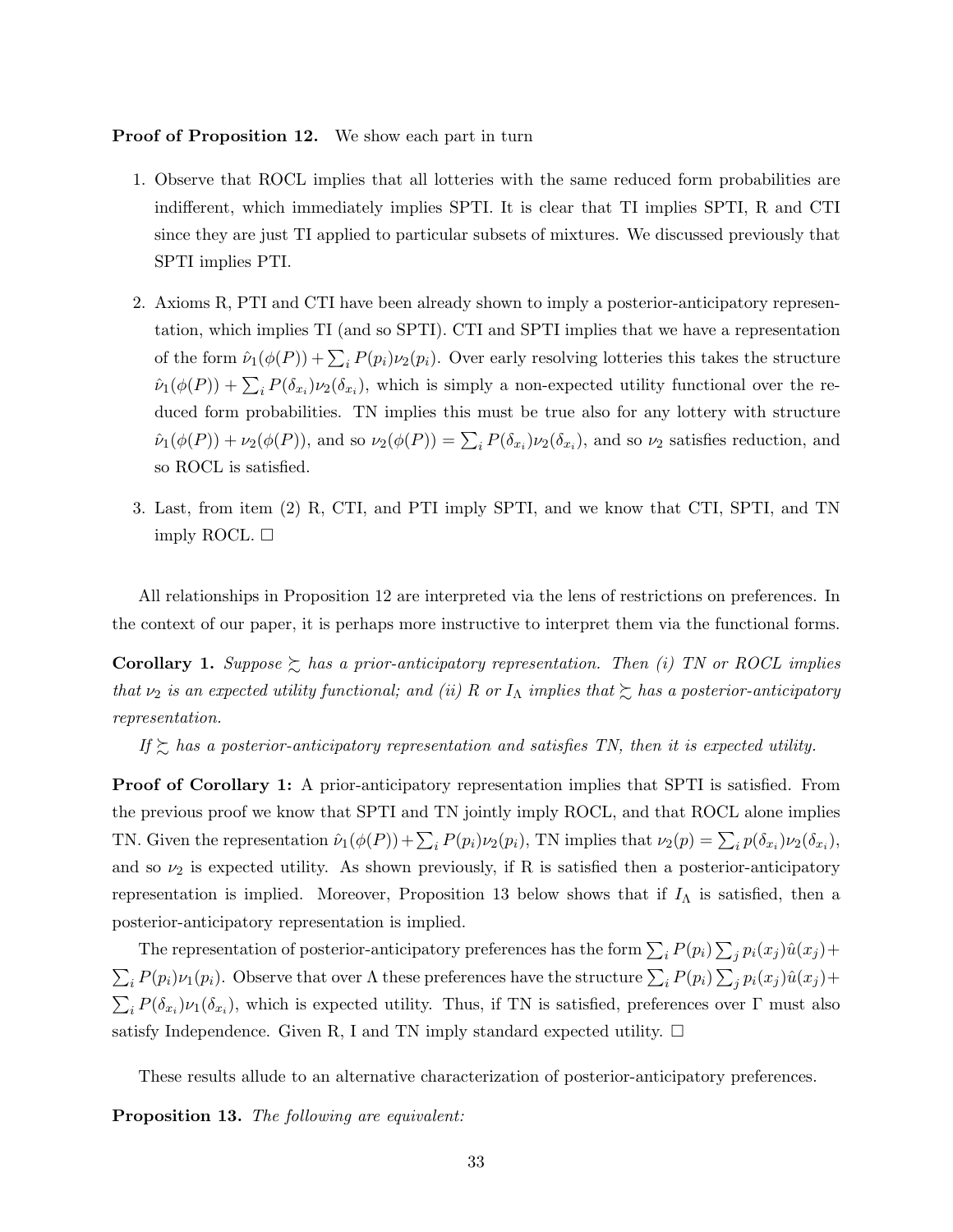- The relation  $\gtrsim$  satisfies WO, C, CTI, SPTI, and  $I_{\Lambda}$
- The relation  $\sum$  has a posterior-anticipatory representation

**Proof of Proposition 13:** We use the fact that the relation  $\gtrsim$  has a prior-separable expected utility representation if and only if it has a posterior-anticipatory representation. Given this, the result follows from the following claim.

**Claim 9.** The relation  $\sum$  has a prior-separable expected utility representation if and only if it satisfies WO, C, CTI, SPTI, and  $I_{\Lambda}$ .

**Proof of Claim 9.** It is easy to check that any  $V_{pseu}$  representation satisfies CTI, SPTI and  $I_{\Lambda}$ . For the other direction, notice that we have (given CTI and SPTI) a representation of the form  $\hat{\nu}_1(\phi(P)) + \sum_i P(p_i)\nu_2(p_i)$ . Moreover,  $I_\Lambda$  implies that Independence is satisfied over lotteries in  $\Lambda$ . Observe that within  $\Lambda$  the representation has the form  $\hat{\nu}_1(\phi(P)) + \sum_i P(\delta_{x_i}) \nu_2(\delta_{x_i})$ . The second terms is simply an expected utility functional on  $\Lambda$ . Thus, the first term must be expected utility over the reduced form probabilities in order for Independence to be satisfied.  $\Box$ 

### References

- [1] Martin Ahlbrecht and Martin Weber. Preference for gradual resolution of uncertainty. Theory and Decision, 43(2):167–185, 1997.
- [2] Dariush Arai. Temporal resolution of uncertainty in risky choices. Acta psychologica, 96(1):15– 26, 1997.
- [3] Roland Bénabou. The economics of motivated beliefs. Revue d'économie politique, 125(5):665– 685, 2015.
- [4] Roland B´enabou and Jean Tirole. Mindful economics: The production, consumption, and value of beliefs. Journal of Economic Perspectives, 30(3):141–64, 2016.
- [5] Gregory S Berns, Jonathan Chappelow, Milos Cekic, Caroline F Zink, Giuseppe Pagnoni, and Megan E Martin-Skurski. Neurobiological substrates of dread. Science, 312(5774):754–758, 2006.
- [6] Alexander L Brown and Hwagyun Kim. Do individuals have preferences used in macro-finance models? an experimental investigation. Management Science, 60(4):939–958, 2013.
- [7] Marcus Brunnermeier and Jonathan Parker. Optimal expectations. American Economic Review, 95:4, 2005.
- [8] Andrew Caplin and Kfir Eliaz. Aids policy and psychology: A mechanism-design approach. RAND Journal of Economics, pages 631–646, 2003.
- [9] Andrew Caplin and John Leahy. Psychological expected utility theory and anticipatory feelings. The Quarterly Journal of Economics, 116(1):55–79, 2001.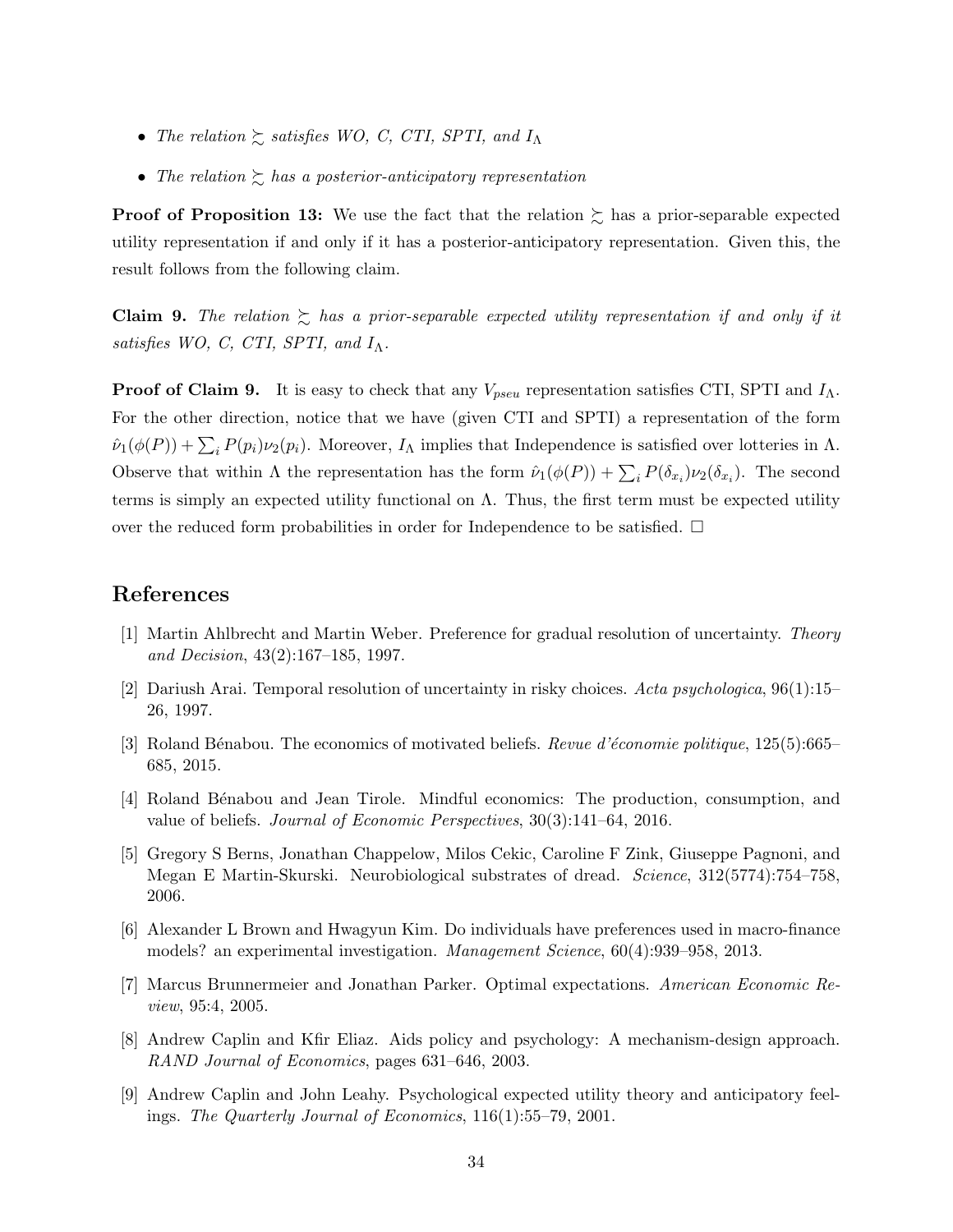- [10] Andrew Caplin and John Leahy. The supply of information by a concerned expert. The Economic Journal, 114(497):487–505, 2004.
- [11] Soo Hong Chew. A generalization of the quasilinear mean with applications to the measurement of income inequality and decision theory resolving the Allais paradox. Econometrica, pages 1065–1092, 1983.
- [12] Soo Hong Chew and Joanna L Ho. Hope: An empirical study of attitude toward the timing of uncertainty resolution. Journal of Risk and Uncertainty, 8(3):267–288, 1994.
- [13] Gerard Debreu. Mathematical methods in the social sciences, chapter Topological methods in cardinal utility theory. Stanford University Press, Stanford, 1960.
- [14] Eddie Dekel. An axiomatic characterization of preferences under uncertainty: Weakening the independence axiom. Journal of Economic Theory, 40(2):304–318, 1986.
- [15] David Dillenberger. Preferences for one-shot resolution of uncertainty and Allais-type behavior. Econometrica, 78(6):1973–2004, 2010.
- [16] David Dillenberger and Uzi Segal. Skewed noise. Journal of Economic Theory, 169:344 364, 2017.
- [17] Kfir Eliaz and Andrew Schotter. Paying for confidence: An experimental study of the demand for non-instrumental information. Games and Economic Behavior, 70(2):304–324, 2010.
- [18] Kfir Eliaz and Ran Spiegler. Can anticipatory feelings explain anomalous choices of information sources? Games and Economic Behavior, 56(1):87–104, 2006.
- [19] Jeffrey Ely, Alexander Frankel, and Emir Kamenica. Suspense and surprise. Journal of Political Economy,  $123(1):215-260$ ,  $2015$ .
- [20] Larry G Epstein and Stanley E Zin. Substitution, risk aversion, and the temporal behavior of consumption and asset returns: A theoretical framework. Econometrica, pages 937–969, 1989.
- [21] Armin Falk and Florian Zimmermann. Beliefs and utility: Experimental evidence on preferences for information. Working paper, Working Paper, 2014.
- [22] Ananda R Ganguly and Joshua Tasoff. Fantasy and dread: the demand for information and the consumption utility of the future. Claremont McKenna College Robert Day School of Economics and Finance Research Paper, 2016.
- [23] Simon Grant, Atsushi Kajii, and Ben Polak. Intrinsic preference for information. Journal of Economic Theory, 83(2):233–259, 1998.
- [24] Faruk Gul, Paulo Natenzon, and Wolfgang Pesendorfer. Random evolving lotteries and intrinsic preference for information. Technical report, 2016.
- [25] Botond Kőszegi and Matthew Rabin. Reference-dependent consumption plans. The American Economic Review, 99(3):909–936, 2009.
- [26] Martin G Kocher, Michal Krawczyk, and Frans van Winden. Let me dream on! anticipatory emotions and preference for timing in lotteries. Journal of Economic Behavior and Organization, 98:29–40, 2014.